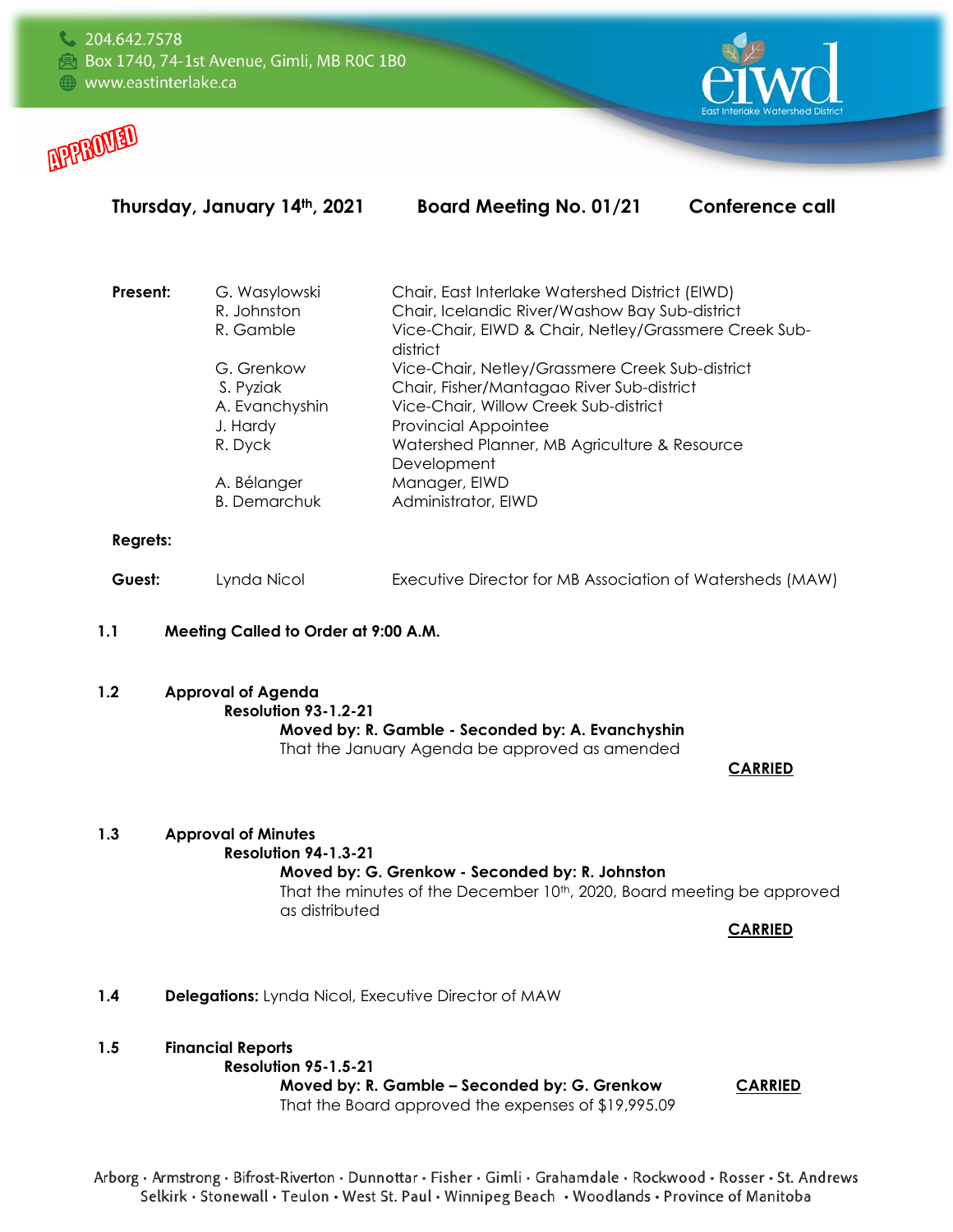

(December cheque log #137 – #151) the financial statements and adopt the following financial reports:

- Income statement December 1, 2020 December 31, 2020
- Income statement April 1, 2020 December 31, 2020
- Balance Sheet as at December 31, 2020
- Pre-Authorized withdrawals for December 2020 and a breakdown of the Visa Card statement for the month of December 2020

#### **1.6 Chair /Manager/Watershed Planner**

G. Wasylowski: MB Association of Watersheds (MAW) update:

- Willow Creek Sub-district meeting on Tuesday, January 19th
- Netley/Wavey/Parks/Grassmere Sub-district meeting on Thursday, January 21st
- Running for the three-year term Chair position for MAW and would like to be re-elected as Chair on the EIWD Executive Board. MAW will need a representative from the EIWD Board to replace G. Wasylowski
- A. Bélanger: (as per written report)
- R. Dyck: *-* City of Selkirk has not approved the EIWD re-alignment. EIWD can function as a two-part Sub-district in 05OJ for now
	- Cabinet shuffle, the Eco system management is now the Water Branch and the Planners are now under the Watershed Districts and Programs

**MOTION**: to accept the reports of the Chair/Manager & Watershed Planner

**Resolution 96-1.6-21 Moved by: S. Pyziak - Seconded by: J. Hardy CARRIED**

#### **1.7 Topics of Discussion**

*1.7.1 Community Planning Branch is requesting comments RE: Subdivision Application, Pt. SE ¼ 9-18-4E in the RM of Gimli, File #4129-20-7997*

> *- Board discussed the Subdivision application, Pt. SE ¼ 9-18-4E in the RM of Gimli and they have no concerns at this time*

- *1.7.2 Community Planning Branch is requesting comments RE: Subdivision Application, Pt. NE ¼ 26-24-2W in the RM of Fisher, File #4605-20-7999 - Board discussed the Subdivision application, Pt. NE ¼ 26-24-2W in the RM of Fisher and they have no concerns at this time*
- *1.7.3* Red *River Planning Branch is requesting comments RE: Subdivision Application, Pt. SE ¼ 16-15-4E in the RM of St, Andrews, File #S21-2874 - Board discussed the Subdivision application, Pt. SE ¼ 16-15-4E in the RM of St. Andrews and they have no concerns at this time*

Arborg · Armstrong · Bifrost-Riverton · Dunnottar · Fisher · Gimli · Grahamdale · Rockwood · Rosser · St. Andrews Selkirk · Stonewall · Teulon · West St. Paul · Winnipeg Beach · Woodlands · Province of Manitoba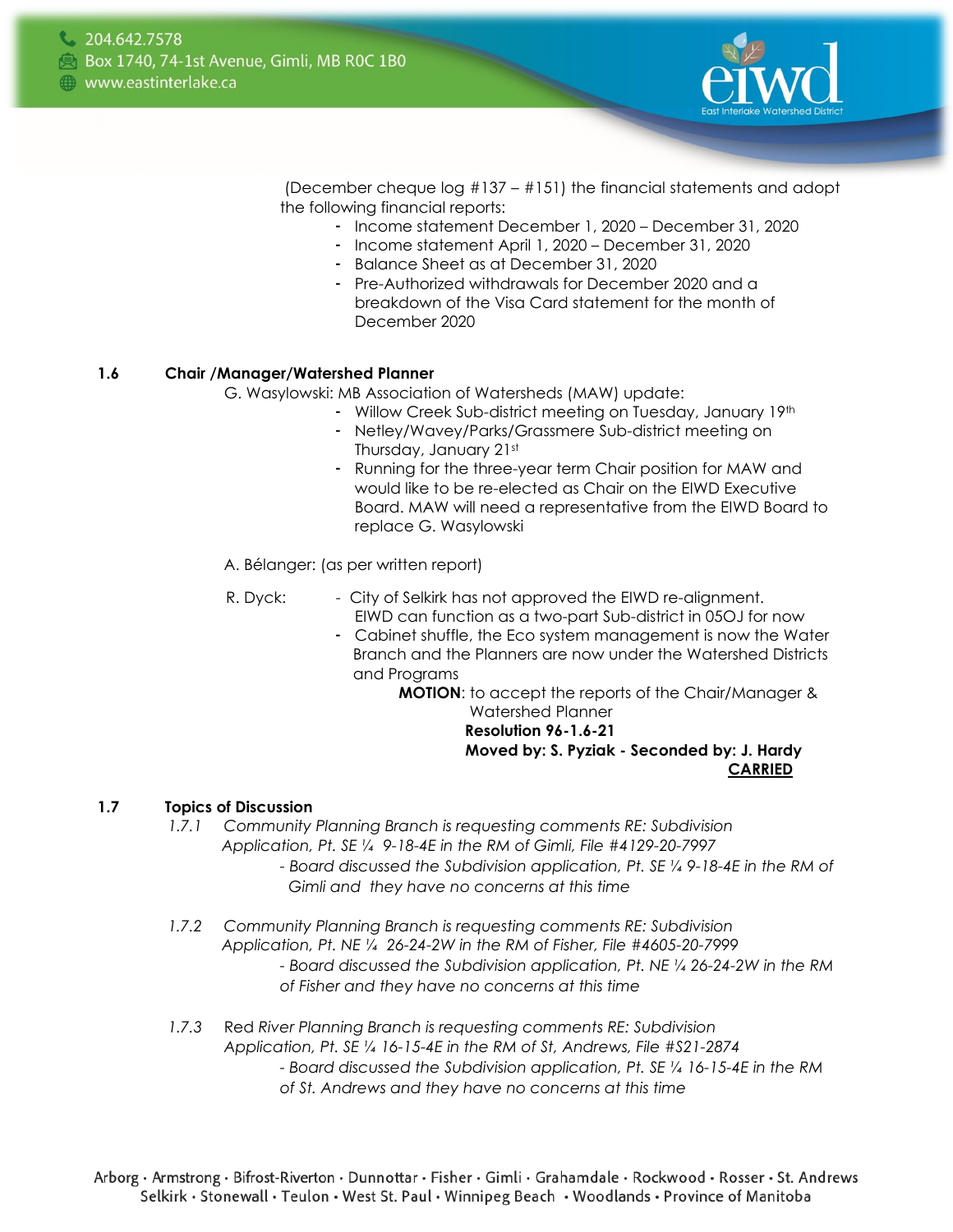

#### *1.7.4 Wetland Enhancement Project 05SC– T. Nevakshonoff Expenses* **MOTION:** approval of cost overrun on the 05SC Wetland Enhancement Project of up to \$35,000 **Resolution 97-1.7.4-21 Moved by: S. Pyziak - Seconded by: R. Johnston CARRIED**

*1.7.5 EIWD Board Member Direct Deposit*

**MOTION:** approval of allowing the EIWD Board and Sub-district Board a choice of receiving a cheque or direct deposit for their expenses **Resolution 98-1.7.5-21 Moved by: R. Gamble - Seconded by: G. Grenkow CARRIED**

*1.7.6 EIWD AGM*

- Send out invitations to all Executive Board and Sub-
- district Board members ten days in advance
- have the EIWD AGM at 9:00 A.M. before the February 11<sup>th</sup> EIWD **Executive**
- Board meeting on Microsoft Teams
- attach a Manager report, Chair report and report from the Planner to the email
- Elections for Chair and Vice Chair
- *1.7.7 Interim Budget 2021-2022 approval - Due February 1, 2021*
	- Microsoft Teams meeting, January, Thursday 21st to go over and approve budget
- *1.7.8 Vice Chair automatically appointed to the Executive Board until new Regulation*  - If you want to appoint an external member, EIWD Board must pass a Resolution; however, only Interim measures until Regulation change in April. EIWD 05OJ Sub-district will have to have another election **MOTION:** Subject to approval by the Province, to appoint the Vice Chair until new Regulation is passed **Resolution 99-1.7.8-21 Moved by S. Pyziak – Seconded by R. Gamble CARRIED**

#### **1.8 Information and Correspondence**

(See agenda for list of correspondence)

- 11.8.1 Letter from the Minister of Agriculture and Resource Development informing EIWD that a \$20,000 grant was allocated to EIWD for the Netley-Grassmere Watershed IWMP
	- Renewal of the Netley/Grassmere Sub-district IWMP will be a similar process and following the existing plan. Develop the budget and a MOU to begin with then a Project Management Team. Completed within two to three years. A. Belanger would like to combine it with the Willow Sub-district and combine Fisher/Mantagao with Icelandic/Washow Bay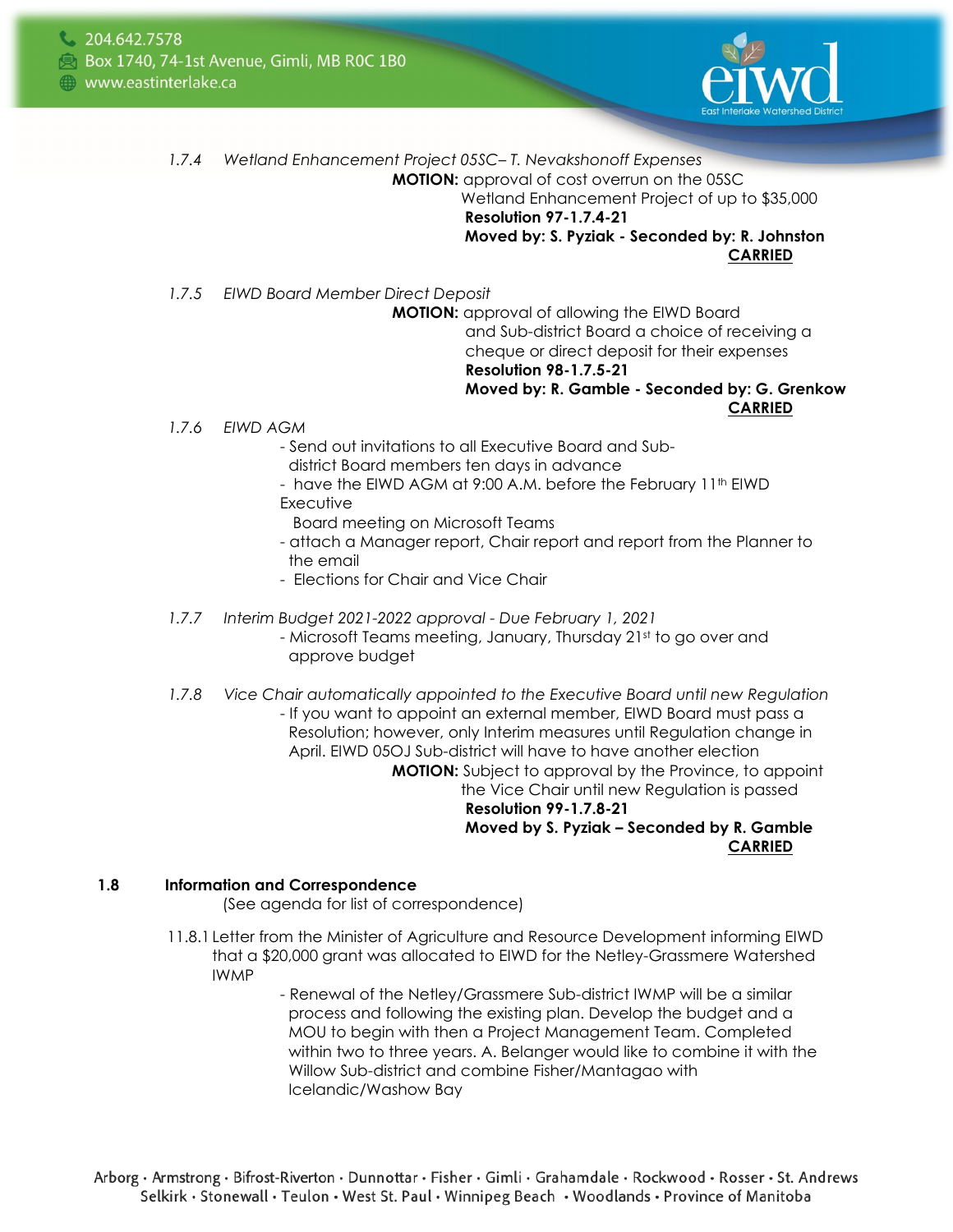

#### **1.9 Next Board Meeting**

Next board meeting is scheduled for Thursday, February 11<sup>th</sup>, 2021 at 9:00 A.M. The EIWD AGM will be held at 9:00 A.M. prior to the Executive Board meeting via Microsoft Teams

### **1.10 Adjournment**

**Moved by: R. Gamble - Seconded by: S. Pyziak** that the meeting be adjourned at 10:35 A.M.

G. Wasylowski, Board-Chair **B. Demarchuk, Administrator** B. Demarchuk, Administrator

 $\frac{1}{2}$  ,  $\frac{1}{2}$  ,  $\frac{1}{2}$  ,  $\frac{1}{2}$  ,  $\frac{1}{2}$  ,  $\frac{1}{2}$  ,  $\frac{1}{2}$  ,  $\frac{1}{2}$  ,  $\frac{1}{2}$  ,  $\frac{1}{2}$  ,  $\frac{1}{2}$  ,  $\frac{1}{2}$  ,  $\frac{1}{2}$  ,  $\frac{1}{2}$  ,  $\frac{1}{2}$  ,  $\frac{1}{2}$  ,  $\frac{1}{2}$  ,  $\frac{1}{2}$  ,  $\frac{1$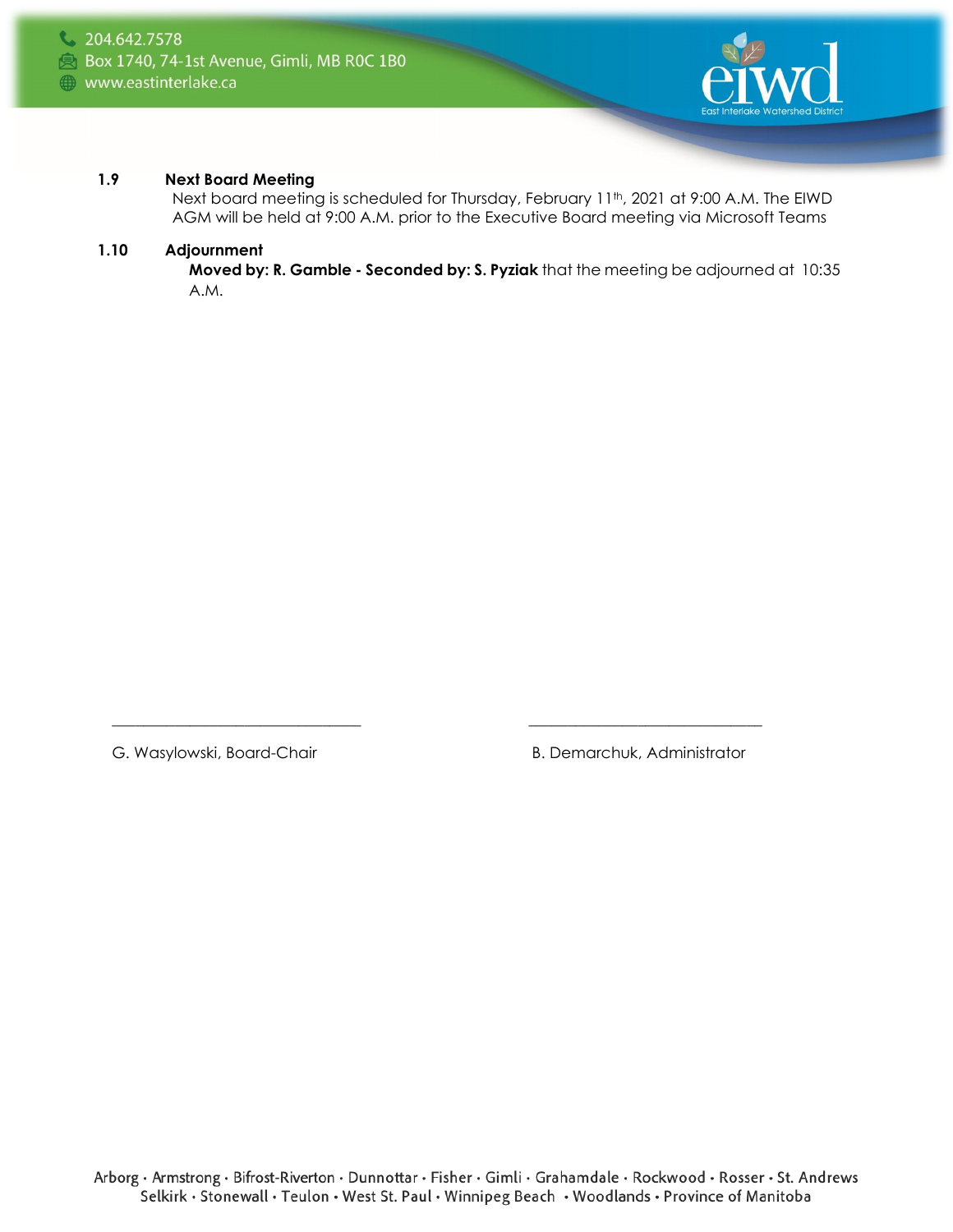



| Thursday, January 28th, 2021 | <b>Board Meeting No. 01/21</b> | <b>Conference call</b> |
|------------------------------|--------------------------------|------------------------|
|                              |                                |                        |

| Present: | G. Wasylowski<br>R. Johnston<br>R. Gamble | Chair, East Interlake Watershed District (EIWD)<br>Chair, Icelandic River/Washow Bay Sub-district<br>Vice-Chair, EIWD & Chair, Netley/Grassmere Creek Sub- |
|----------|-------------------------------------------|------------------------------------------------------------------------------------------------------------------------------------------------------------|
|          |                                           | district                                                                                                                                                   |
|          | G. Grenkow                                | Vice-Chair, Netley/Grassmere Creek Sub-district                                                                                                            |
|          | S. Pyziak                                 | Chair, Fisher/Mantagao River Sub-district                                                                                                                  |
|          | A. Evanchyshin                            | Vice-Chair, Willow Creek Sub-district                                                                                                                      |
|          | R. Dyck                                   | Watershed Planner, MB Agriculture & Resource<br>Development                                                                                                |
|          | A. Bélanger                               | Manager, EIWD                                                                                                                                              |
|          | <b>B.</b> Demarchuk                       | Administrator, EIWD                                                                                                                                        |
| Regrets: | J. Hardy                                  | <b>Provincial Appointee</b>                                                                                                                                |

#### **2.1 Meeting Called to Order at 9:01 A.M.**

#### **2.2 Topics of Discussion**

*2.2.1 Interim Budget 2021-2022 approval - Due February 1, 2021* **MOTION:** to approve the 2021/2022 Interim Budget **Resolution 100-2.2.1-21 Moved by: S. Pyziak - Seconded by: R. Gamble CARRIED**

#### **2.3 Next Board Meeting**

Next board meeting is scheduled for Thursday, February 11<sup>th</sup>, 2021 at 9:00 A.M. The EIWD AGM will be held at 9:00 A.M. prior to the Executive Board meeting via Microsoft Teams

#### **2.4 Adjournment**

**Moved by: A. Evanchyshin - Seconded by: R. Gamble** that the meeting be adjourned at 9:42 A.M.

G. Wasylowski, Board-Chair **B. Demarchuk, Administrator** B. Demarchuk, Administrator

\_\_\_\_\_\_\_\_\_\_\_\_\_\_\_\_\_\_\_\_\_\_\_\_\_\_\_\_\_\_\_\_ \_\_\_\_\_\_\_\_\_\_\_\_\_\_\_\_\_\_\_\_\_\_\_\_\_\_\_\_\_\_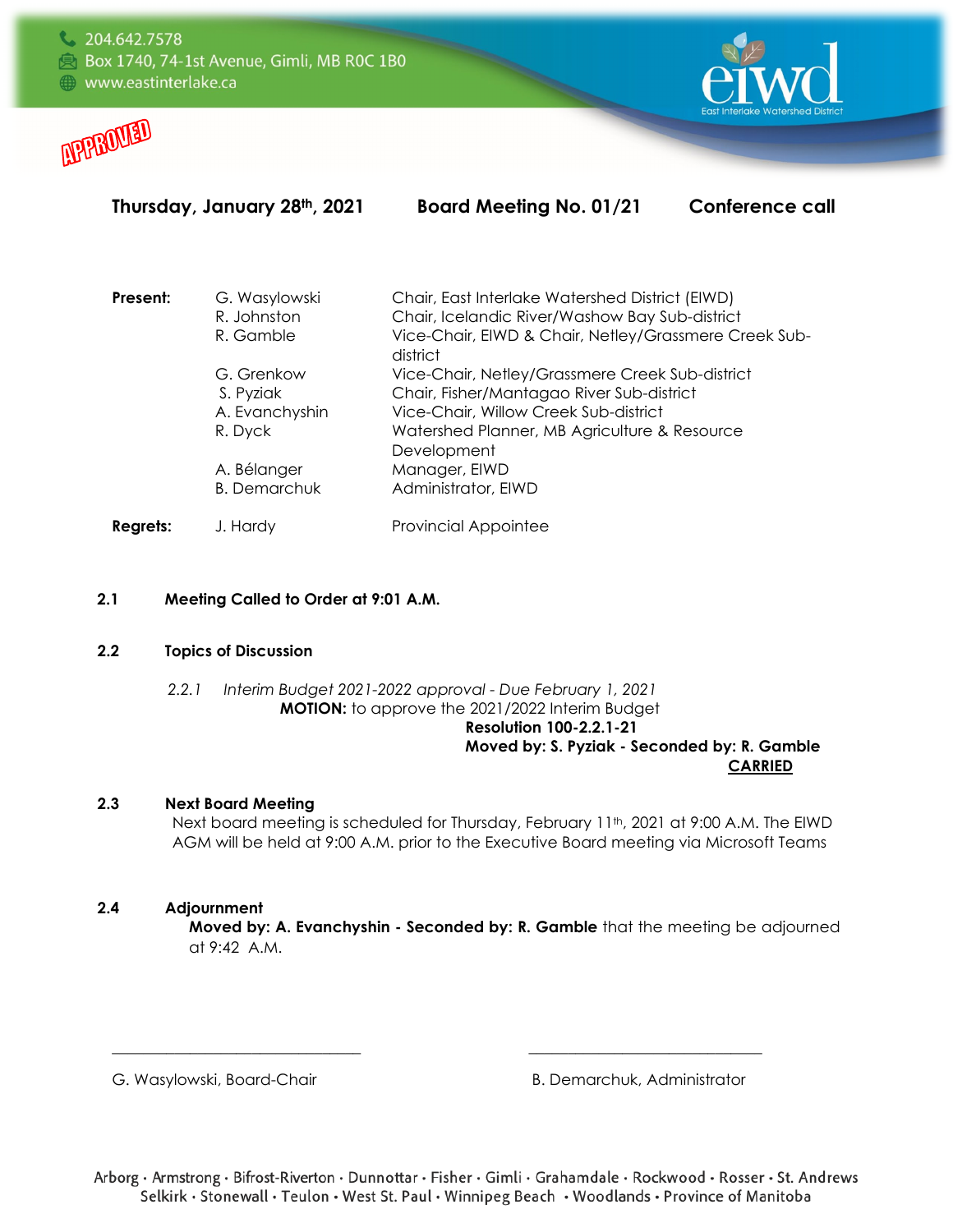



# **Thursday, February 11th, 2021 Board Meeting No. 03/21 Conference call**

| Present: | G. Wasylowski<br>R. Johnston<br>R. Gamble | Chair, East Interlake Watershed District (EIWD)<br>Chair, Icelandic River/Washow Bay Sub-district<br>Vice-Chair, EIWD & Chair, Netley/Grassmere Creek Sub-<br>district |
|----------|-------------------------------------------|------------------------------------------------------------------------------------------------------------------------------------------------------------------------|
|          | G. Grenkow<br>S. Pyziak                   | Vice-Chair, Netley/Grassmere Creek Sub-district<br>Chair, Fisher/Mantagao River Sub-district                                                                           |
|          | A. Evanchyshin                            | Vice-Chair, Willow Creek Sub-district                                                                                                                                  |
|          | J. Hardy                                  | <b>Provincial Appointee</b>                                                                                                                                            |
|          | R. Dyck                                   | Watershed Planner, MB Agriculture & Resource                                                                                                                           |
|          |                                           | Development                                                                                                                                                            |
|          | A. Bélanger                               | Manager, EIWD                                                                                                                                                          |
|          | <b>B.</b> Demarchuk                       | Administrator, EIWD                                                                                                                                                    |
|          |                                           |                                                                                                                                                                        |

#### **Regrets:**

- **3.1 Meeting Called to Order at 10:40 A.M.**
- **3.2 Approval of Agenda**

**Resolution 105-3.2-21 Moved by: R. Johnston - Seconded by: G. Grenkow** That the January Agenda be approved as amended

 **CARRIED** 

#### **3.3 Approval of Minutes**

**Resolution 106-3.3-21**

#### **Moved by: R. Gamble - Seconded by: J. Hardy**

That the minutes of the January 14<sup>th</sup>, 2021, Board meeting be approved as distributed

**CARRIED**

- **3.4 Delegation**
- **3.5 Financial Reports**

**Resolution 107-3.5-21**

**Moved by: G. Grenkow – Seconded by: R. Johnston CARRIED** That the Board approved the expenses of \$70,560.72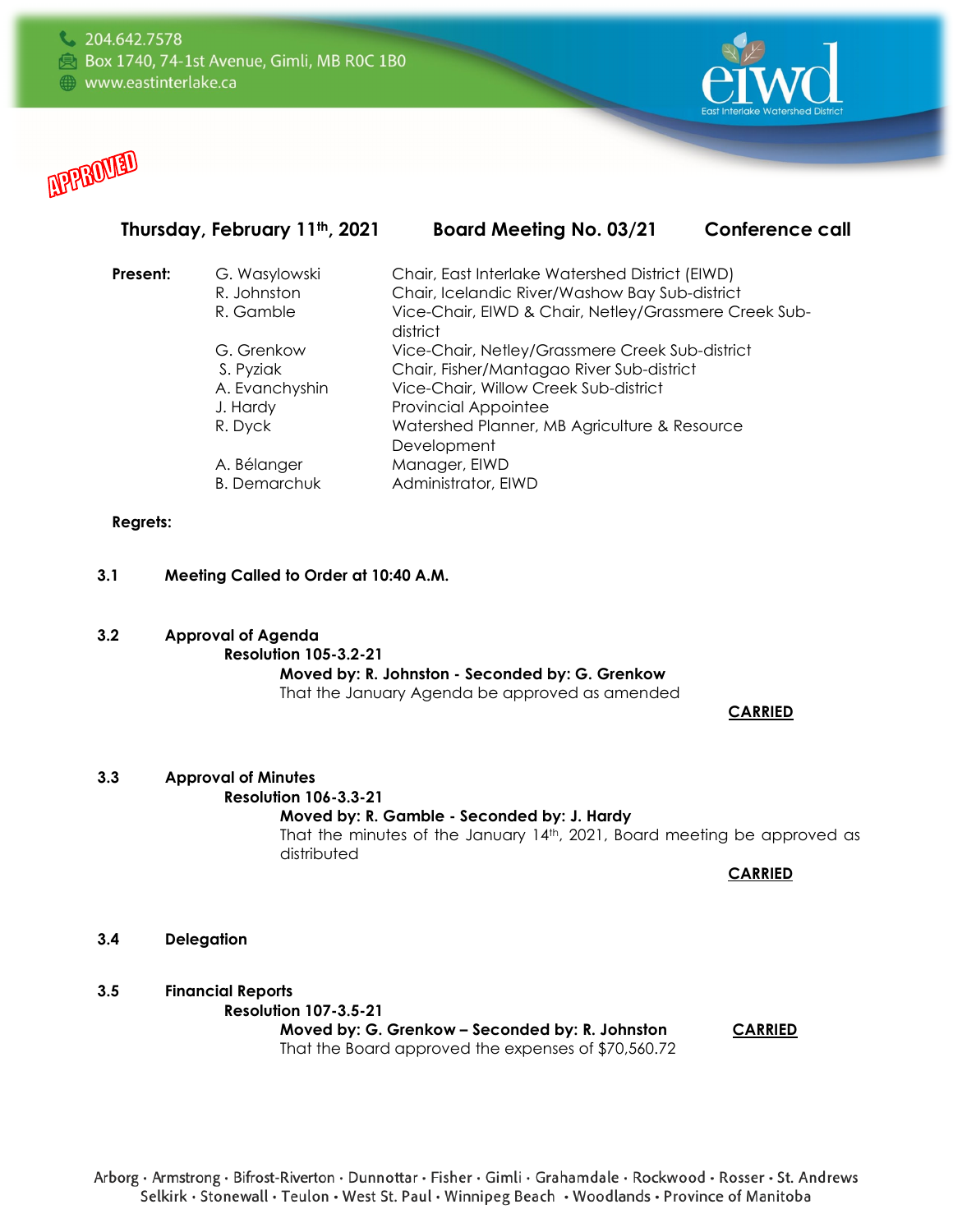

(January cheque log #152 – #179) the financial statements and adopt the following financial reports:

- Income statement January 1, 2021 January 31, 2021
- Income statement April 1, 2020 January 31, 2021
- Balance Sheet as at January 31, 2021
- Pre-Authorized withdrawals for January 2021 and a breakdown of the Visa Card statement for the month of January 2021

#### **3.6 Chair /Manager/Watershed Planner**

G. Wasylowski: MB Association of Watersheds (MAW) update:

- Nominated as Chair for MAW, next meeting is in April
	- Communications person, to sit on the MAW committee board to assist with the GROW fund. A. Bélanger is on that committee
- A. Bélanger: (as per written report)
	- Working on GROW, Ag Action, Green Team applications and applied for a fund through MAW for the Communication **Committee**
- R. Dyck: *-* WD have received funds for a communications plan, deadline is March 31st. Strategy on how to develop a high-level program
	- Online workshops for landowners. Watershed District and a Local landowner to do a presentation
	- Regulations amendment to be implemented April 1st **MOTION**: to accept the reports of the Chair/Manager &

 Watershed Planner **Resolution 108-3.6-21**

#### **Moved by: R. Gamble - Seconded by: G. Grenkow CARRIED**

#### **3.7 Topics of Discussion**

- *3.7.1 Red River Planning District is requesting comments RE: Subdivision application in Pt. NW ¼ 10-16-4E in the RM of St. Andrews, File #S21-2877*
	- *- Board discussed the Subdivision application, Pt. NW ¼ 10-6-4E in the RM of St. Andrews, File #S21-2877 and they have no concerns at this time*
- *3.7.2 Community Planning Branch is requesting comments RE: Subdivision Application, Pt. SE 31-22-3E in the RM of Bifrost-Riverton, File #4105-20-7992 - Board discussed the Subdivision application, Pt. SE 31-22-3 in the RM of Bifrost-Riverton and they have no concerns at this time*
- *3.7.3 MAW requesting a EIWD nominee to be appointed to sit on their board* - tabled
- *3.7.4 Community Planning Branch is requesting comments RE: Subdivision Application, Part of 32-20-4E in the RM of Gimli, File #4129-21-8009*
	- *-* Board discussed the Subdivision application, Part of 32-20-4E in the RM of Gimli and they have no concerns at this time

Arborg · Armstrong · Bifrost-Riverton · Dunnottar · Fisher · Gimli · Grahamdale · Rockwood · Rosser · St. Andrews Selkirk · Stonewall · Teulon · West St. Paul · Winnipeg Beach · Woodlands · Province of Manitoba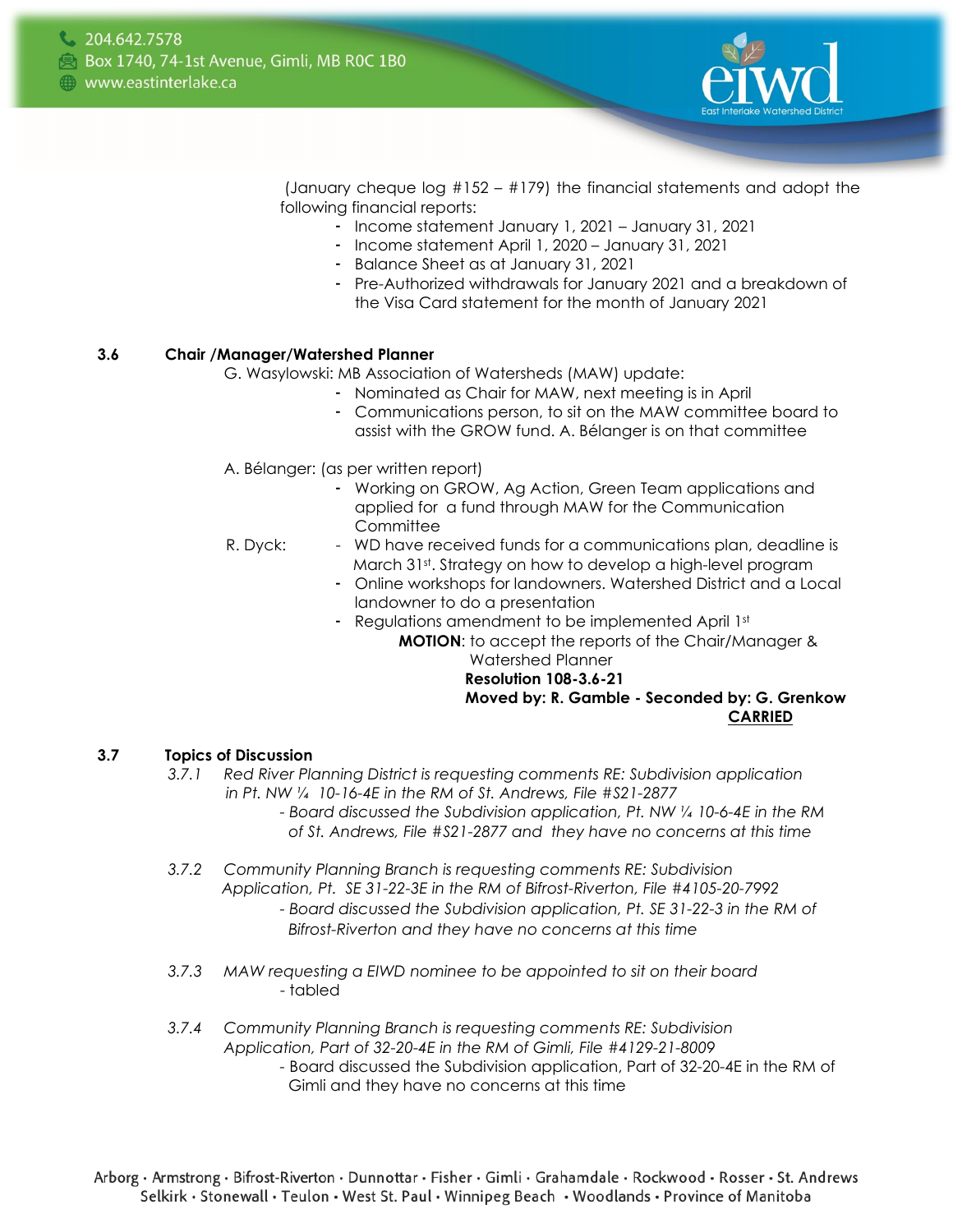

- *3.7.5 Red River Planning District is requesting comments RE: Subdivision application in OTM 81A & Lot 2, Plan 53100 in the RM of St. Andrews, File #S21-2879*
	- Board discussed the Subdivision application, OTM 81A & Lot 2, Plan 53100 in the RM of St. Andrews and they have no concerns at this time

#### **3.8 Information and Correspondence**

(See agenda for list of correspondence)

#### **3.9 Next Board Meeting**

Next board meeting is scheduled for Thursday, March 11<sup>th</sup>, 2021 at 9:00 A.M. via Microsoft Teams

#### **3.10 Adjournment**

**Moved by: R. Gamble - Seconded by: G. Grenkow** that the meeting be adjourned at 11:22 A.M.

G. Wasylowski, Board-Chair **B. Demarchuk, Administrator** B. Demarchuk, Administrator

\_\_\_\_\_\_\_\_\_\_\_\_\_\_\_\_\_\_\_\_\_\_\_\_\_\_\_\_\_\_\_\_ \_\_\_\_\_\_\_\_\_\_\_\_\_\_\_\_\_\_\_\_\_\_\_\_\_\_\_\_\_\_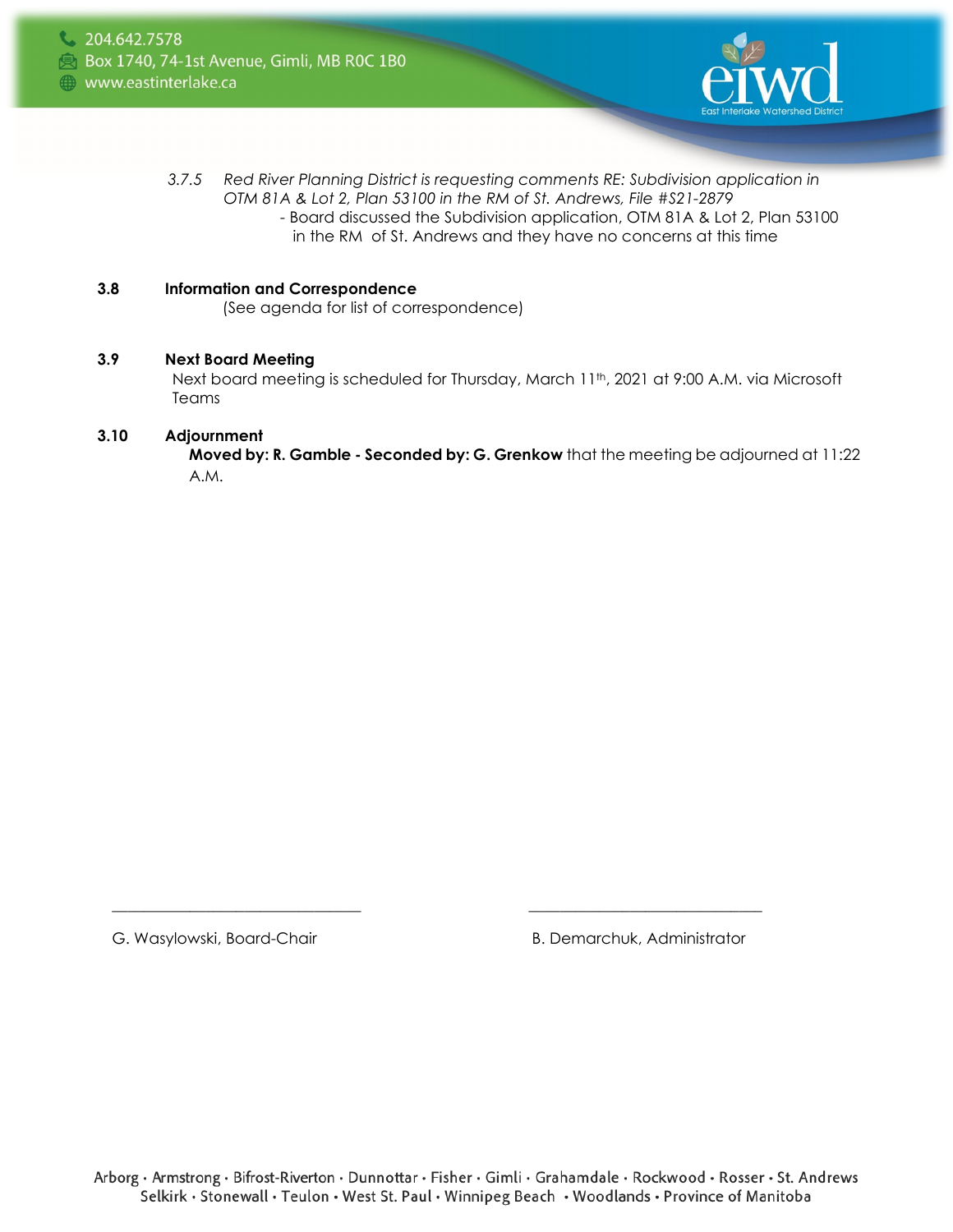

| Present:        | G. Wasylowski<br>R. Johnston<br>R. Gamble                                       | Chair, East Interlake Watershed District (EIWD)<br>Chair, Icelandic River/Washow Bay Sub-district<br>Vice-Chair, EIWD & Chair, Netley/Grassmere Creek Sub-<br>district        |
|-----------------|---------------------------------------------------------------------------------|-------------------------------------------------------------------------------------------------------------------------------------------------------------------------------|
|                 | G. Grenkow<br>S. Pyziak<br>A. Evanchyshin<br>A. Bélanger<br><b>B.</b> Demarchuk | Vice-Chair, Netley/Grassmere Creek Sub-district<br>Chair, Fisher/Mantagao River Sub-district<br>Vice-Chair, Willow Creek Sub-district<br>Manager, EIWD<br>Administrator, EIWD |
| <b>Regrets:</b> | J. Hardy<br>R. Dyck                                                             | <b>Provincial Appointee</b><br>Watershed Planner, MB Agriculture & Resource<br>Development                                                                                    |

#### **4.1 Meeting Called to Order at 9:01 A.M.**

#### **4.2 Approval of Agenda Resolution 109-4.2-21 Moved by: R. Gamble - Seconded by: S. Pyziak**

That the March Agenda be approved as amended

 **CARRIED** 

# **4.3 Approval of Minutes**

#### **Resolution 110-4.3-21**

#### **Moved by: G. Grenkow - Seconded by: R. Johnston**

That the minutes of the January 28<sup>th</sup> Special Board meeting & February 11<sup>th</sup>, 2021, Regular Board meeting be approved as distributed

**CARRIED**

#### **4.4 Delegations:**

#### **4.5 Financial Reports**

#### **Resolution 111-4.5-21**

#### **Moved by: R. Gamble – Seconded by: G. Grenkow CARRIED**

That the Board approved the expenses of \$14,123.25

(February cheque log #180 – #187)

(February Employee Direct Deposit Payroll log DD1-DD8)

the financial statements and adopt the following financial reports:

- Income statement February 1, 2021 February 28, 2021
- Income statement April 1, 2020 February 28, 2021
- Balance Sheet as at February 28, 2021
- Pre-Authorized withdrawals for February 2021 and a breakdown of the Visa Card statement for the month of February 2021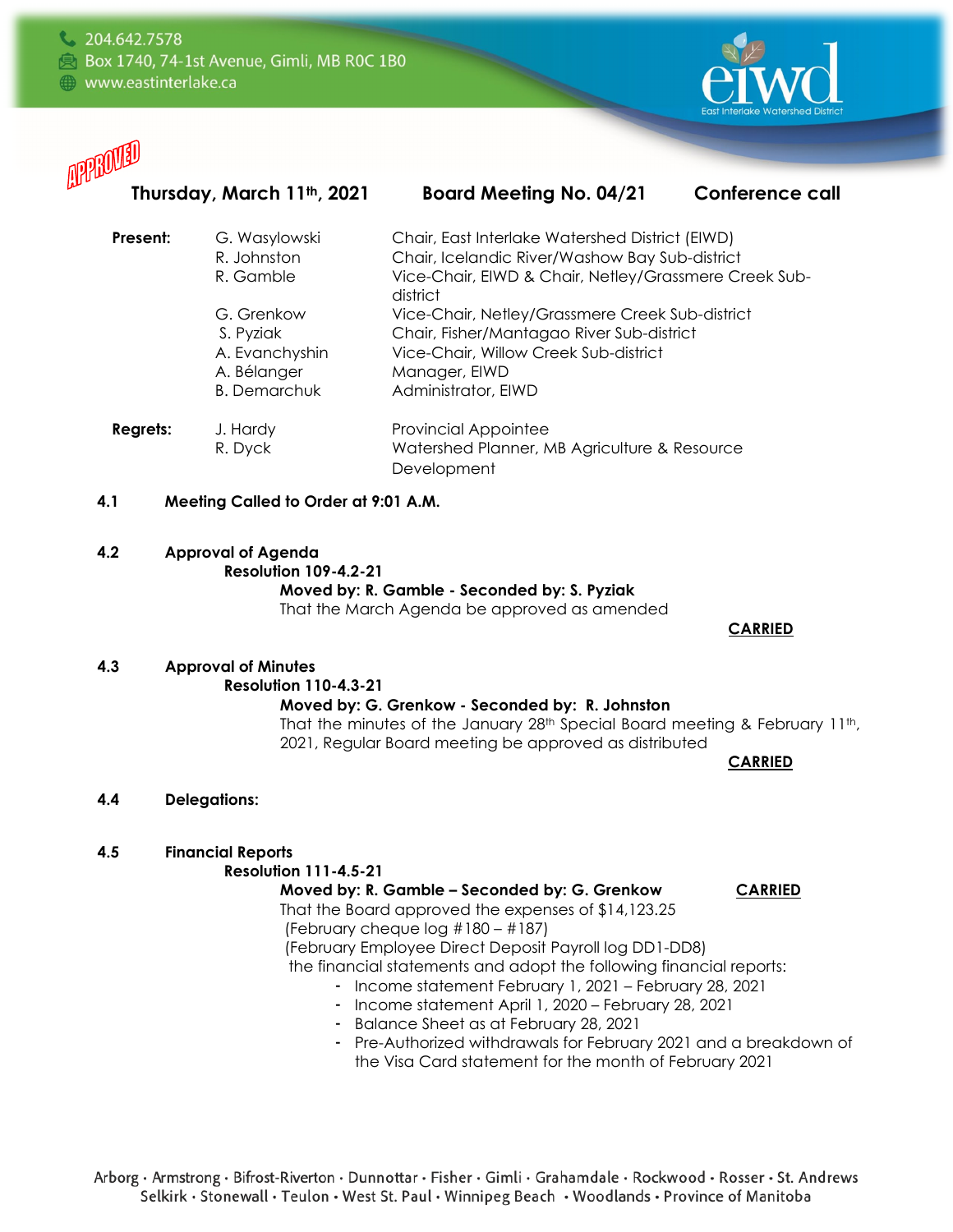- C 204.642.7578
- **Box 1740, 74-1st Avenue, Gimli, MB ROC 1BO**
- www.eastinterlake.ca



#### **4.6 Chair /Manager/Watershed Planner**

- G. Wasylowski: MB Association of Watersheds (MAW) update:
	- MAW is looking to hire a GROW Coordinator for communications. A committee of managers was formed
	- MAW Executive Board will be conducting a Strategic planning session

A. Bélanger: (as per written report)

R. Dyck: *-* REGRETS

#### **MOTION**: to accept the reports of the Chair & Manager **Resolution 112-4.6-21 Moved by: R. Gamble - Seconded by: G. Grenkow CARRIED**

#### **4.7 Topics of Discussion**

*4.7.1 MAW requesting a EIWD nominee to be appointed to sit on their board* **MOTION:** approval of nominating Shannon Pyziak **Resolution 113-4.7.1-21 Moved by: R. Johnston - Seconded by: G. Grenkow CARRIED**

*4.7.2 Red River Planning District is requesting comments RE: Zoning By-law Amendment No. 2021-02 "P" Zoning By-Law No. 2/99 as amended from Agriculture to Residential in the RM of West St. Paul* 

*-* Board discussed the Subdivision application, Zoning By-law Amendment No. 2021-02 "P" Zoning By-Law No. 2/99 in the RM of West St. Paul and they have no concerns at this time

*4.7.3 Red River Planning District is requesting comments RE: Secondary Plan Amendment No. 2021-01, Zoning By-Law No. 2011-07 as amended from Highway Commercial to Emerging Residential Neighbourhood in the RM of West St. Paul* 

*-* Board discussed the Secondary Plan Amendment No. 2021-01, Zoning By- Law No. 2011-07 in the RM of West St. Paul and they have no concerns at this time

*4.7.4 Red River Basin Commission annual membership for Watershed District \$333/year* **MOTION:** approval of joining the RRBC as an annual member at a \$333/year cost

#### **Resolution 114-4.7.4-21 Moved by: R. Gamble - Seconded by: S. Pyziak CARRIED**

*4.7.5 Netley - Grassmere/Willow Creek IWMP update*

**MOTION:** approval of merging the Netley/Grassmere Creek with Willow Creek for the IWMP Renewal **Resolution 115-4.7.5-21 Moved by: R. Gamble – Seconded by: G. Grenkow CARRIED**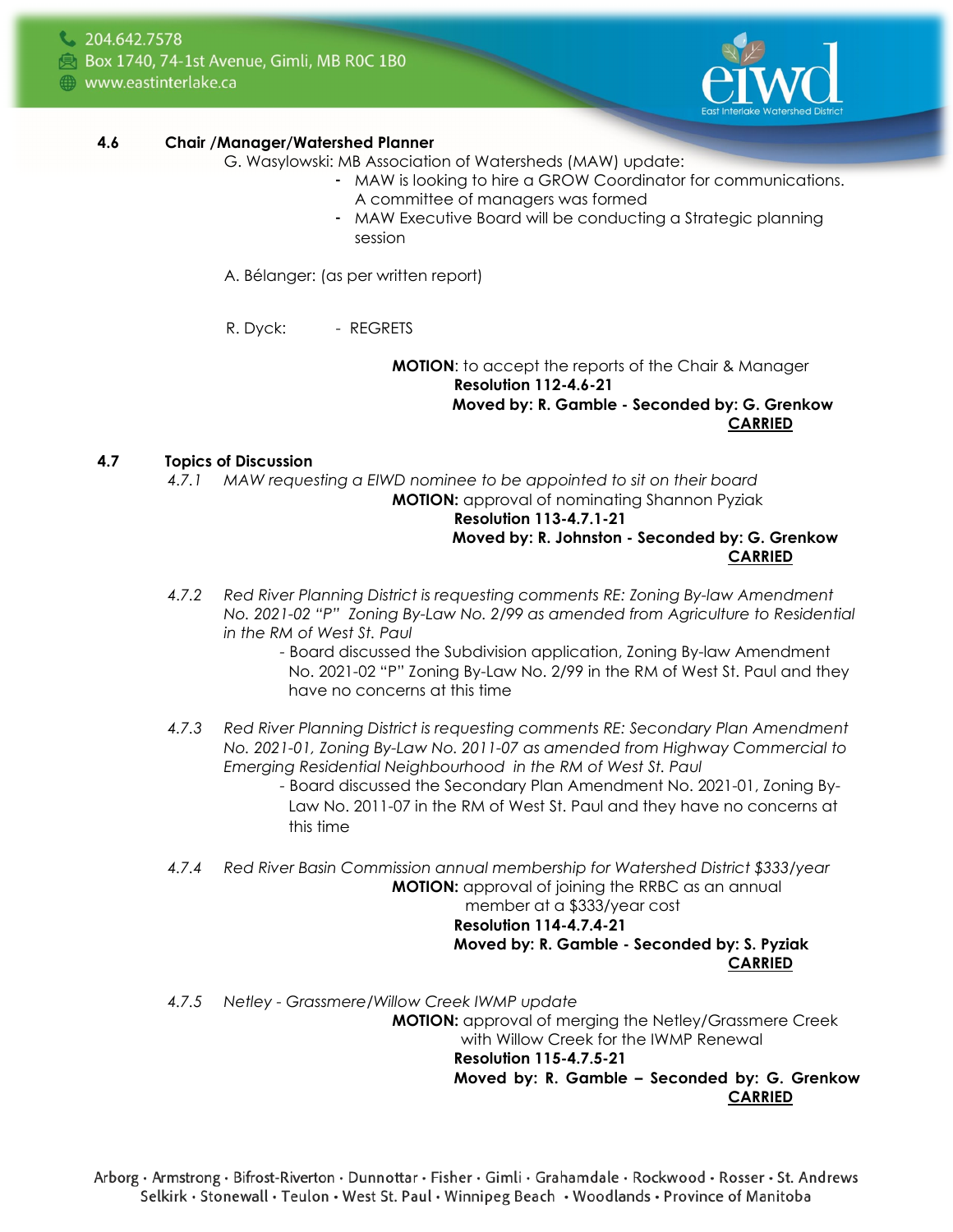

*4.7.6 Duckweed research external funding partnership with Chris Penner* **MOTION:** after grant application is accepted, Board approves partnering with C. Penner for Duckweed research at a cost of \$2,500 **Resolution 116-4.7.6-21 Moved by: S. Pyziak - Seconded by: G. Grenkow CARRIED** *4.7.7 East Interlake Watershed District Policy Directives Section 1 & Section 2 – Review* **MOTION:** approval of the EIWD District Policy Section 1 & 2 reviewed **Resolution 117-4.7.7-21 Moved by: R. Johnston – Seconded by: G. Grenkow**

**CARRIED**

*4.7.8 Large landownership map of EIWD* **MOTION:** approval of ordering the custom EIWD boundary map at a cost of \$747.55 **Resolution 118-4.7.8-21 Moved by: S. Pyziak - Seconded by: R. Gamble CARRIED**

- *4.7.9 Red River Planning District is requesting comments RE: Proposed Subdivision on 114 Ducheck Dr. in the RM of St. Andrews, File #S21-2891*
	- Board discussed the proposed Subdivision on 114 Ducheck Dr. in the RM of St. Andrews, File #S21-2891and they have no concerns at this time
- *4.7.10 GROW Coordinator*

#### **4.8 Information and Correspondence**

(See agenda for list of correspondence)

#### **4.9 Next Board Meeting**

Next board meeting is scheduled for Thursday, April 8<sup>th</sup>, 2021 at 9:00 A.M. via Microsoft Teams

#### **4.10 Adjournment**

**Moved by: R. Johnston - Seconded by: R. Gamble** that the meeting be adjourned at 10:27 A.M.

G. Wasylowski, Board-Chair **B. Demarchuk, Administrator** B. Demarchuk, Administrator

\_\_\_\_\_\_\_\_\_\_\_\_\_\_\_\_\_\_\_\_\_\_\_\_\_\_\_\_\_\_\_\_ \_\_\_\_\_\_\_\_\_\_\_\_\_\_\_\_\_\_\_\_\_\_\_\_\_\_\_\_\_\_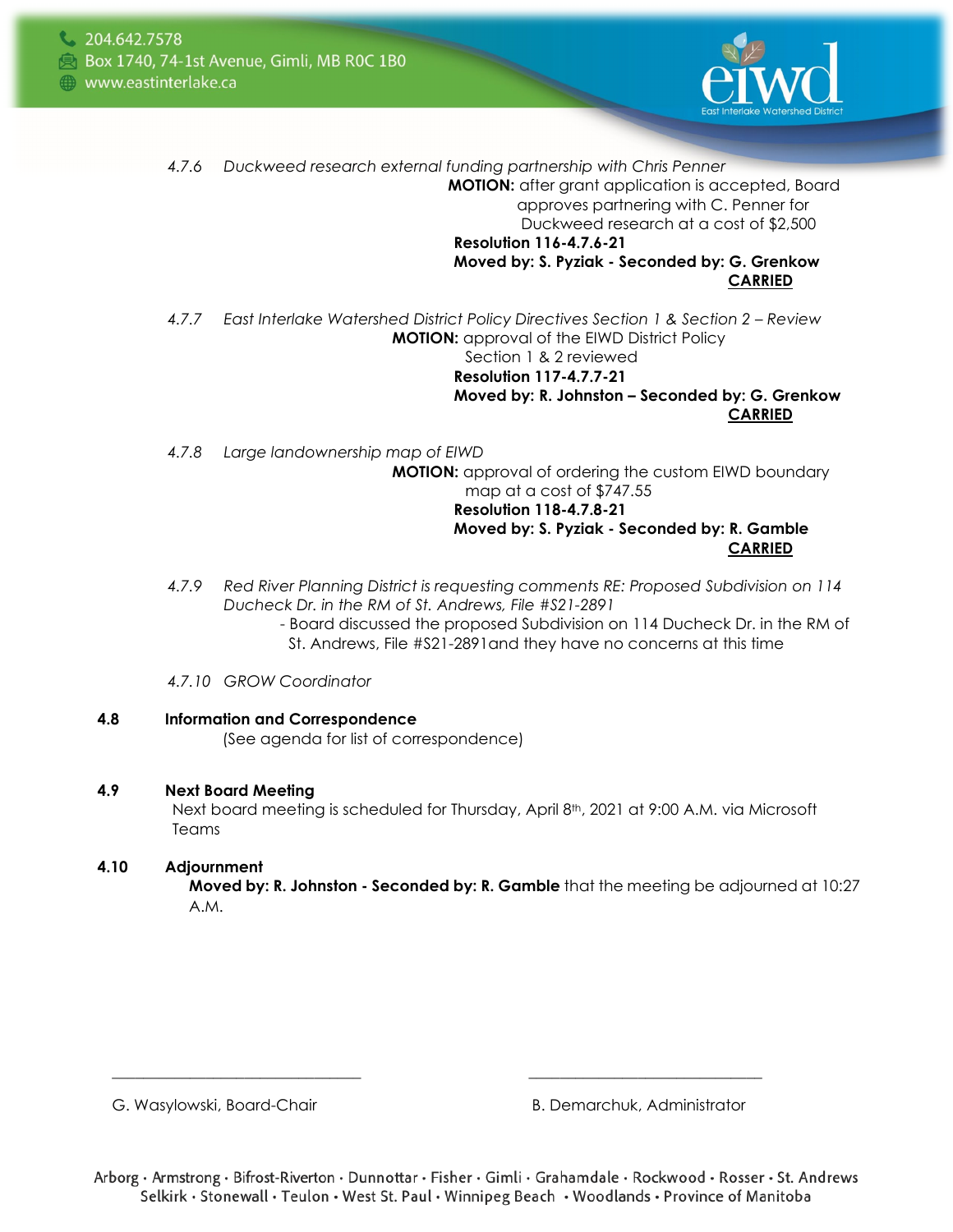



| Present: | G. Wasylowski<br>R. Johnston<br>R. Gamble | Chair, East Interlake Watershed District (EIWD)<br>Chair, Icelandic River/Washow Bay Sub-district<br>Vice-Chair, EIWD & Chair, Netley/Grassmere Creek Sub-<br>district |
|----------|-------------------------------------------|------------------------------------------------------------------------------------------------------------------------------------------------------------------------|
|          | S. Pyziak                                 | Chair, Fisher/Mantagao River Sub-district                                                                                                                              |
|          | A. Evanchyshin                            | Vice-Chair, Willow Creek Sub-district                                                                                                                                  |
|          | R. Dyck                                   | Watershed Planner, MB Agriculture & Resource<br>Development                                                                                                            |
|          | A. Bélanger                               | Manager, EIWD                                                                                                                                                          |
|          | <b>B.</b> Demarchuk                       | Administrator, EIWD                                                                                                                                                    |
| Regrets: | J. Hardy<br>G. Grenkow                    | <b>Provincial Appointee</b><br>Vice-Chair, Netley/Grassmere Creek Sub-district                                                                                         |

**Thursday, April 8th, 2021 Board Meeting No. 05/21 Conference call**

#### **5.1 Meeting Called to Order at 9:01 A.M.**

**5.2 Approval of Agenda**

**Resolution 119-5.2-21**

**Moved by: R. Gamble - Seconded by: S. Pyziak**

That the April Agenda be approved as amended

#### **CARRIED**

# **5.3 Approval of Minutes**

#### **Resolution 120-5.3-21**

#### **Moved by: R. Johnston - Seconded by: R. Gamble**

That the minutes of the March  $11<sup>th</sup>$ , 2021, Executive Board meeting be approved as distributed

**CARRIED**

**5.4 Delegations**

#### **5.5 Financial Reports**

#### **Resolution 121-5.5-21**

#### **Moved by: R. Gamble – Seconded by: S. Pyziak CARRIED** That the Board approved the expenses of \$50,728.58

(March cheque log #188 – #197) (March Employee Direct Deposit Payroll log DD9-DD16) the financial statements and adopt the following Fiscal Year End financial reports:

- Income statement March 1, 2021 March 31, 2021
- Income statement April 1, 2020 March 31, 2021
- Balance Sheet as at March 31, 2021
- Pre-Authorized withdrawals for March 2021 and a breakdown of the Visa Card statement for the month of March 2021

Arborg · Armstrong · Bifrost-Riverton · Dunnottar · Fisher · Gimli · Grahamdale · Rockwood · Rosser · St. Andrews Selkirk · Stonewall · Teulon · West St. Paul · Winnipeg Beach · Woodlands · Province of Manitoba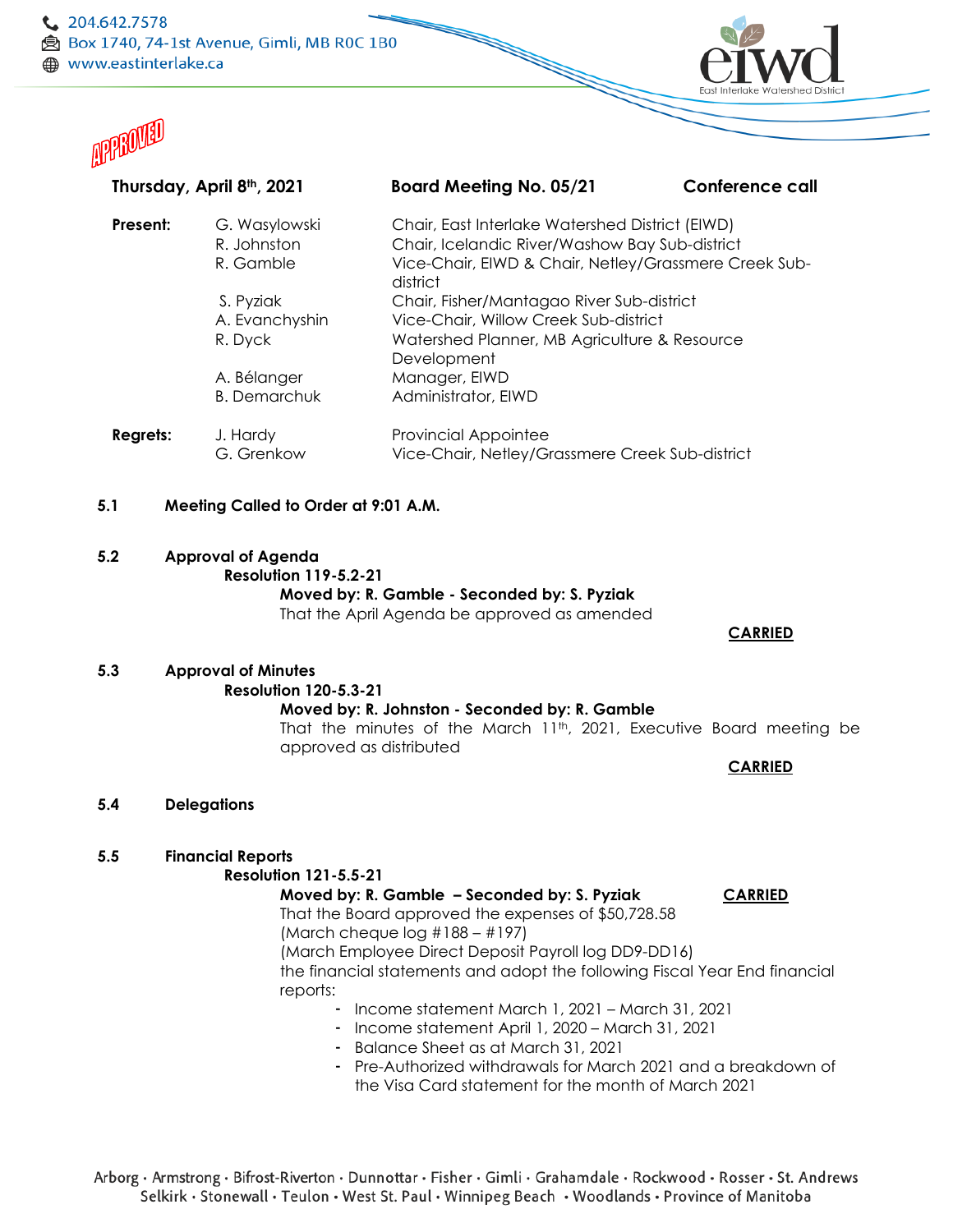

**CARRIED**

#### **5.6 Chair /Manager/Watershed Planner**

- G. Wasylowski: MB Association of Watersheds (MAW) update:
	- MAW conducted two Strategic Planning meetings, and would like to organize a strategic planning meeting with all Watershed Districts once Covid restrictions have been lifted
	- MAW still looking for a communications manager
	- Good news for Watersheds Districts from the Province's budget release yesterday
- A. Bélanger: (as per written report)
- R. Dyck: *-* Provincial Budget released yesterday and \$353,000 extra funding available for Watershed Districts for projects and IWMP's
	- New Municipalities have requested to join WD
	- New GROW logo

**MOTION**: to accept the reports of the Chair/Manager/& Watershed Planner **Resolution 122-5.6-21 Moved by: R. Johnston - Seconded by: R. Gamble**

#### **5.7 Topics of Discussion**

- *5.7.1 East Interlake Watershed District Policy Directives Section 1 & Section 2 - APPROVAL*  - TABLED
- *5.7.2 Red River Planning District is requesting comments RE: Proposed Subdivision Lots 617, Plan 3938 in the RM of St. Andrews, File #S21-2893*
	- Board discussed the proposed Subdivision Lots 617, Plan 3938 in the RM of St. Andrews, File #S21-2831and they have no concerns at this time
- *5.7.3 Red River Planning District is requesting comments RE: Zoning By-law Amendment No. BL-2-2020 Zoning By-Law No. 5/2002 as amended be given 1st reading in the RM of St. Clements Lot 1, Lot 2, Lot 3 Plan 37507 WLTO in RL 275 & 276 Parish of St. Andrews*

*-* Board discussed the Zoning By-law Amendment No. BL-2-2020 Zoning By- Law No. 5/2002 in the RM of West St. Clements and they have no concerns at this time

*5.7.4 Red River Planning District circulation containing a draft Public Hearing Notice for Secondary Plan Amendment No. 2021-01 Zoning By-Law No. 2011-07 as amended in the RM of West St. Paul*

- Board discussed the circulation containing a draft Public Hearing Notice for Secondary Plan Amendment No. 2021-01 Zoning By-Law No. 2011-07 as amended in the RM of West St. Paul and they have no concerns at this time

- *5.7.5 Red River Planning District circulation containing a draft Public Hearing Notice for Zoning By-law Amendment No. 2021-02 "P" Zoning By-Law No. 2/99 as amended*  from Agriculture to Residential in the RM of West St. Paul
	- Board discussed the *circulation containing a draft Public Hearing Notice for Zoning By-law Amendment No. 2021-02 "P" Zoning By-*Law No. 2/99 as amended from Agriculture to Residential in the RM of West *St. Paul,* and they have no concerns at this time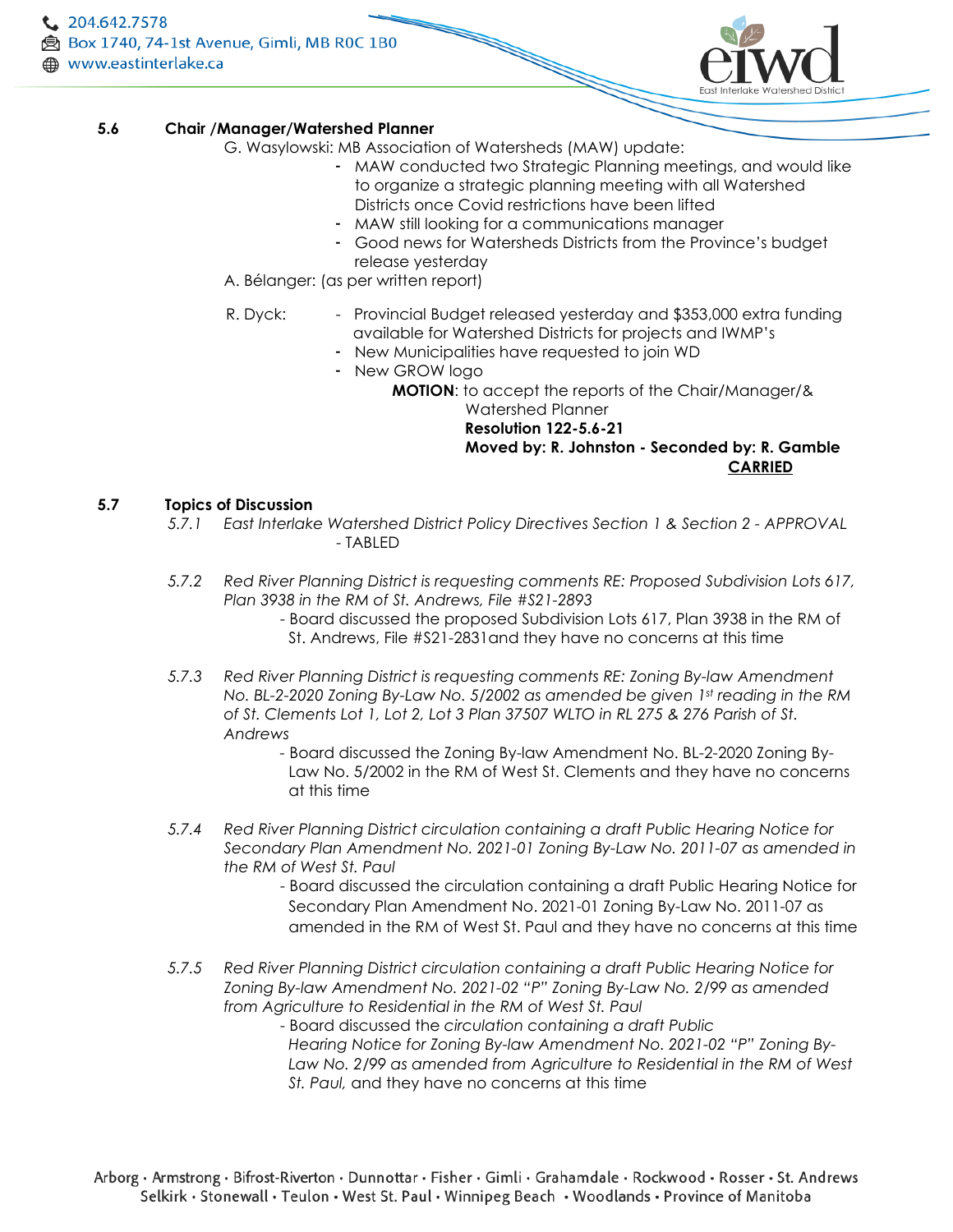

- Board discussed the circulation containing a copy of the letter approving a one Year extension to proposed Subdivision in SE ¼ 6-12-3 EPM in the RM of West St. Paul, File #S18-2798*,* and they have no concerns at this time
- *5.7.7 MB Central Services, Asset Management/ Real Estate Services Branch is requesting Comments regarding Miscellaneous Lease No. 73945 package, File reference #NE 11-13-02 In the RM of Rockwood*

- Board discussed the Miscellaneous Lease No. 73945 package, File reference 11-13-02 in the RM of Rockwood and they have no concerns at this time

- *5.7.8 Red River Planning District is requesting comments RE: City of Selkirk Zoning by-law Amendment 5347 Part of River Lots 50, 51 & 52*
	- Board discussed the City of Selkirk Zoning by-law Amendment 5347 Part of River Lots 50, 51 & 52 and they have no concerns at this time
- *5.7.9 WIWD 2021/22 tree rebate program for Armstrong and Woodlands in EIWD partnership*
- *5.7.10 WIWD 2021/22 well sampling program for Armstrong and Woodlands in EIWD partnership for \$2,500*

**MOTION:** approval of partnering with West Interlake WD's well sampling program in 2021/22 to cover residents in East Interlake WD for up to \$2,500 **Resolution 123-5.7.10-21 Moved by: R. Gamble – Seconded by: R. Johnston CARRIED**

#### **5.8 Information and Correspondence**

(See agenda for list of correspondence)

#### **5.9 Next Board Meeting**

Next board meeting is scheduled for Thursday, May 13<sup>th</sup>, 2021 at 9:00 A.M. via Microsoft Teams or at the Lakeview Conference Center in Hanna's Hall depending on Covid19 Restrictions

#### **5.10 Adjournment**

**Moved by: R. Gamble - Seconded by: S. Pyziak** that the meeting be adjourned at 10:03 A.M.

 $\frac{1}{2}$  ,  $\frac{1}{2}$  ,  $\frac{1}{2}$  ,  $\frac{1}{2}$  ,  $\frac{1}{2}$  ,  $\frac{1}{2}$  ,  $\frac{1}{2}$  ,  $\frac{1}{2}$  ,  $\frac{1}{2}$  ,  $\frac{1}{2}$  ,  $\frac{1}{2}$  ,  $\frac{1}{2}$  ,  $\frac{1}{2}$  ,  $\frac{1}{2}$  ,  $\frac{1}{2}$  ,  $\frac{1}{2}$  ,  $\frac{1}{2}$  ,  $\frac{1}{2}$  ,  $\frac{1$ G. Wasylowski, Board-Chair **B. Demarchuk, Administrator** B. Demarchuk, Administrator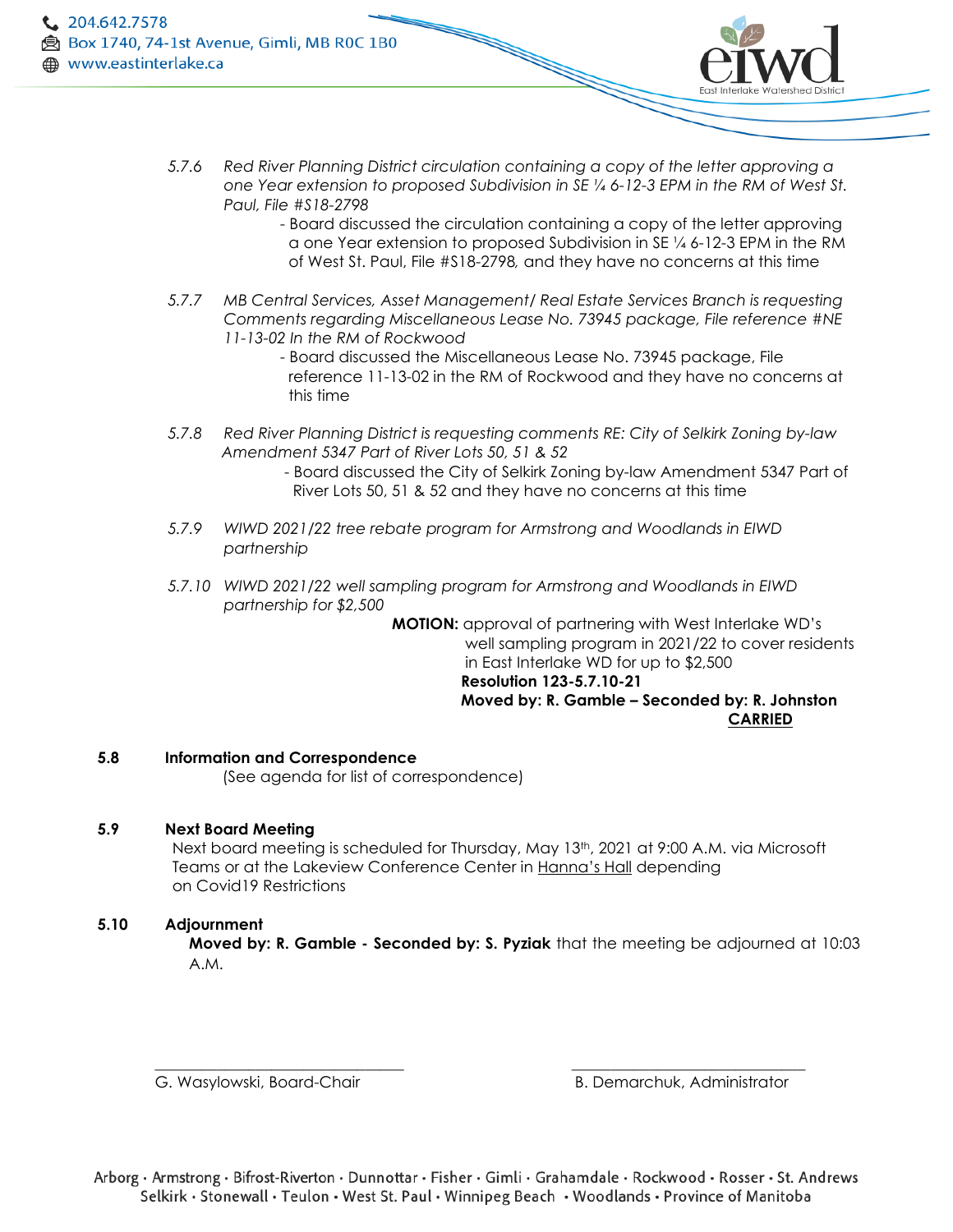



| Present:        | G. Wasylowski<br>R. Johnston<br>R. Gamble                                  | Chair, East Interlake Watershed District (EIWD)<br>Chair, Icelandic River/Washow Bay Sub-district<br>Vice-Chair, EIWD & Chair, Netley/Grassmere Creek Sub-<br>district |
|-----------------|----------------------------------------------------------------------------|------------------------------------------------------------------------------------------------------------------------------------------------------------------------|
|                 | S. Pyziak<br>G. Grenkow<br>A. Bélanger<br><b>B.</b> Demarchuk<br>Z. Bailey | Chair, Fisher/Mantagao River Sub-district<br>Vice-Chair, Netley/Grassmere Creek Sub-district<br>Manager, EIWD<br>Administrator, EIWD<br>Coordinator, EIWD              |
| <b>Regrets:</b> | J. Hardy<br>A. Evanchyshin<br>R. Dyck                                      | <b>Provincial Appointee</b><br>Vice-Chair, Willow Creek Sub-district<br>Watershed Planner, MB Agriculture & Resource<br>Development                                    |

**Thursday, May 13th, 2021 Board Meeting No. 06/21 Conference call**

- **6.1 Meeting Called to Order at 9:02 A.M.**
- **6.2 Approval of Agenda**

**Resolution 124-6.2-21**

**Moved by: R. Gamble - Seconded by: R. Johnston** That the May Agenda be approved as amended

#### **CARRIED**

- **6.3 Approval of Minutes**
	- **Resolution 125-6.3-21 Moved by: S. Pyziak - Seconded by: R. Gamble** That the minutes of the April 8th, 2021, Executive Board meeting be approved as distributed

#### **CARRIED**

- **6.4 Delegations:**
- **6.5 Financial Reports**

**Resolution 126-6.5-21**

**Moved by: G. Grenkow – Seconded by: R. Johnston CARRIED**

That the Board approved the cheque expenses of \$5,624.00 (April cheque log #198 – #207) (April Employee Direct Deposit Payroll log DD17-DD26) the financial statements and adopt the following financial

reports:

- Income statement April 1, 2021 April 31, 2021
- Balance Sheet as at April 30, 2021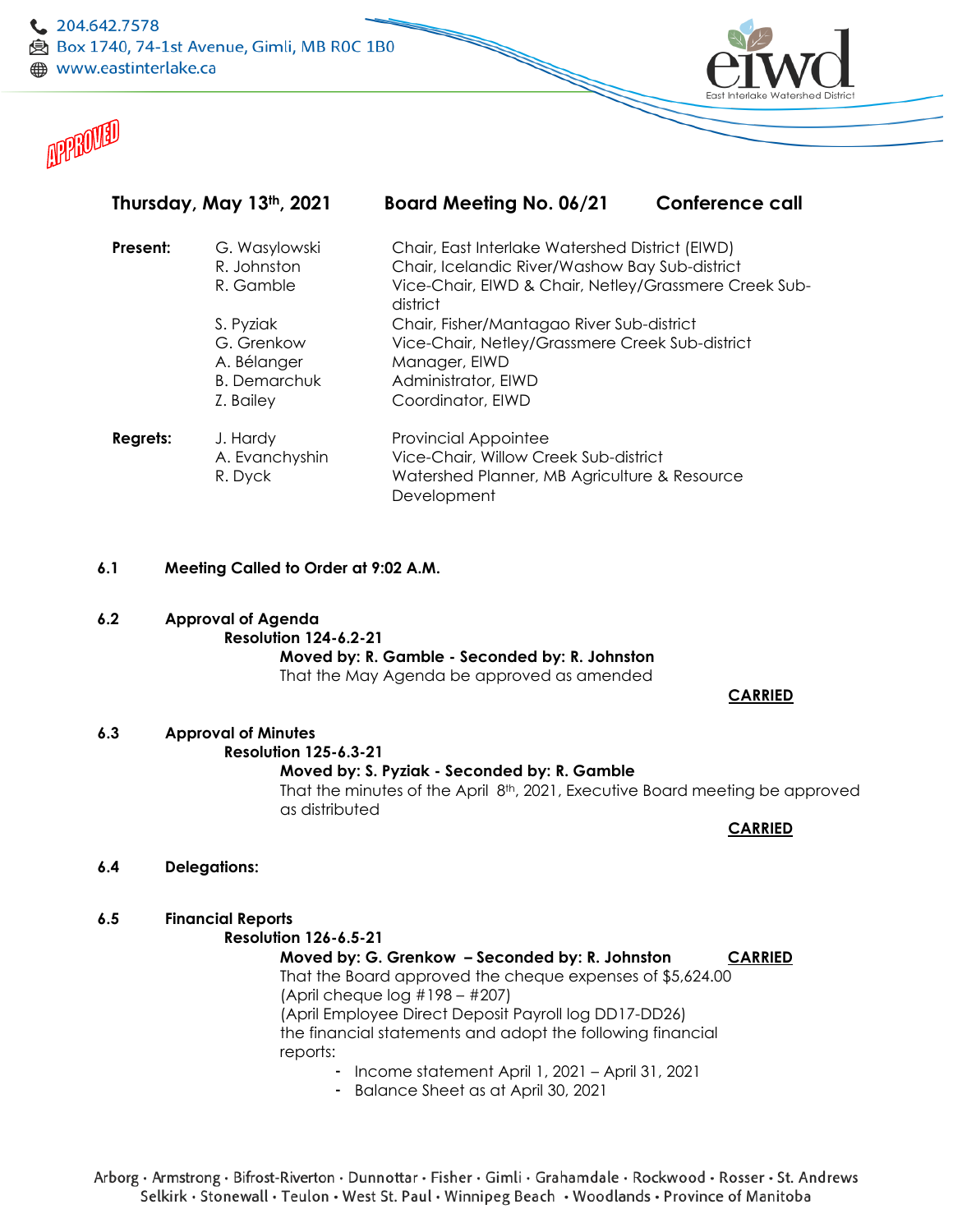

- Pre-Authorized withdrawals for April 2021 and a breakdown of the Visa Card statement for the month of April 2021

#### **6.6 Chair /Manager/Watershed Planner**

G. Wasylowski: MB Association of Watersheds (MAW) update:

- MAW posted a Communications position, 12 out of 14 Watershed Districts are on board with this
- A. Bélanger: (as per written report)
- R. Dyck: (as per written report)

**MOTION**: to accept the reports of the Chair/Manager/& Watershed Planner **Resolution 127-6.6-21 Moved by: R. Gamble - Seconded by: G. Grenkow CARRIED**

#### **6.7 Topics of Discussion**

*6.7.1 East Interlake Watershed District Policy Directives Section 1 & Section 2 – 1st Review* **MOTION:** approved the 1st Review of the EIWD District Policy Section 1 & 2  **Resolution 128-6.7.1-21**

# **Moved by: R. Johnston - Seconded by: R. Gamble CARRIED**

- *6.7.2 Watershed Districts Regulation Amendment – Update*
- *6.7.3 MB Municipal Relations, Community Planning Branch is advising the EIWD Board regarding the temporary suspension of expiry to July 31, 2021 for your conditional approval letter for Subdivision File #4129-15-5469*
	- Board discussed the temporary suspension for Subdivision File#4129-15-5469 and they have no concerns at this time
- *6.7.4 Community Planning Branch in Selkirk is requesting comments RE: Proposed Subdivision Application, Part of S 21-19-4E in the RM of Gimli, File #4129-21-8047* - Board discussed the proposed Subdivision Application in the RM of Gimli, File #4129-21-8047 and they have no concerns at this time
- *6.7.5 Community Planning Branch in Selkirk is requesting comments RE: Proposed Subdivision Application, Part of NE 9-24-1E in the RM of Fisher, File #4605-21-8051*
	- *-* Board discussed the Proposed Subdivision Application in the RM of Fisher, File #4605-21-8051 and they have no concerns at this time
- *6.7.6 Proposed Project reviews*
	- Board discussed the proposed projects and scheduled meetings with Sub district Chairs and Vice-chairs will be arranged for project approval

Arborg · Armstrong · Bifrost-Riverton · Dunnottar · Fisher · Gimli · Grahamdale · Rockwood · Rosser · St. Andrews Selkirk · Stonewall · Teulon · West St. Paul · Winnipeg Beach · Woodlands · Province of Manitoba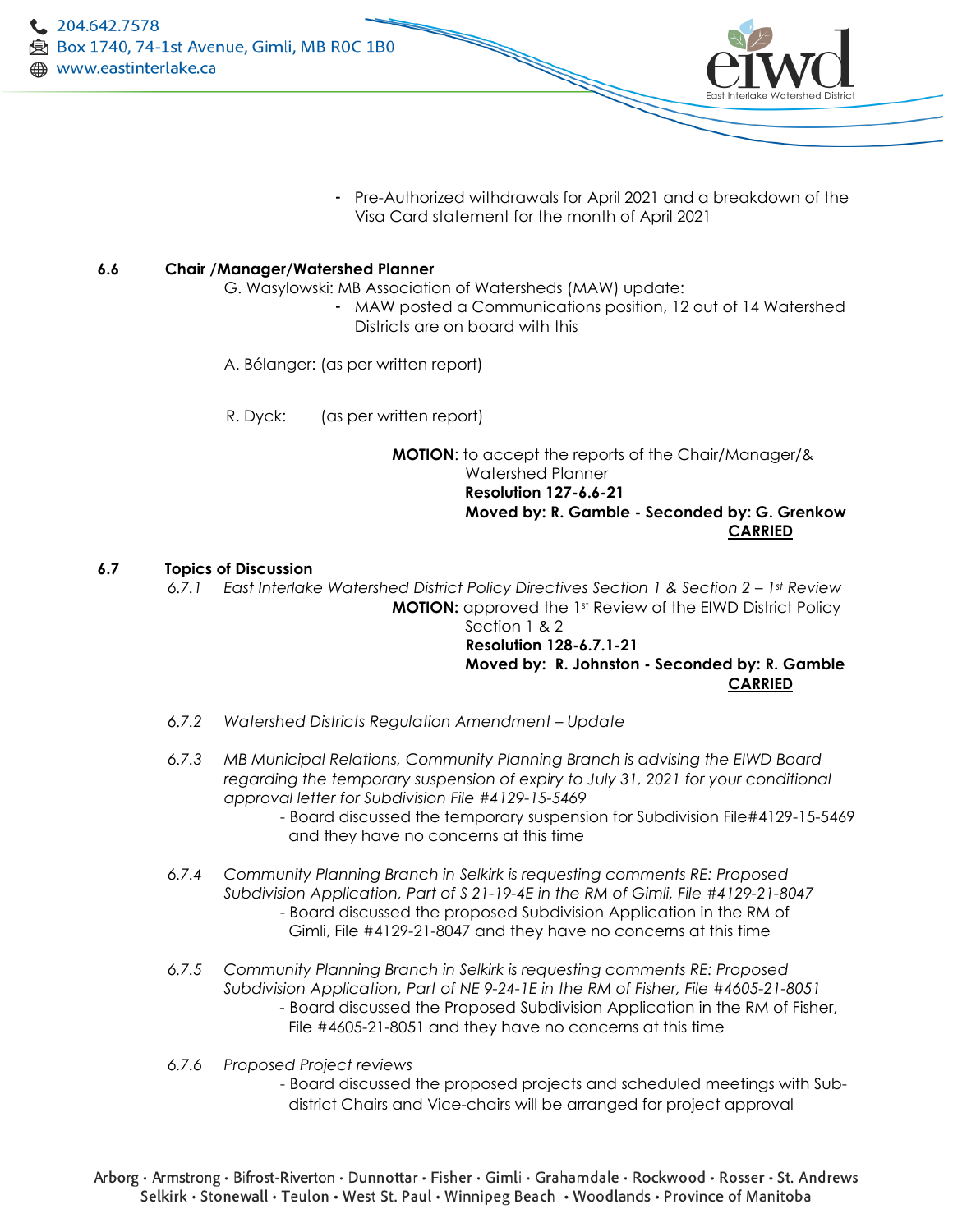

- *6.7.7 Sub-district meetings*
	- last week of May Netley/Wavey/Parks/Grassmere
- **6.8 Information and Correspondence** (See agenda for list of correspondence)

#### **6.9 Next Board Meeting**

Next board meeting is scheduled for Thursday, June 24th, 2021 at 9:00 A.M. via Microsoft Teams or at the Lakeview Conference Center in Hanna's Hall depending on Covid19 Restrictions

#### **6.10 Adjournment**

**Moved by: R. Gamble - Seconded by: G. Grenkow** that the meeting be adjourned at 10:38 A.M.

G. Wasylowski, Board-Chair **B. Demarchuk, Administrator** B. Demarchuk, Administrator

\_\_\_\_\_\_\_\_\_\_\_\_\_\_\_\_\_\_\_\_\_\_\_\_\_\_\_\_\_\_\_\_ \_\_\_\_\_\_\_\_\_\_\_\_\_\_\_\_\_\_\_\_\_\_\_\_\_\_\_\_\_\_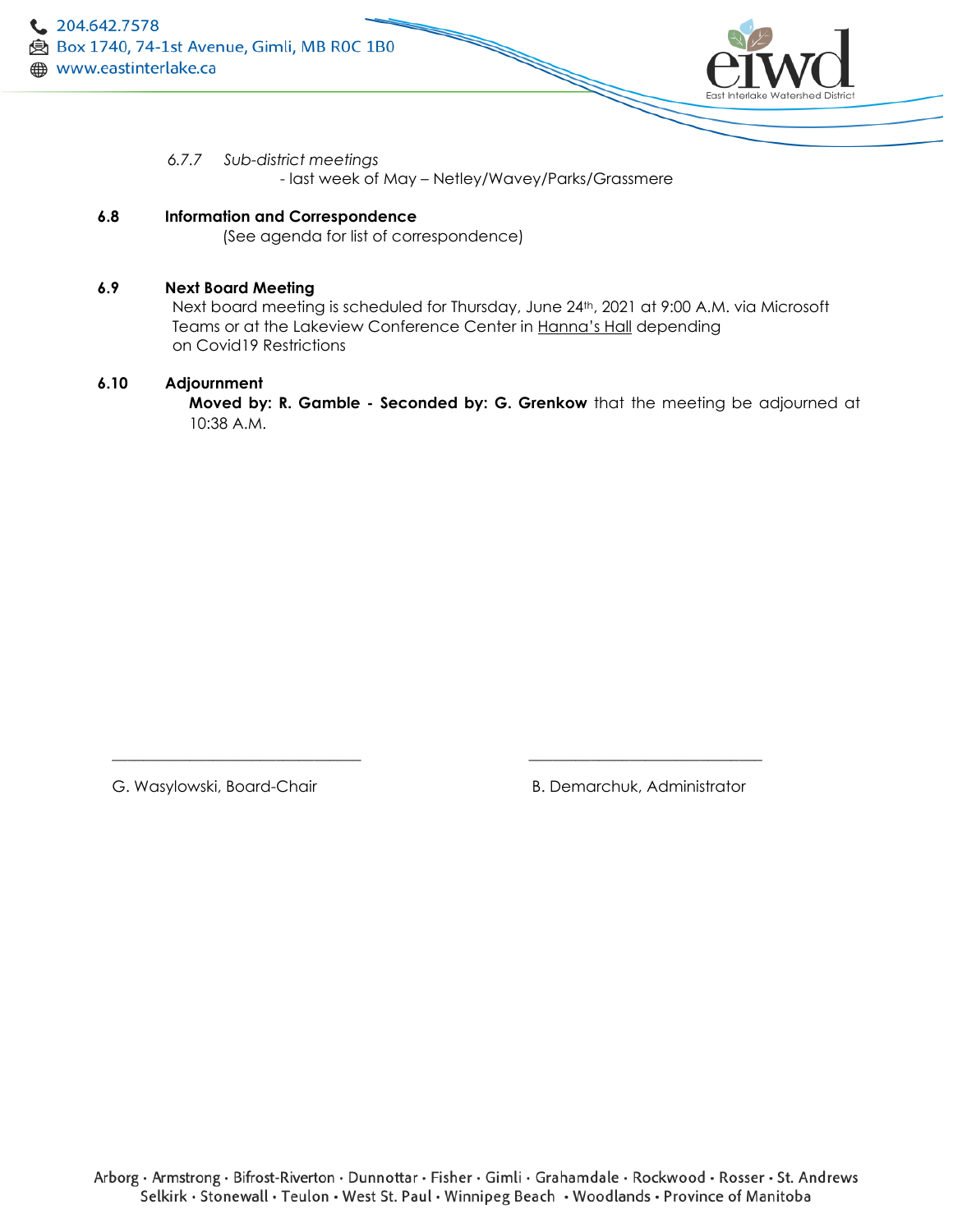



| Present:        | G. Wasylowski<br>R. Johnston<br>R. Gamble<br>S. Pyziak<br>G. Grenkow<br>D. Schindler<br>J. Hardy<br>A. Bélanger<br><b>B.</b> Demarchuk<br>Z. Bailey | Chair, East Interlake Watershed District (EIWD)<br>Chair, Icelandic River/Washow Bay Sub-district<br>Vice-Chair, EIWD & Chair, Willow Creek Sub-district<br>Chair, Fisher/Mantagao River Sub-district<br>Chair, Parks/Grassmere Creek Sub-district<br>Chair, Netley/Wavey Creek Sub-district<br><b>Provincial Appointee</b><br>Manager, EIWD<br>Administrator, EIWD<br>Coordinator, EIWD |
|-----------------|-----------------------------------------------------------------------------------------------------------------------------------------------------|------------------------------------------------------------------------------------------------------------------------------------------------------------------------------------------------------------------------------------------------------------------------------------------------------------------------------------------------------------------------------------------|
| <b>Regrets:</b> | A. North                                                                                                                                            | Watershed Planner, MB Agriculture & Resource<br>Development                                                                                                                                                                                                                                                                                                                              |

**Thursday, June 24th, 2021 Board Meeting No. 07/21 Conference call**

- **7.1 Meeting Called to Order at 9:01 A.M.**
- **7.2 Approval of Agenda**

**Resolution 129-7.2-21**

# **Moved by: R. Johnson - Seconded by: R. Gamble**

That the June Agenda be approved as amended

#### **CARRIED**

#### **7.3 Approval of Minutes**

**Resolution 130-7.3-21**

#### **Moved by: G. Grenkow - Seconded by: R. Gamble**

That the minutes of the May 13<sup>th</sup>, 2021, Executive Board meeting be approved as distributed

**CARRIED**

**7.4 Delegations**

# **7.5 Financial Reports**

#### **Resolution 131-7.5-21**

#### **Moved by: R. Gamble – Seconded by: S. Pyziak CARRIED**

That the Board approved the cheque expenses of \$5,874.32 (May cheque log #208 – #213) (May Employee Direct Deposit Payroll log DD27-DD36) the financial statements and adopt the following financial reports:

- Income statement April 1, 2021 May 31, 2021
- Income statement May 1, 2021 May 31, 2021
- Balance Sheet as at May 31, 2021
- Pre-Authorized withdrawals for May 2021 and a breakdown of the Visa Card statement for the month of May 2021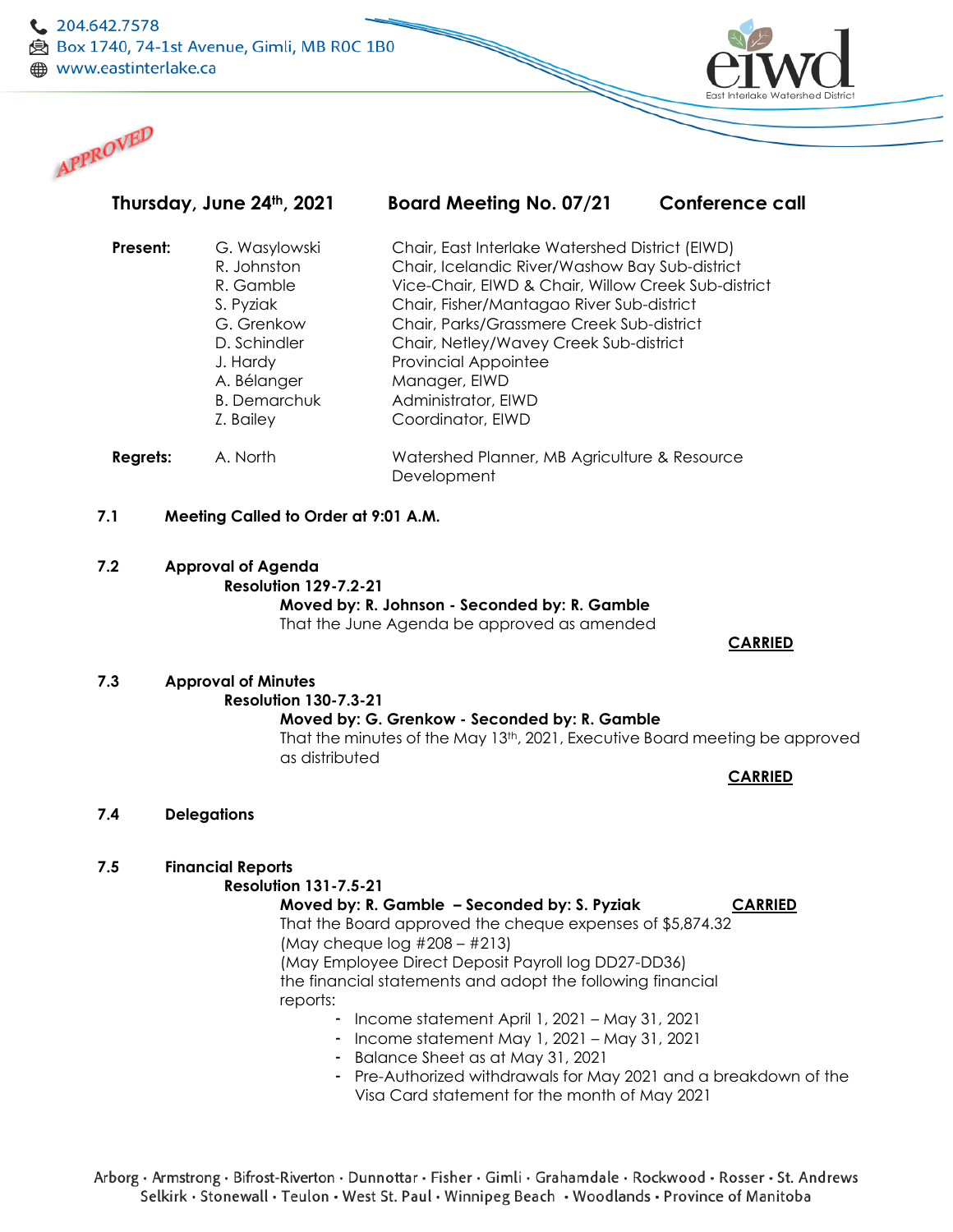

#### **7.6 Chair /Manager/Watershed Planner**

G. Wasylowski:

- All Sub-districts had their meetings, and certain projects were approved

- S. Pyziak: MB Association of Watersheds (MAW) update:
	- MAW had a surplus at the end of last year
	- Managers report by A. Belanger at the MAW meeting on behalf of all WD managers
	- Need a good database for projects
	- R. Dyck is off, and A. North will be EIWD planner until her return
	- July 15 deadline for Audited Report
	- Communications Coordinator will be hired to help with the GROW and MAW Conference

A. Bélanger: (as per written report)

R. Dyck: Regrets

#### **MOTION**: to accept the reports of the Chair/MAW Rep/Manager **Resolution 132-7.6-21 Moved by: G. Grenkow - Seconded by: R. Johnson CARRIED**

*G. Wasylowski introduced D. Schindler to the Board as the new Chair and the Citizen Rep for the Netley/Wavey Sub-district*

#### **7.7 Topics of Discussion**

*7.7.1 East Interlake Watershed District Policy Directives Section 1 & Section 2 – APPROVAL*

- Board discussed the Policies, and the Board Chair recommends the removal of Manitoba Agriculture and Resource Development (A&RD) and replace it with the Government of Manitoba within the Policies

**MOTION:** approval of the EIWD District Policy / Section 1 & 2  **Resolution 133-7.7.1-21**

#### **Moved by: R. Gamble - Seconded by: S. Pyziak CARRIED**

- *7.7.2 Red River Planning District is requesting comments RE: Zoning By-law Amendment No. 2021-07 "P" & S21-2922 in the RM of West St. Paul*
	- Board discussed the Zoning By-law Amendment No. 2021-07 "P" & S21-2922 and they have no concerns at this time
- *7.7.3 Invasive Swine Info Sheet & Presentation from MB Agriculture & Resource Development*
- *7.7.4 Drought Update presentation from the Province of Manitoba*
- *7.7.5 Community Planning Branch in Selkirk is requesting comments RE: Proposed Subdivision Part of SE 33-21-2E in the RM of Armstrong, File #4602-21-8052*

Arborg · Armstrong · Bifrost-Riverton · Dunnottar · Fisher · Gimli · Grahamdale · Rockwood · Rosser · St. Andrews Selkirk · Stonewall · Teulon · West St. Paul · Winnipeg Beach · Woodlands · Province of Manitoba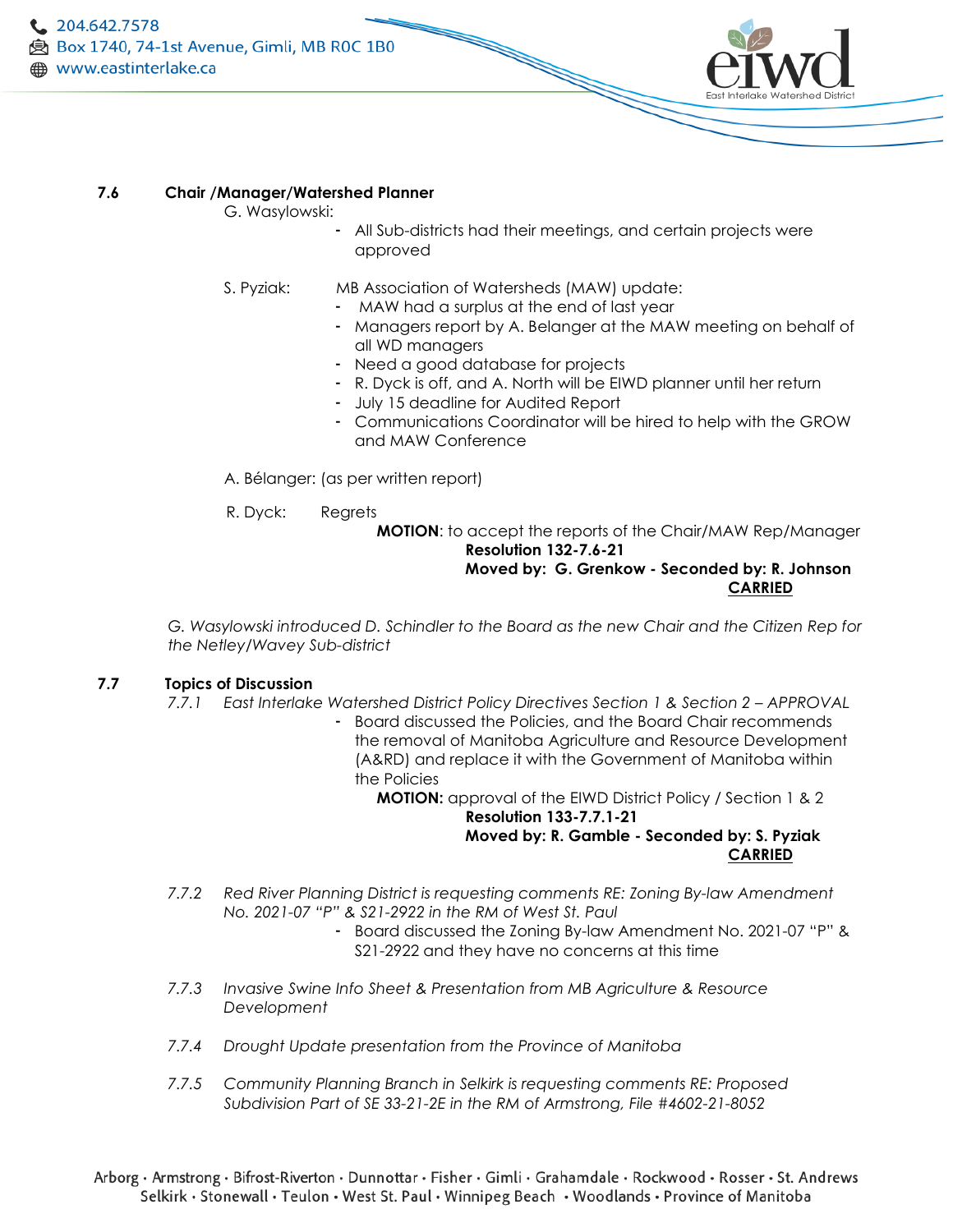

- *Board* discussed the Proposed Subdivision Application File #4602-21-8052 and they have no concerns at this time
- *7.7.6 Community Planning Branch in Selkirk is requesting comments RE: Subdivision application Parcel A, Plan 55160 & Lot 9, Plan 27078 in the RM of Armstrong, File #4602-21-8054*
	- Board discussed the Proposed Subdivision Application File #4602- 21-8054 and they have no concerns at this time
- *7.7.7 Red River Planning District is requesting comments RE: Proposed Subdivision Application, RL 7/10, Plan 3045 in the RM of St. Andrews, File #S21-2902* 
	- Board discussed the Proposed Subdivision Application File #S21- 2902 and they have no concerns at this time
- *7.7.8 Community Planning Branch in Selkirk is requesting comments RE: Proposed Subdivision Application, SE 21-23-1E in the RM of Bifrost-Riverton, File #4105-21-8057* - *Board* discussed the Proposed Subdivision Application File #4105- 21-8057 and they have no concerns at this time
- *7.7.9 Red River Planning District is requesting comments RE: Zoning By-Law Amendment No. 4066/Zoning By-Law Amendment No. 4357 in the RM of St. Andrews*
	- Board discussed the Zoning By-Law Amendment No. 4066/Zoning By-Law Amendment No. 4357, and they have no concerns at this time
- *7.7.10 Red River Planning District is requesting comments RE: Zoning By-Law Amendment 13-2021 in the RM of St. Clements*
	- Board discussed the Zoning By-Law Amendment 13-2021, and they have no concerns at this time
- *7.7.11 Community Planning Branch in Selkirk is requesting comments RE: Proposed Subdivision application, PART OF 35-17-1W in the RM of Armstrong, File #4602-21-8055* - Board discussed the Proposed Subdivision Application File #4602-
	- 21-8055 and they have no concerns at this time
- *7.7.12 St. Martin Outlet Channel*
	- Board discussed the future of Lake St. Martin with the Channel impacts Fisher River and Mantagao River Watersheds
	- Effects the aquifer in the area
	- Splitting Grahamdale in two
	- Manager requested a presentation from the province and no response
	- Fisher/Mantagao Chair contacted the local MLA and no response
	- First Nations have indicated that they did not approve the Channel, they have hired Mark Lowden and are requesting help from the Feds
	- Chair requesting that a letter be sent to the Province and the MLA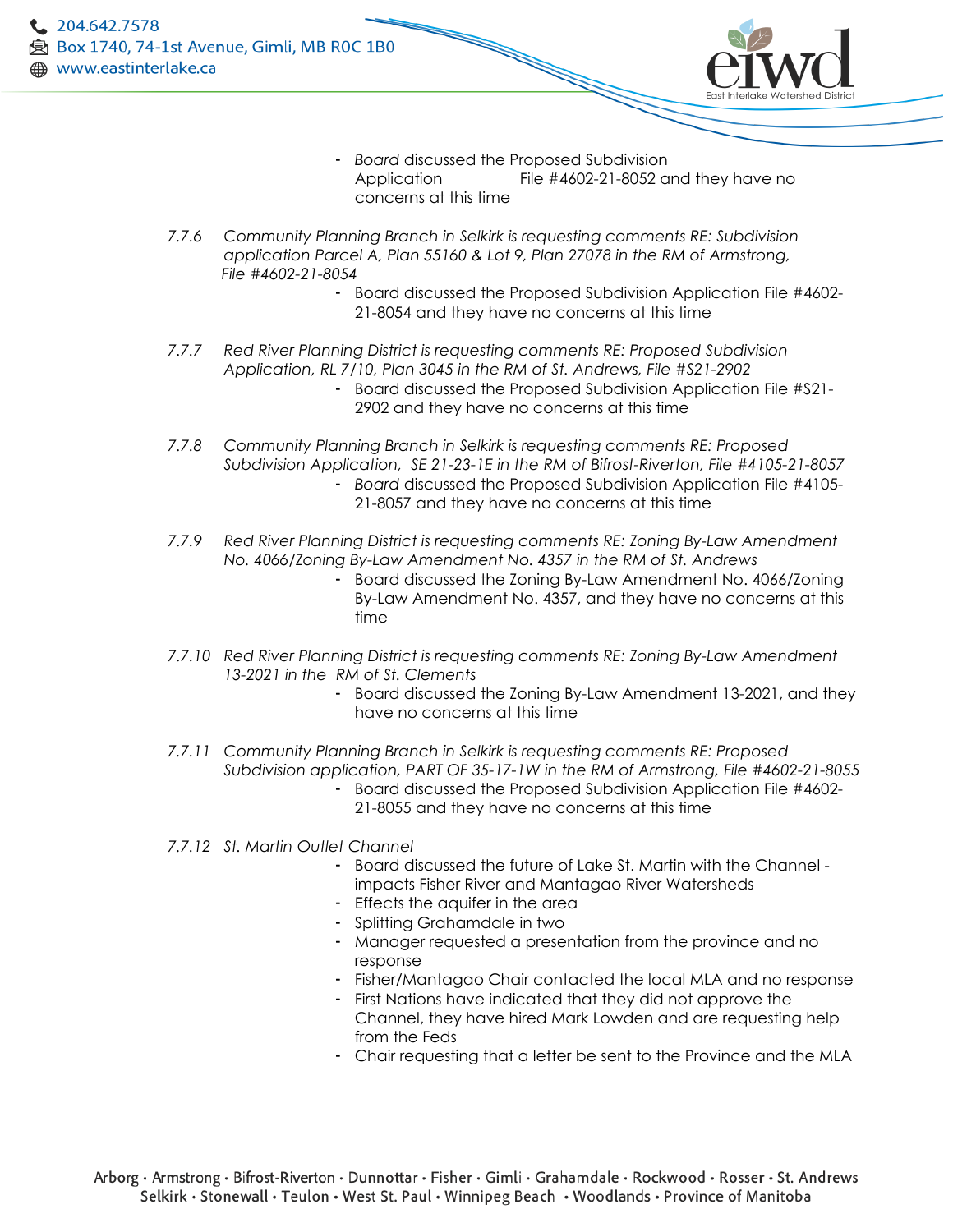

*7.7.13 Software Maintenance – Trimble Access Annual Software for 2 Tablets costs \$717.75 per Tablet for one year, includes Software updates, new features & Security patches*

> **MOITON**: approval of purchasing the software at \$717.75 per Tablet/Data Collector for a total of \$1,435.50

> > **Resolution 134-7.7.13-21 Moved by: R. Johnson – Seconded by: D. Schindler CARRIED**

*7.7.14 Revised Final Budget for your review and APPROVAL*

**MOTION**: approval of the Revised Final Budget for Fiscal Year

2021/2022

 **Resolution 135-7.7.14-21 Moved by: G. Grenkow - Seconded by: D. Schindler CARRIED**

*7.7.15 2020/2021 Audit Report for your review and APPROVAL*

**MOTION**: approval of the 2020/2021 Fiscal Year Audit Financial

Report

#### **Resolution 136-7.7.15-21 Moved by: G. Grenkow - Seconded by: R. Gamble CARRIED**

- *7.7.16 Landowner applications for your review and approval*
	- Board members suggestions regarding Cover Crops:
		- partnerships should be pursued,
		- a better definition is needed for improving soil health and knowledge of Cover Crops,
		- ∗ the purpose of Cover Crops, as a source of hay is not acceptable and does not fall under EIWD priorities,
		- ∗ A policy is needed to make it clear as the purpose of Cover Crops, as green manure not a source of hay
		- 1) Sub-district: Parks/Grassmere Creek (05OJ) [Project #1] File #Grow 20-019

*Project Type*: Reforestation & 10-year Conservation Contract *Goal of Project for Producer*: Carbon sequestration, reduced soil and water erosion, slowing of spring run-off (leading into Red River located 1.5 kms away), additional snow buffer for nearby highway 9 traffic, poorly drained agriculture land not suitable for fruit production Requesting: 30% / \$5,490 / \$40/acre for 10 years **APPROVED**

2) Sub-district: Parks/Grassmere Creek (05OJ) [Project #2] File #GROW 20-024 *Project Type*: Tall Grass Prairie *Goal of Project for Producer*: Educate farmers and public about the importance of tall grass prairie. Improve soil health. Create a beautiful space that is easy to maintain Requesting: 55% / \$3,000 / *Board approval of giving \$5,000* **APPROVED**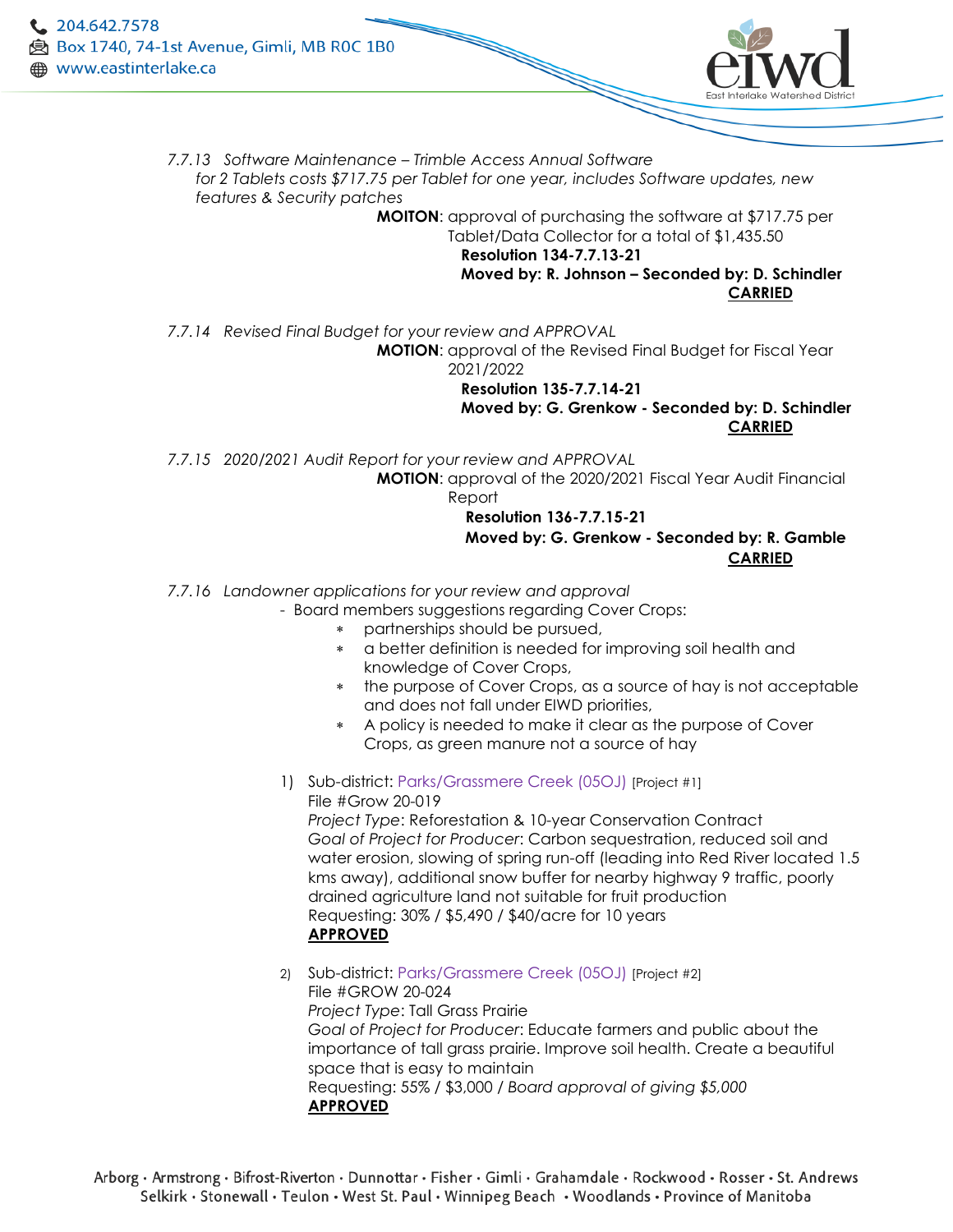C 204.642.7578 **良** Box 1740, 74-1st Avenue, Gimli, MB R0C 1B0 www.eastinterlake.ca



- 3) Sub-district: Parks/Grassmere Creek (05OJ) (unmatched)[Project #3] File #GROW 20-031 *Project Type*: Rotational Grazing and Alternative Watering System *Goal of Project for Producer*: Install alternative watering system and portable cross-fencing to allow for rotational grazing on cover crops and perennial crops (near drain) Requesting: 12% / \$10,000 **APPROVED**
- 4) Sub-district: Parks/Grassmere Creek (05OJ) [Project #4] File #GROW 20-025 *(not eligible for GROW fund) Project Type*: Tall Grass Prairie & Wetland *Goal of Project for Producer*: Return newly acquired 1.5 acres of agriculture land back into naturalized soil and attract native plant and animal species. Improve biodiversity Requesting: 50% / \$4,720 **APPROVED**
- 5) Sub-district: Parks/Grassmere Creek (05OJ) [Project #5] File #GROW 20-009 *Project Type*: Five-year Forest Conservation Contract *Goal of Project for Producer*: Protection payments on 27 acres of forest Requesting: 100% / \$100/acre for 5 years = \$13,500 *\*DECLINED*
- 6) Sub-district: Parks/Grassmere Creek (05OJ) [Project #6] File #GROW 21-009 *Project Type*: Alternate Water System & Exclusion Fencing *Goal of Project for Producer*: Improve local water quality in the pastures by eliminating cattle access to dugout Requesting: 67% of \$12,323.63 = \$8,286.53 **APPROVED** 50% max if 10K AS PER Ag Action funding / 25% 5K if no Ag Action funding
- 7) Sub-district: Netley/Wavey Creek (05OJ) [Project #1] File #GROW 21-014 *Project Type*: Cover Crop *Goal of Project for Producer*: Plant 15 species cover crop on 300 acres Requesting: 50% / \$14,505 *\*DECLINED* (until guidelines in place)
- 8) Sub-district: Netley/Wavey Creek (05OJ) [Project #2] File #GROW 20-028 *Project Type*: Cross and Exclusion Fencing & Alternative Watering system *Goal of Project for Producer*: Reduce weeds in overgrazed area and reduce bush in under grazed area Requesting: 54% / \$30,312.38 **APPROVED** 50% max if 10K AS PER Ag Action funding / 25% 5K if no Ag Action funding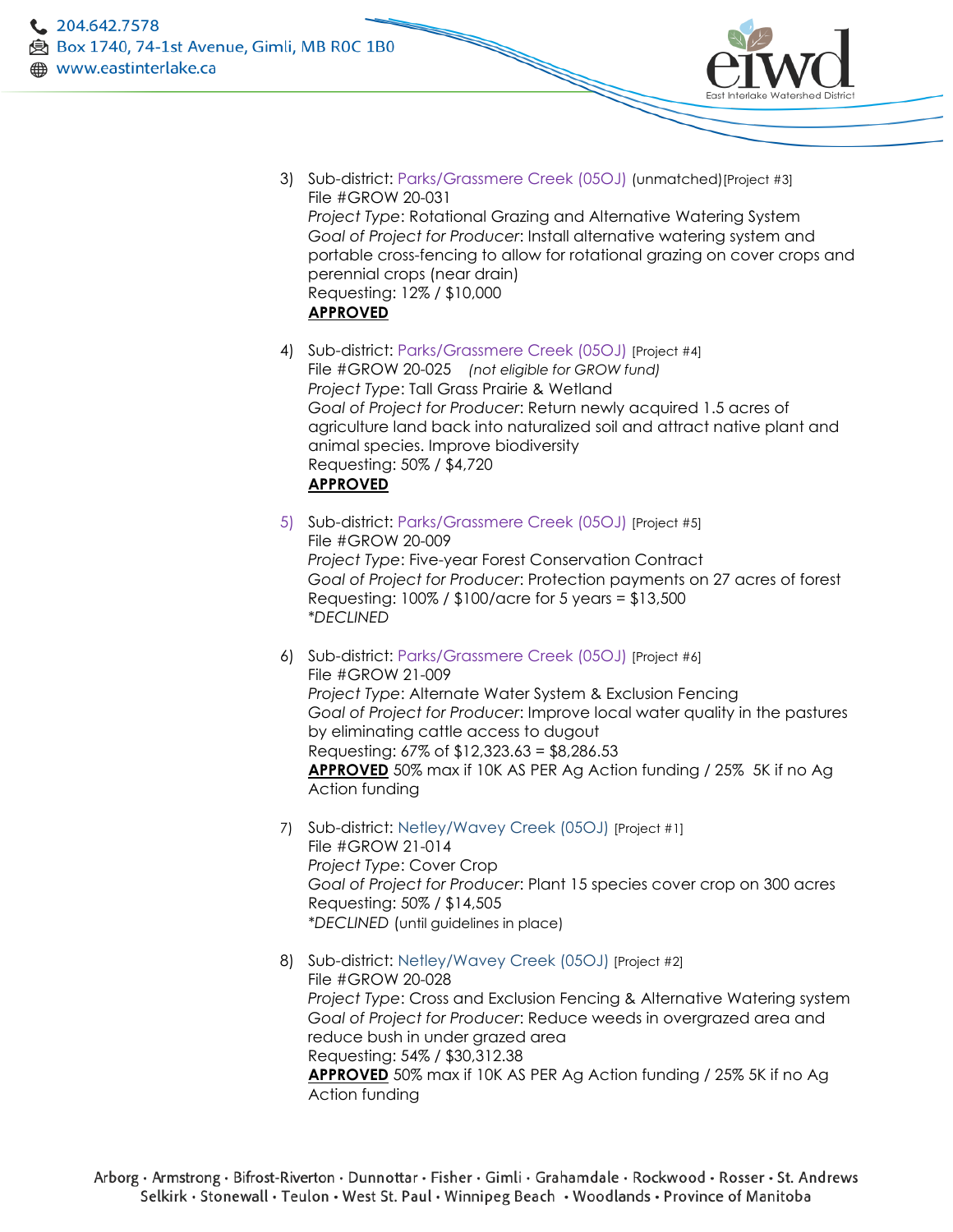

- 9) Sub-district: Netley/Wavey Creek (05OJ) [Project #3] File #GROW 21-003 *Project Type*: Alternative Watering System *Goal of Project for Producer*: Drill well and install solar-powered trough to water 150 cattle. **N/B** If funding is received, they will fence cattle out of dugout (currently not included in proposed costs) Requesting: 70% / \$7,805.37 \* Producer applied for Ag Action funding **APPROVED**: 50% max if 10K AS PER Ag Action funding / 25% 5K if no Ag Action funding
- 10) Sub-district: Netley/Wavey Creek (05OJ) [Project #4] File #GROW 20-011 *Project Type*: Wetland Conservation Contract *Goal of Project for Producer*: Retain water on land to maintain/improve habitat and biodiversity (cattle currently have access to dugouts in wetland) Requesting: 54% / \$6,250 / \$25/acre for 10 years **APPROVED**
- 11) Sub-district: Netley/Wavey Creek (05OJ) [Project #5] File #GROW 20-010 *Project Type*: Water Retention & Conservation Contract (project in planning phase) *Goal of Project for Producer*: Retain 6.45 acres of water on 10 acres of land and protect ~84 acres of Class 3-5 wetland \* Project still in planning phase
- 12) Sub-district: Netley/Wavey Creek (050J) [Project #7] File #GROW 21-026

*Project Type*: Exclusion Fencing and Alternate Watering system *Goal of Project for Producer*: Install 2000 feet of exclusion fencing to fence out cattle from wetland. Maintain surface water quality Requesting: 100% / \$2,031

**APPROVED** full amount of money if can be spent on Crown Land

- 13) Sub-district: Willow Creek (05SB) [Project #1] File #GROW 20-007 *Project Type*: Wetland Enhancement & Conservation Contract *Goal of Project for Producer*: Increase water storage on property. Improve overall environment by creating more habitat. Reduce likelihood of flooding surrounding land Requestion: 100% / \$10,000 + \$50/acre for 10 years **APPROVED**
- 14) Sub-district: Willow Creek (05SB) [Project #34] File #GROW 21-010 *Project Type*: Wetland Enhancement & Conservation Contract *Goal of Project for Producer*: Protect a pristine wetland and preserve valuable habitat. Protect wetland from being drained and farmed in the future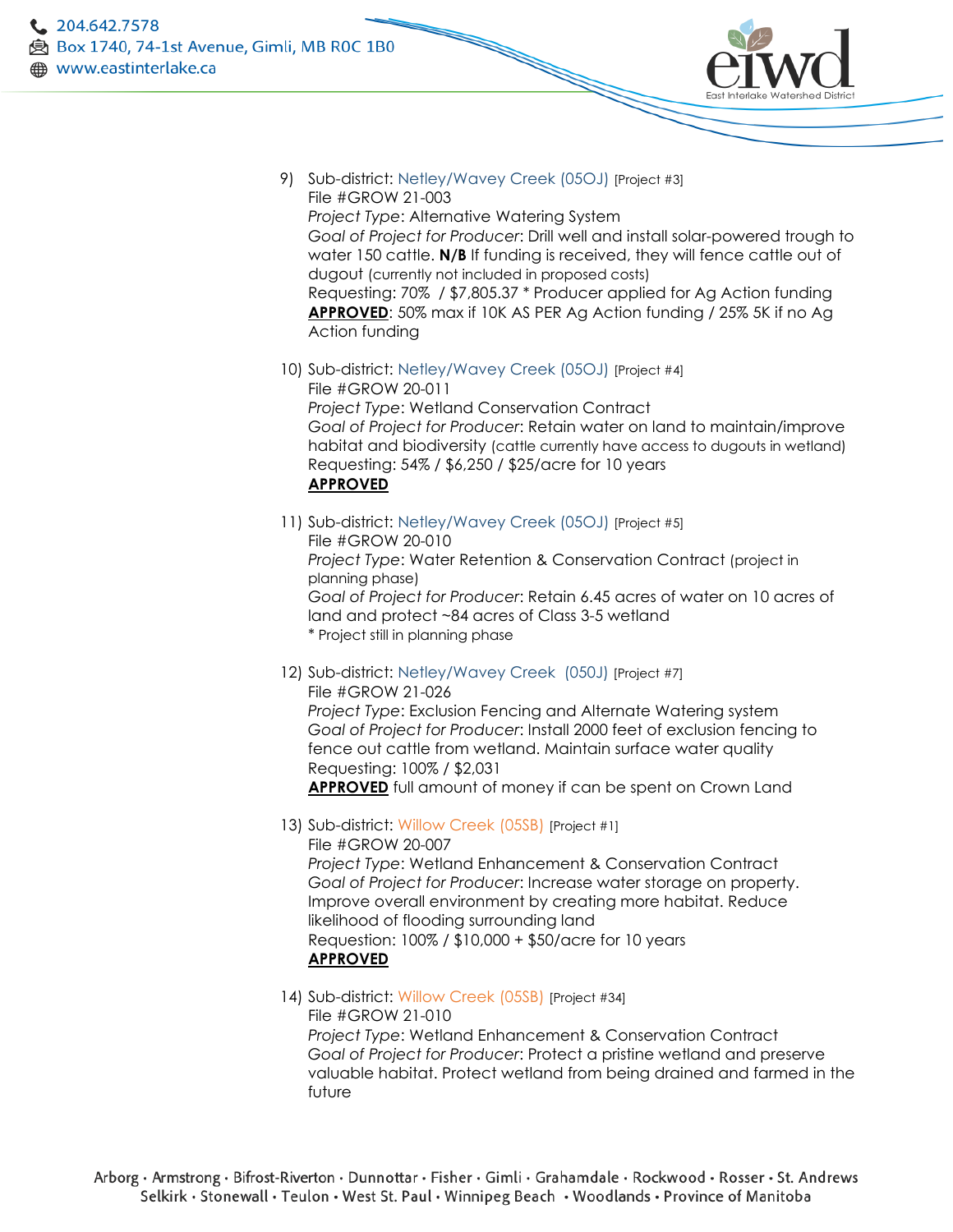C 204.642.7578 **良** Box 1740, 74-1st Avenue, Gimli, MB R0C 1B0 **external www.eastinterlake.ca** 



Requesting: 68% \$6,100 and \$50/acre annual incentive payments

**APPROVED** project cost, \$2,600, DENIED annual incentive payments due to Class 5 wetlands, ineligible for incentive payments through funding guidelines

15) Sub-district: Willow Creek (05SB) [Project #8] File #GROW 20-012

*Project Type*: Wetland Enhancement *Goal of Project for Producer*: Increase water storage on farm in low productivity area to minimize flooding on owned and neighbouring properties. Improve environment it/when possible Requesting: 100% of project / \$5,000 **APPROVED**

16) Sub-district: Willow Creek (05SB) [Project #3] File #GROW 20-021

*Project Type*: Wetland Enhancement & Conservation Contract *Goal of Project for Producer*: Install perimeter fence to protect pristine, native, biodiverse Class 5 wetland and riparian area from ATVs, hunters, & trappers. Long-term protection with EIWD and/or NCC - any money received will go to wetland maintenance \*Project still in planning phase

17) Sub-district: Willow Creek (05SB) [Project #9] File #GROW 21-022

*Project Type*: Wetland Enhancement & Perpetual Conservation Contract *Goal of Project for Producer*: Enhance wetland by plugging trench with dyke (6 meters long) to keep water from draining out of wetland Requesting: 100% of project / \$2,000 total Funding **APPROVED**

- 18) Sub-district: Icelandic/Washow Bay (04SC) [Project #2] File #GROW 20-005 *Project Type*: Ten-year Conservation Contract *Goal of Project for Producer:* Enhance habitat to increase the biodiversity of wildlife. Reduce likelihood of flooding alternate lands (developed in 2020) Requesting: 84% / \$50/acre for 10 years = \$10,500 **APPROVED**
- 19) Sub-district: Icelandic/Washow Bay (05SC) [Project #3] File #GROW 20-040 *Project Type*: Shelterbelt *Goal of Project for Producer*: Create privacy near homestead and promote biodiversity by creating an eco-buffer with various tree species(1,220 trees) Requesting: 53% / \$5,000 **APPROVED**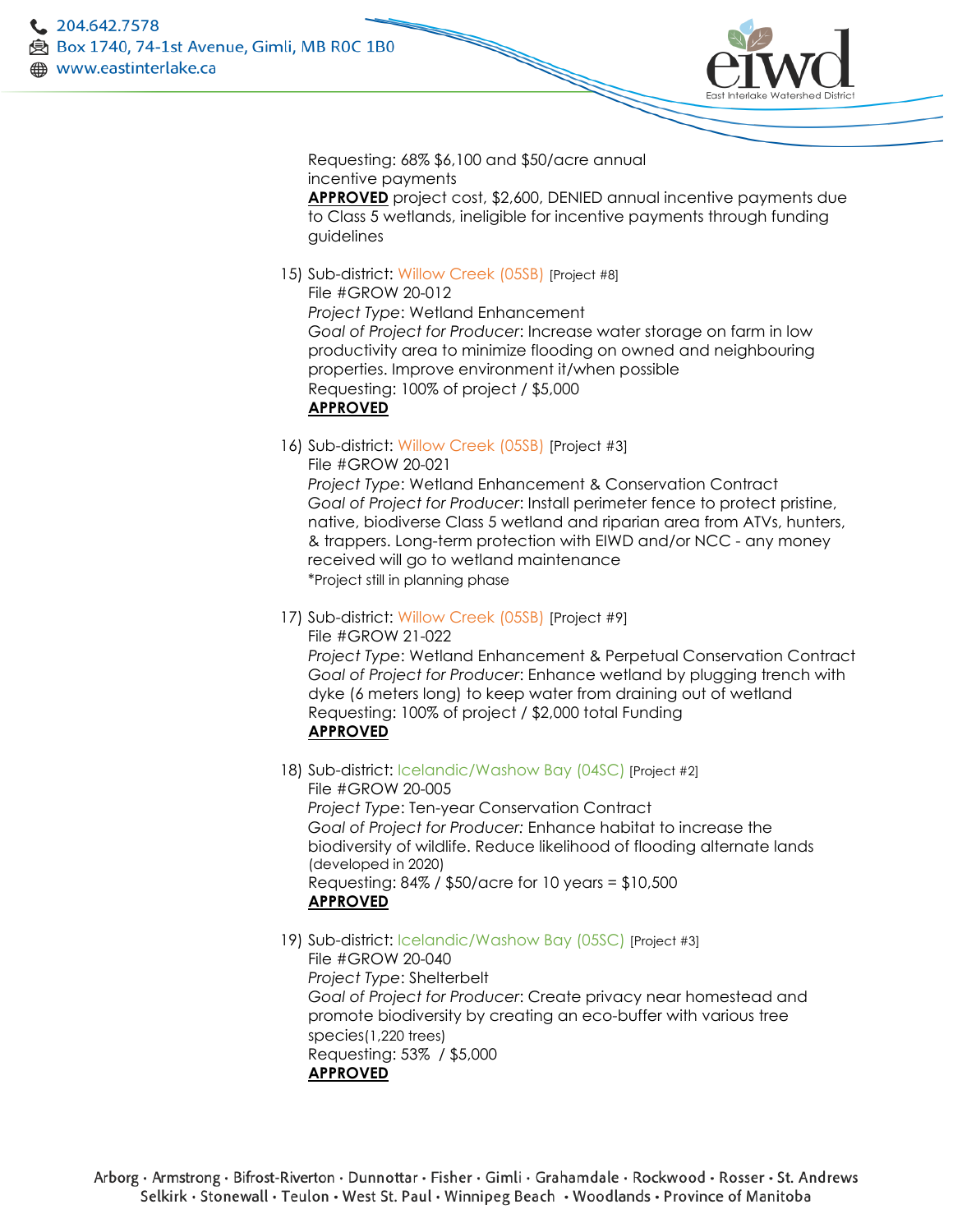

20) Sub-district: Icelandic/Washow Bay (05SC) [Project #4] File #GROW 20-038 *Project Type*: Alternative Watering System, Well, Fencing OR dugouts *Goal of Project for Producer*: Alternative watering system with a solar powered trough (will fence cattle out of existing dugouts) or 3 dugouts Requesting: 67% / \$29,042.45 **APPROVED** 50% max if 10K AS PER Ag Action funding / 25% 5K if no Ag

Action funding

- 21) Sub-district: Icelandic/Washow Bay (05SC) [Project #6] File #GROW 20-035 *Project Type*: Wetland Enhancement *Goal of Project for Producer*: Enhance wetland (to hold 3.6 acres feet on 3.4 acres on farmland that is adjacent to Icelandic River (with intention to develop surrounding area into golf course) \*Project is still in planning phase
- 22) Sub-district: Icelandic/Washow Bay (05SC) [Project #37] File #GROW 21-012 *Project Type*: Cover Crop Poly Cropping *Goal of Project for Producer*: Use clover to compete with weeds & fix atmospheric nitrogen via the rhizobium bacteria for the flax. Clover will continue to grow into the fall and feed the soil microbes. Cover crop used to support the soil micro-flora Requesting 12% / \$6,125 or 50% of seed and fertilizer cost **APPROVED**
- 23) Sub-district: Fisher/Mantagao River (05SD/05SE) [Project #2] File #GROW 20-048 *Project Type*: Exclusion Fencing & Alternative Watering System

*Goal of Project for Producer*: Improve local water quality in the pastures by elimination cattle access to dugouts

Requesting: 50% of \$14,875 = \$7,437.50/ Ag Action currently funding 50% **APPROVED**

24) Sub-district: Fisher/Mantagao River (05SD/05SE) [Project #3]

File #GROW 20-029 *Project Type*: Wetland Enhancement *Goal of Project for Producer*: Retain water to reduce flooding his own and neighbouring agricultural land. Improve waterfowl habitat Requesting: 46% / \$4,000

**APPROVED**

**MOTION**: approval of Bid applications No.: 20-019, 20-024, 20-031, 20-025, 20-031, 21-009, 20-028, 21-003, 20-011, 21-026, 20-007, 21-010, 20-012, 21-022, 20-005, 20-040, 20-038, 21-012, 20-048, 20-029

 **Resolution 137-7.7.16-21 Moved by: R. Gamble - Seconded by: D. Schindler CARRIED**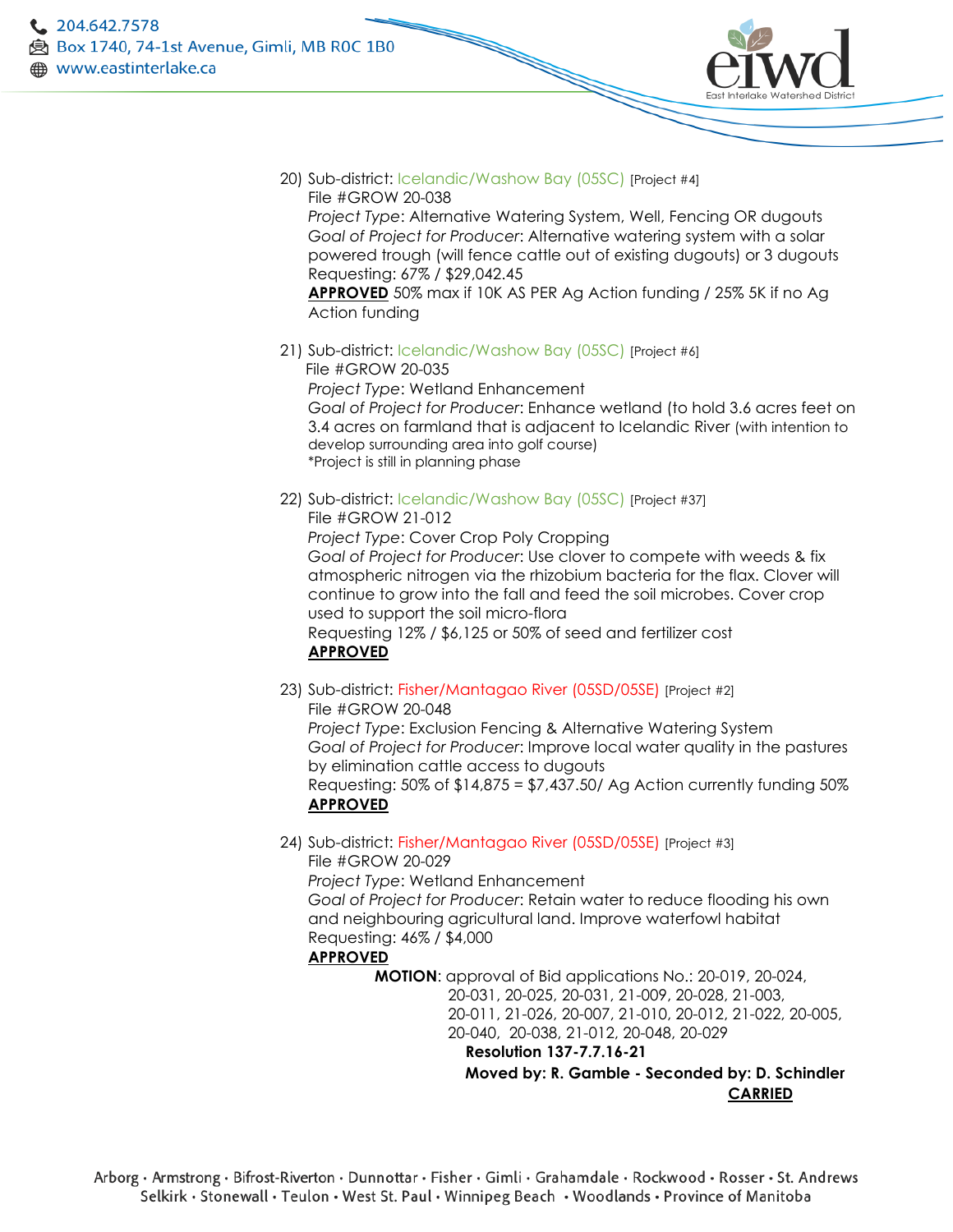

#### **7.8 Information and Correspondence**

(See agenda for list of correspondence)

#### **7.9 Next Board Meeting**

Next board meeting is scheduled for Thursday, August 12<sup>th</sup>, 2021, at 9:00 A.M. via Microsoft Teams

#### **7.10 Adjournment**

**Moved by: G. Grenkow - Seconded by: R. Gamble** that the meeting be adjourned at 11:56 A.M.

 $\frac{1}{2}$  ,  $\frac{1}{2}$  ,  $\frac{1}{2}$  ,  $\frac{1}{2}$  ,  $\frac{1}{2}$  ,  $\frac{1}{2}$  ,  $\frac{1}{2}$  ,  $\frac{1}{2}$  ,  $\frac{1}{2}$  ,  $\frac{1}{2}$  ,  $\frac{1}{2}$  ,  $\frac{1}{2}$  ,  $\frac{1}{2}$  ,  $\frac{1}{2}$  ,  $\frac{1}{2}$  ,  $\frac{1}{2}$  ,  $\frac{1}{2}$  ,  $\frac{1}{2}$  ,  $\frac{1$ 

G. Wasylowski, Board-Chair **B. Demarchuk, Administrator** B. Demarchuk, Administrator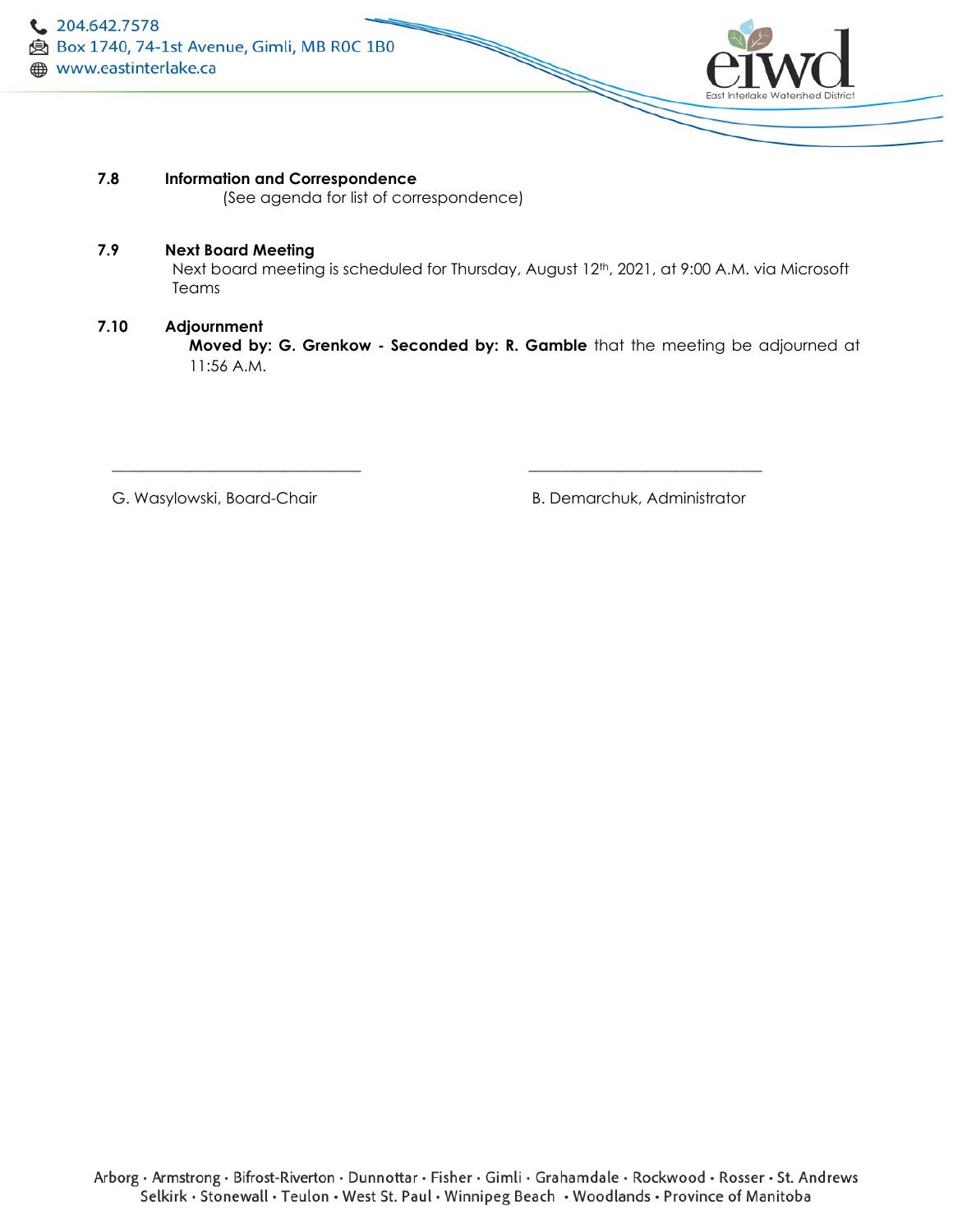



# **Thursday, August 12th, 2021 Board Meeting No. 08/21 Conference call**

| Present: | G. Wasylowski       | Chair, East Interlake Watershed District (EIWD)         |
|----------|---------------------|---------------------------------------------------------|
|          | R. Gamble           | Vice-Chair, EIWD & Chair, Willow Creek Sub-<br>district |
|          | S. Pyziak           | Chair, Fisher/Mantagao River Sub-district               |
|          | G. Grenkow          | Chair, Parks/Grassmere Creek Sub-district               |
|          | D. Schindler        | Chair, Netley/Wavey Creek Sub-district                  |
|          | J. Hardy            | <b>Provincial Appointee</b>                             |
|          | M. Dessler          | Watershed Planner, MB Agriculture & Resource            |
|          |                     | Development                                             |
|          | P. Watson           | A/Senior Watershed Planner, MB Agriculture & Resource   |
|          |                     | Development                                             |
|          | A. Bélanger         | Manager, EIWD                                           |
|          | <b>B.</b> Demarchuk | Administrator, EIWD                                     |
|          | Z. Bailey           | Coordinator, EIWD                                       |
|          | A. Irvine           | Assistant, EIWD                                         |
| Regrets: | R. Johnston         | Chair, Icelandic River/Washow Bay Sub-district          |

- **8.1 Meeting Called to Order at 9:01 A.M.**
- **8.2 Approval of Agenda**
	- **Resolution 139-8.2-21**

# **Moved by: R. Gamble - Seconded by: G. Grenkow**

That the August Agenda be approved as amended

 **CARRIED** 

#### **8.3 Approval of Minutes**

#### **Resolution 140-8.3-21**

#### **Moved by: R. Gamble - Seconded by: S. Pyziak**

That the minutes of the June 24th, 2021, Executive Board meeting be approved as distributed

#### **CARRIED**

**8.4 Delegations:** T. Teetaert, Natural Area Manager Nature Conservancy of Canada (visit lakewpgsunrisecoast.ca)

- Lake Winnipeg Sunrise Coast property development plan in the 05SC & 05SB Sub-districts
- Conserving 45 hectors (111 Acres) of shoreline and wetlands in Breda Bay and Siglavik
- \$60,000 for Baseline Inventory & bird habitat
- Donate 10% / \$6,000 to have the EIWD logo

Tabled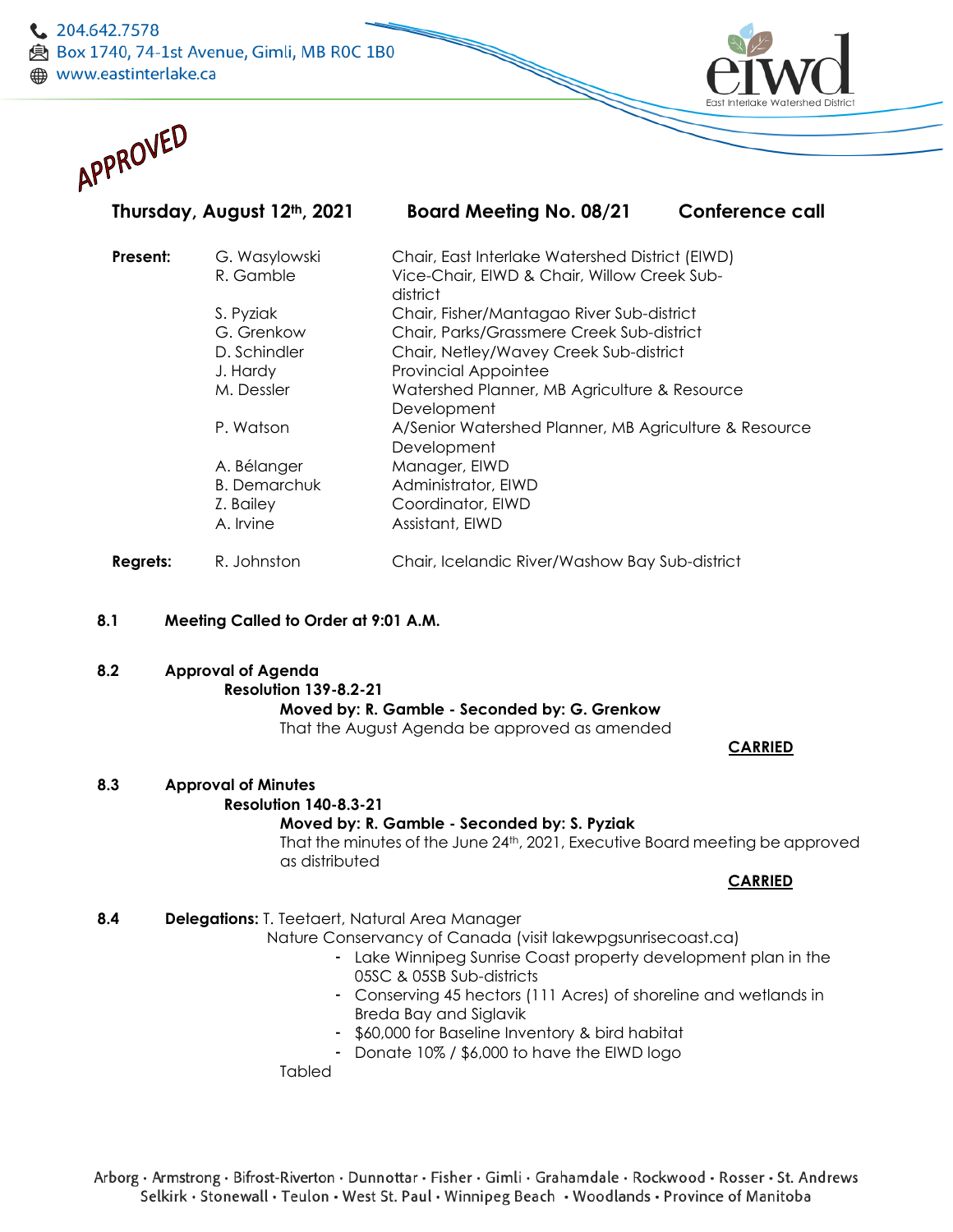#### **8.5 Financial Reports**

#### **Resolution 141-8.5-21**

#### **Moved by: R. Gamble – Seconded by: D. Schindler CARRIED**

That the Board approved the cheque expenses of \$11,005.36 (June cheque log #214 – #224) June Employee Direct Deposit total of \$12,136.40 (Payroll log DD37-DD46)

and adopt the following financial reports:

- Income statement April 1, 2021 June 30, 2021
- Income statement June 1, 2021 June 30, 2021
- Balance Sheet as at June 30, 2021
- Pre-Authorized withdrawals for June 2021 and a breakdown of the Visa Card statement for the month of June 2021

That the Board approved the cheque expenses of \$14,496.61 (July cheque log #225 – #233) July Employee Direct Deposit total of \$18,223.59 (Payroll log DD77-DD61) and adopt the following financial reports:

- Income statement April 1, 2021 July 31, 2021
- Income statement July 1, 2021 July 31, 2021
- Balance Sheet as at July 31, 2021
- Pre-Authorized withdrawals for July 2021 and a breakdown of the Visa Card statement for the month of July 2021

#### **8.6 Chair /Manager/Watershed Planner**

G. Wasylowski:

- Welcomed Madeline Dessler, EIWD's new Provincial Watershed Planner
- EIWD Watering systems Policy
- MAW Conference in Brandon on December 6th to 8th, 2021
- MAW office relocating

A. Bélanger: (as per written report)

M. Dessler: (as per written report)

**MOTION**: to accept the reports of the Chair/Manager/

# and the MB Watershed Planner

### **Resolution 142-8.6-21**

#### **Moved by: S. Pyziak - Seconded by: G. Grenkow CARRIED**

#### **8.7 Topics of Discussion**

*8.7.1 East Interlake Watershed District Executive Board Elections for EIWD Chair & Vice Chair*

#### **CHAIR: Executive Board**

FIRST CALL FOR NOMINATIONS FOR CHAIR OF CONSERVATION DISTRICT MOVER: *D. Schindler* SECONDER: *S. Pyziak* NOMINATE: *G. Wasylowski*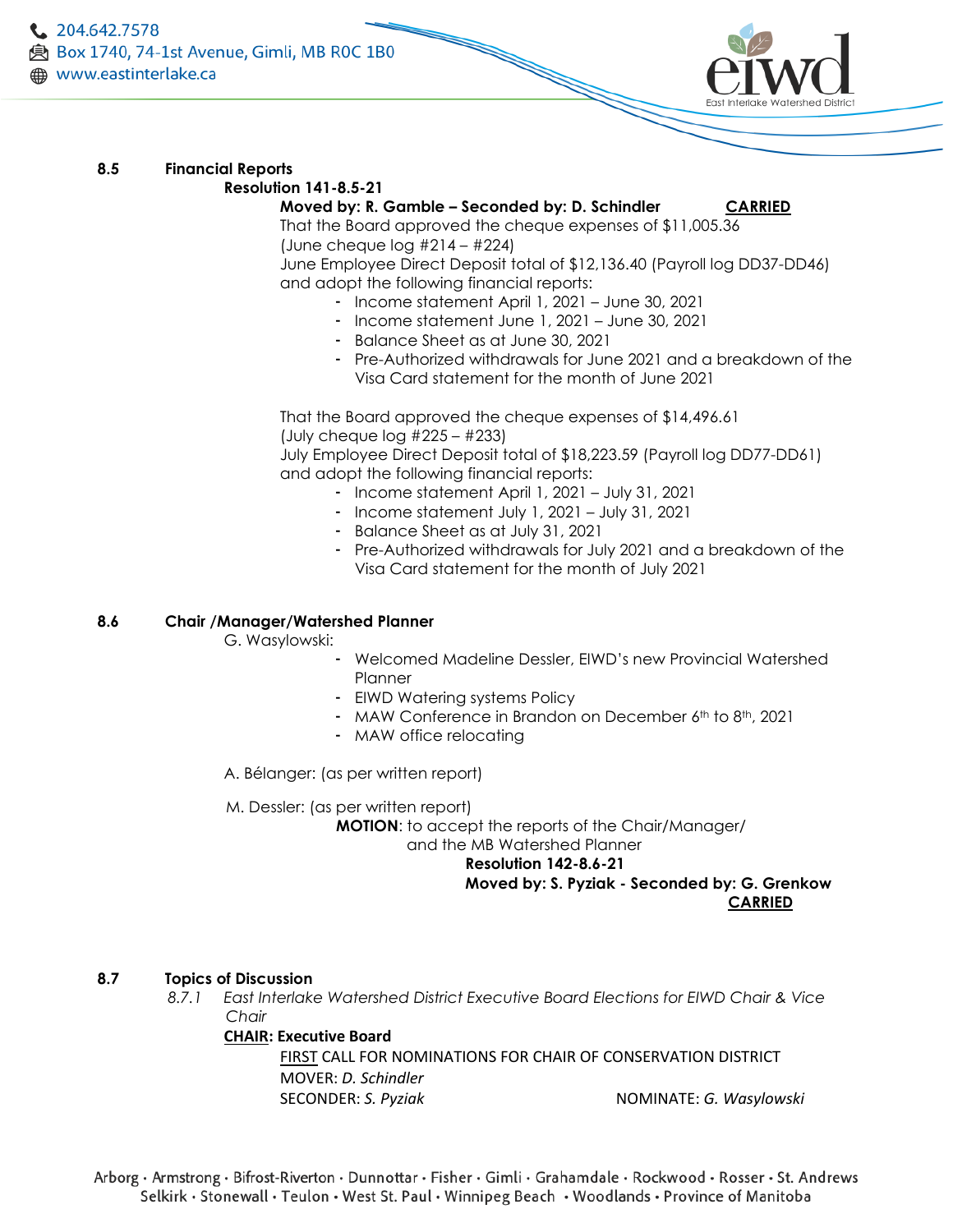

| SECOND CALL FOR NAMINATIONS FOR CHAIR                       |                                                 |
|-------------------------------------------------------------|-------------------------------------------------|
| MOVER:                                                      |                                                 |
| <b>SECONDER:</b>                                            | NOMINATE:                                       |
|                                                             |                                                 |
| THIRD CALL FOR NOMINATIONS FOR CHAIR<br>MOVER:              |                                                 |
| <b>SECONDER:</b>                                            | <b>NOMINATE</b>                                 |
|                                                             |                                                 |
| MOVE THAT NOMINATIONS CEASE                                 |                                                 |
| MOVER: R. Gamble                                            |                                                 |
| SECONDER: G. Grenkow                                        |                                                 |
|                                                             |                                                 |
| <b>VICE CHAIR: Executive Board (EIWD)</b>                   |                                                 |
| FIRST CALL FOR NOMINATIONS FOR VICE- CHAIR                  |                                                 |
| MOVER: G. Wasylowski                                        |                                                 |
| SECONDER: S. Pyziak                                         | NOMINATE: R. Gamble                             |
| SECOND CALL FOR NAMINATIONS FOR VICE-CHAIR                  |                                                 |
| MOVER:                                                      |                                                 |
| <b>SECONDER:</b>                                            | NOMINATE:                                       |
|                                                             |                                                 |
| THIRD CALL FOR NOMINATIONS FOR VICE-CHAIR                   |                                                 |
| MOVER:                                                      |                                                 |
| <b>SECONDER:</b>                                            | NOMINATE:                                       |
| MOVE THAT NOMINATIONS CEASE                                 |                                                 |
| MOVER: D. Schindler                                         |                                                 |
| SECONDER: J. Hardy                                          |                                                 |
| <b>MOTION:</b> approval of Chair and Vice Chair of the EIWD |                                                 |
| Executive Board Elections                                   |                                                 |
| <b>Resolution 143-8.7.1-21</b>                              |                                                 |
|                                                             | Moved by: D. Schindler - Seconded by: S. Pyziak |
|                                                             | <b>CARRIED</b>                                  |

- *8.7.2 Community Planning Branch in Selkirk is requesting comments RE: Proposed Subdivision Application, Part of NW 16-18-4E in the RM of Gimli, File #4129-21-8072* - The Board discussed the Subdivision Application, File #4129-21-8072
	- in the RM of Gimli and they have no concerns at this time
- *8.7.3 Red River Planning District is requesting comments RE: Proposed Subdivision Application Pt. SE ¼ Sec. 30-16-4E in the RM of St. Andrews, File #S21-2908* - The Board discussed the Proposed Subdivision Application, File #S21-2908 in the RM of St. Andrews and they have no concerns at this time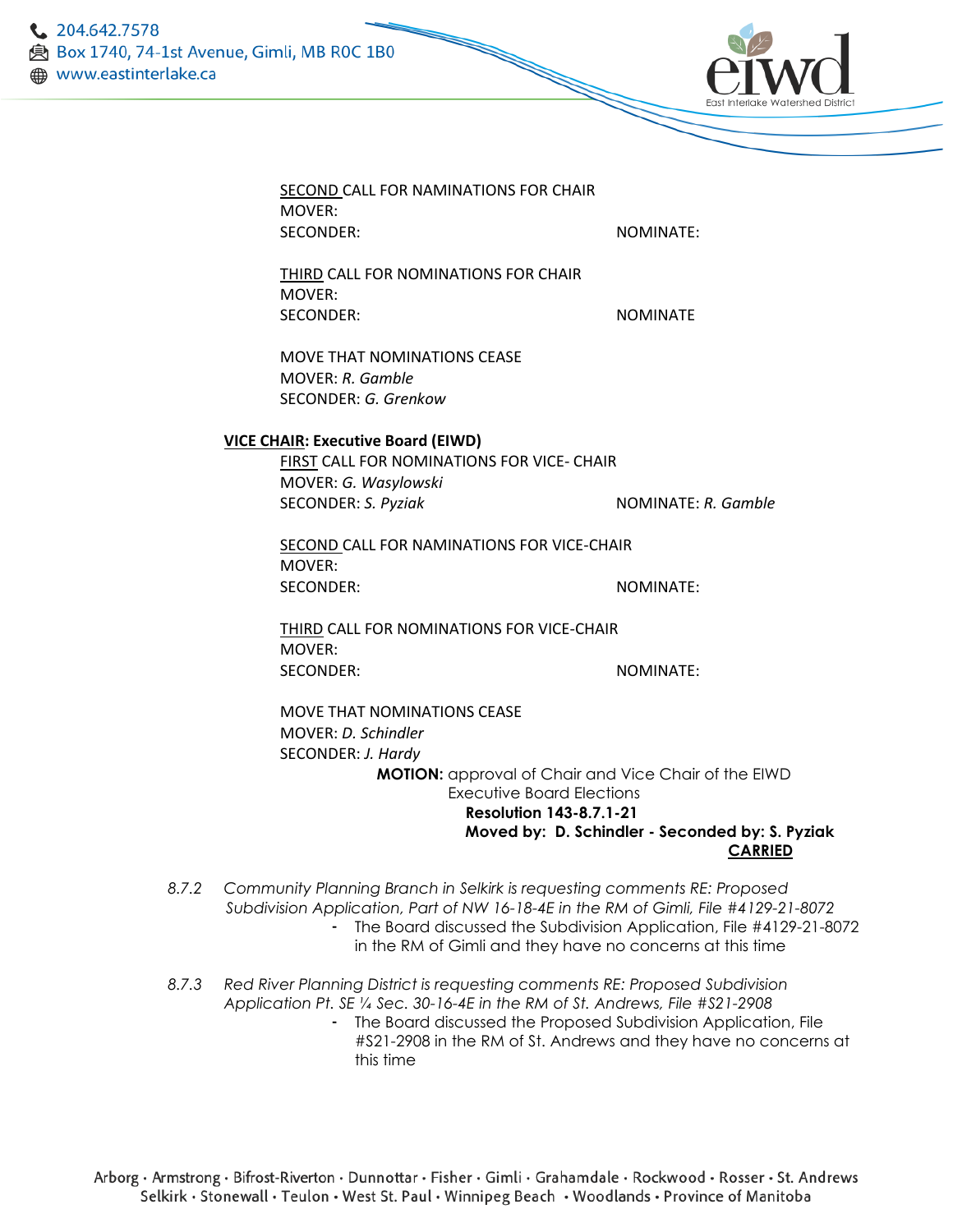- *8.7.4 Red River Planning District is requesting comments RE: Proposed Subdivision Application on Lot 1, Plan 66247 in the RM of St. Andrews, File #S21-2909*
	- The Board discussed the Proposed Subdivision Application File #S21-2909 in the RM of St. Andrews and they have no concerns at this time
- *8.7.5 The Manitoba North-West Ontario Command of the Royal Canadian Legion is requesting support for a 1/10th page Business Card AD for \$205.00 (tax included)* - The Board discussed the request to support the Royal Canadian Legion and they have declined supporting the "Military Service Recognition Book" as it doesn't fall under EIWD's Mandate
- *8.7.6 Executive Board appointments and partnership agreements*
	- Nominate someone from Fisher River Cree Nation and Peguis First Nation or develop a Partnership agreement which would include funding from them. EIWD would require an acknowledgment from the Province of MB
	- A meeting with First Nations to get their input
	- Kinonjeoshtegon (Jackhead) First Nation to be included in the partnership
	- The new Watershed Act encourages and allows Indigenous involvement with Watershed Boards
- *8.7.7 Red River Planning District is requesting comments RE: Zoning By-Law Amendment 14-2021 Public Hearing in the RM of St. Clements, Zoning By-Law 5-2002*
	- *-* The Board discussed the Zoning By-Law Amendment 14-2021 in the RM of St. Clements, Zoning By-Law 5-2002 and they have no concerns at this time
- *8.7.8 Red River Planning District is requesting comments RE: Zoning By-Law 4066, Subdivision Application #S21-2898 and #S21-2899/ Public Hearing in the RM of St. Andrews, File #S21-2898 & File #S21-2899*
	- The Board discussed the Proposed Subdivision Application, File #S21-2898 and File #S21-2899 in the RM of St. Andrews and they have no concerns at this time
- *8.7.9 Community Planning Branch in Selkirk is requesting comments RE: Subdivision application Part of SW 25-13-1W in the RM of Woodlands, File #4206-21-8073* - The Board discussed the Proposed Subdivision Application, File #4206-21-8073 in the RM of Woodlands and they have no concerns at this time
- *8.7.10* Red River Planning District is requesting comments RE: Proposed Subdivision RL 74, Plan 3404 in the RM of St. Andrews, File #S21-2911
	- The Board discussed the Proposed Subdivision Application File #S21-2911 in the RM of St. Andrews and they have no concerns at this time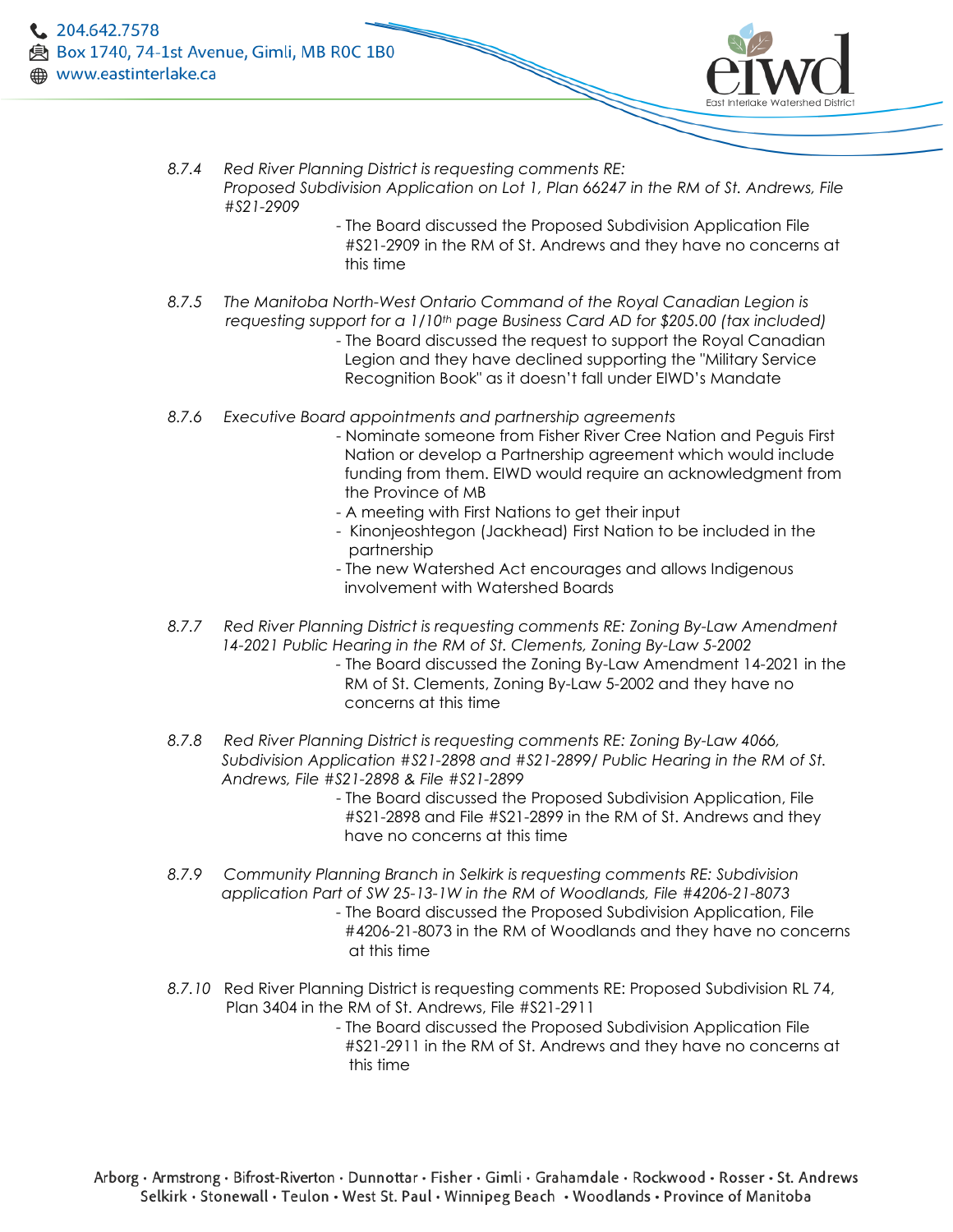

- *8.7.11 Red River Planning District is requesting comments RE: Proposed Subdivision Application, PT SE & NE ¼ Sec. 14-17-3E in in the RM of St. Andrews, File #S21-2913* 
	- The Board discussed the Proposed Subdivision Application File #S21-2913, in the RM of St. Andrews and they have no concerns at this time
- *8.7.12 Community Planning Branch in Selkirk is requesting comments RE: Proposed Subdivision Application, Part of SW 16-18-4E in the RM of Gimli, File #4129-21-8077*
	- *The Board* discussed the Proposed Subdivision Application File #4129-21-8077 in the RM of Gimli and they have no concerns at this time
- *8.7.13 Red River Planning District is requesting comments RE: Zoning By-Law 4968/Zoning By-* Law Amendment 5355 Public Hearing in Lots 85 to 94 Plan 11 WLTO in the City of  *Selkirk*
	- The Board discussed the Zoning By-Law Amendment 4968/Zoning By-Law Amendment 5355 in the City of Selkirk, and they have no concerns at this time
- *8.7.14 Project Management Team for the Netley-Grassmere-Willow Creek IWMP*
	- Request a member from First Nations to sit on the EI Watershed Board
	- Project management team meeting within the next month
	- A representative from each Municipality has a chance to sit on the IWMP Project Management Team, eight to ten members
	- The Executive Board will be the temporary PMT Team
- *8.7.15 St. Martin Outlet Channel*

Provincial Government Website to answer questions about the outlet channel: <https://www.gov.mb.ca/mit/wms/lmblsmoutlets/index.html>

Summary presentation of the environmental impact & mitigation measures: [https://www.gov.mb.ca/mit/wms/lmblsmoutlets/environmental/presentation/story\\_html5.html](https://www.gov.mb.ca/mit/wms/lmblsmoutlets/environmental/presentation/story_html5.html)

Further video presentations can be found here: <https://www.gov.mb.ca/mit/wms/lmblsmoutlets/resources/videos.html>

- Manager will send in a request for a presentation by a Provincial representative
- *8.7.16 Project Bid Reviews*
	- Board approval or denial needed for the following projects:
		- S. Pyziak suggests that the staff have an explanation prepared in advance when notifying the project owners that their projects were denied: explanation such as:
			- assessment being less significant therefore EIWD Board can only offer \$30/acre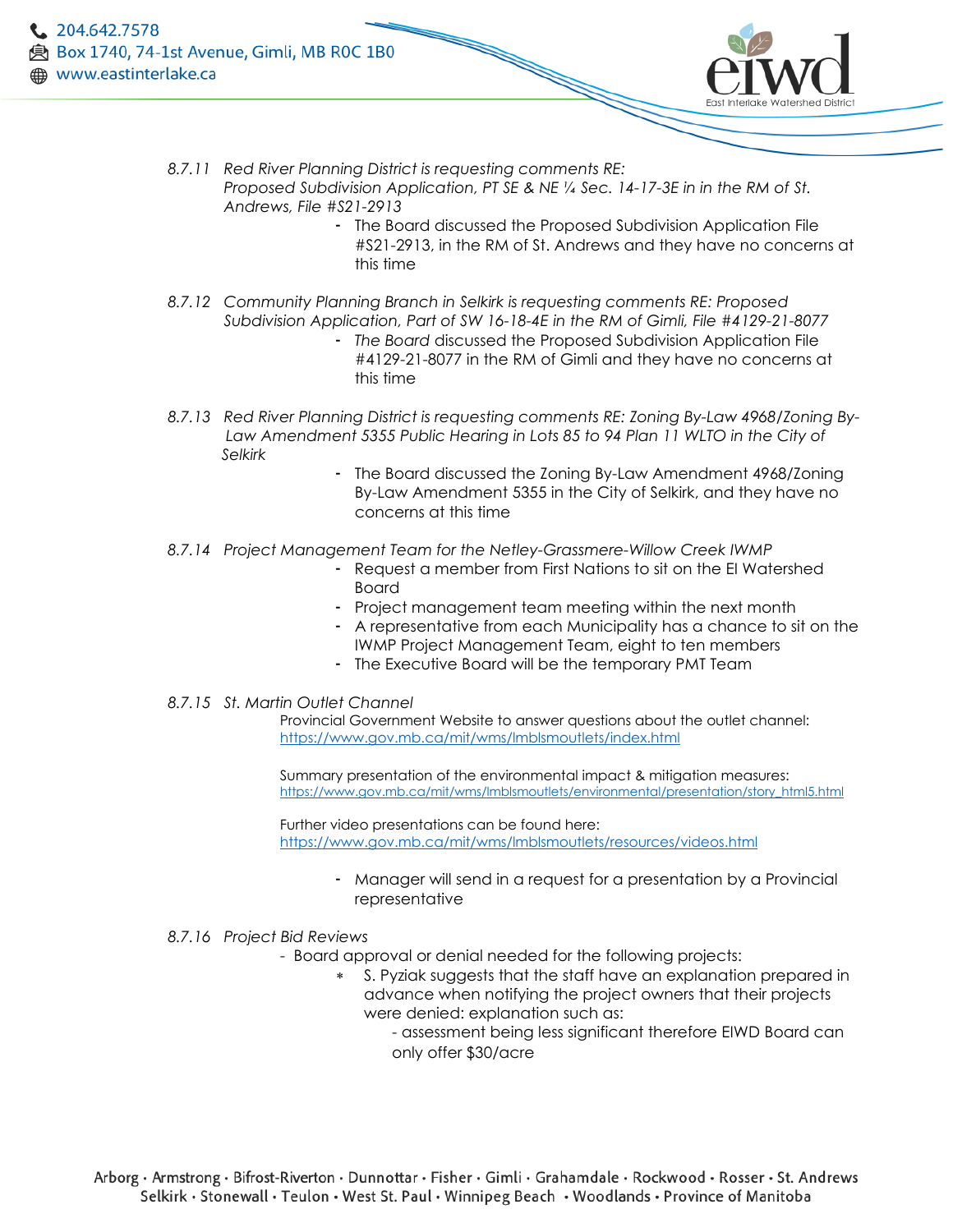



- 2) Sub-district: Netley/Wavey Creek (05OJ) [Project #2] File #GROW 20-017 *Project Type*: Wetland *Goal of Project for Producer*: Take urgent action to improve the health of Norris Lake Requesting: \$Unknown *\* Denied*
- 3) Sub-district: Willow Creek (05SB) [Project #3] File #GROW 20-037 *Project Type*: Wetland Enhancement *Goal of Project for Producer*: Improve water retention resulting in ponds for biodiversity & ecosystem Requesting: 100% / \$6,000 *\* Denied*
- 4) Sub-district: Willow Creek (05SB) [Project #4] File #GROW 21-004 *Project Type*: Wetland Enhancement *Goal of Project for Producer*: Improve water storage near Dennis Lake Requesting: \$Unknown *\* Denied*
- 5) Sub-district: Willow Creek (05SB) [Project #5] File #GROW 21-005 *Project Type*: Wetland Enhancement *Goal of Project for Producer*: Improve water storage in area with drain cut through Requesting: TBD *\* Continue to explore*
- 6) Sub-district: Icelandic/Washow Bay (05SC) [Project #6] File #GROW 21-020 *Project Type*: Water Storage *Goal of Project for Producer*: Increase wildlife habitat. Increase open water zones for waterfowl. Increase water storage on poor agricultural land Requesting: 100% of \$22,300 and \$55/ac x 26 acres= \$1,430 \$30/ac is suggested by Board \$780.00/year Board ok with going ahead with project even without Karen's approval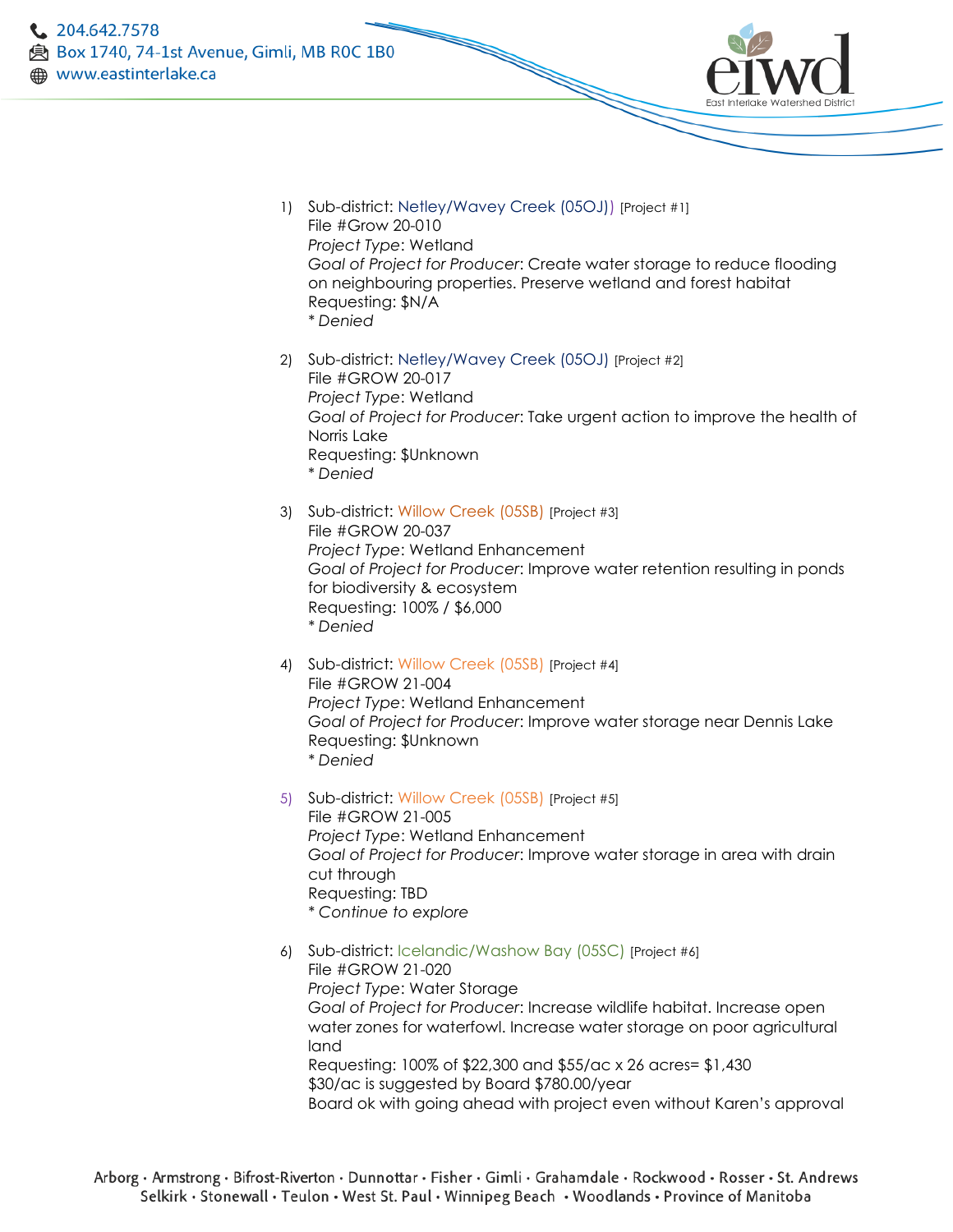

#### **8.8 Information and Correspondence**

(See agenda for list of correspondence)

#### **8.9 Next Board Meeting**

Next board meeting is scheduled for Thursday, September 9<sup>th</sup>, 2021, at 9:00 A.M. via Microsoft Teams or at the conference room

#### **8.10 Adjournment**

**Moved by: G. Grenkow - Seconded by: R. Gamble** that the meeting be adjourned at 11:27 A.M.

G. Wasylowski, Board-Chair **B. Demarchuk, Administrator** B. Demarchuk, Administrator

\_\_\_\_\_\_\_\_\_\_\_\_\_\_\_\_\_\_\_\_\_\_\_\_\_\_\_\_\_\_\_\_ \_\_\_\_\_\_\_\_\_\_\_\_\_\_\_\_\_\_\_\_\_\_\_\_\_\_\_\_\_\_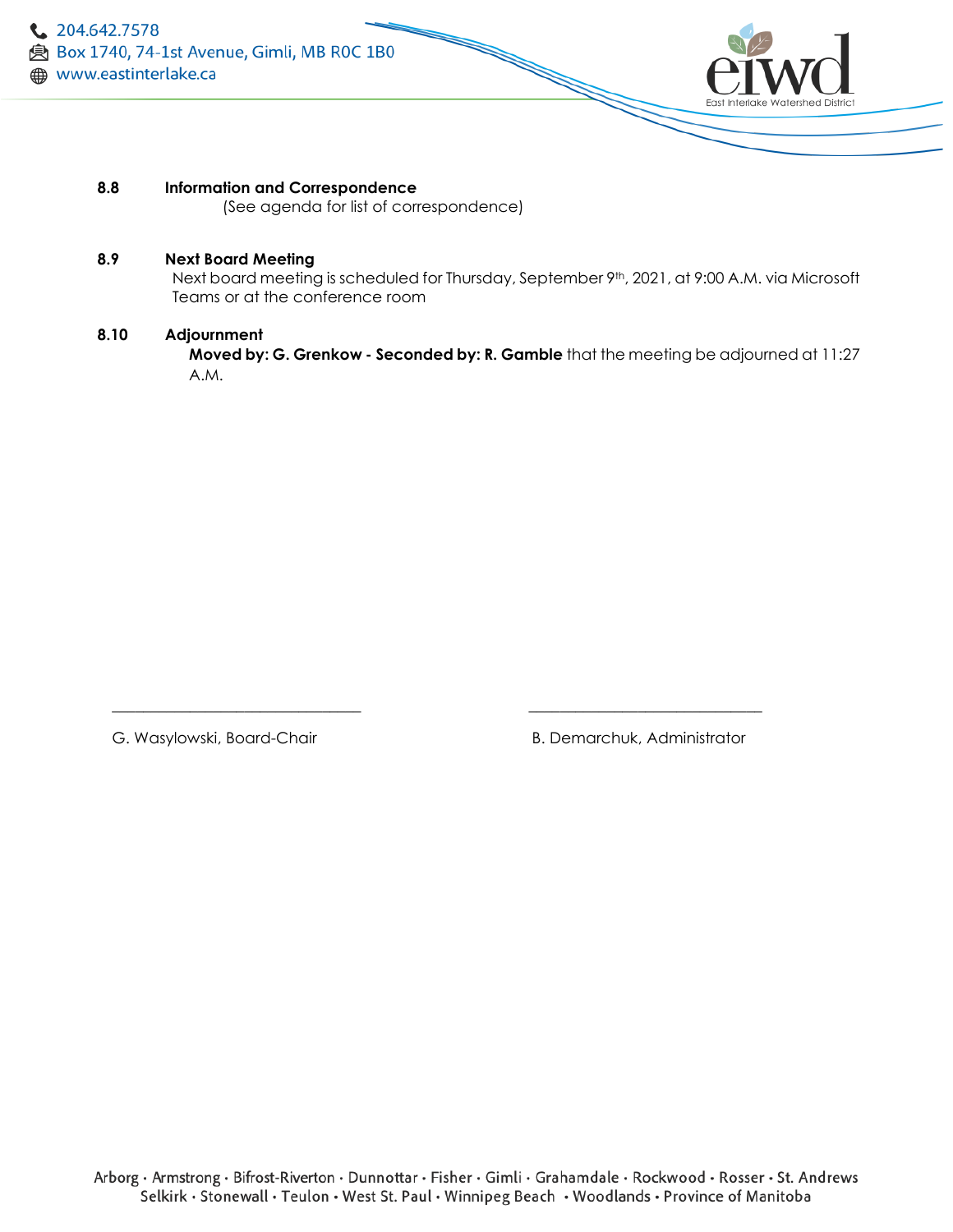

#### **Thursday, September 9th/21 Board Meeting No. 09/21 Lakeview Resort &/or Conference call**

| Present:        | G. Wasylowski       | Chair, East Interlake Watershed District (EIWD)         |
|-----------------|---------------------|---------------------------------------------------------|
|                 | R. Gamble           | Vice-Chair, EIWD & Chair, Willow Creek Sub-<br>district |
|                 | R. Johnston         | Chair, Icelandic River/Washow Bay Sub-district          |
|                 | G. Grenkow          | Chair, Parks/Grassmere Creek Sub-district               |
|                 | D. Schindler        | Chair, Netley/Wavey Creek Sub-district                  |
|                 | M. Dessler          | Watershed Planner, MB Agriculture & Resource            |
|                 |                     | Development                                             |
|                 | A. Bélanger         | Manager, EIWD                                           |
|                 | <b>B.</b> Demarchuk | Administrator, EIWD                                     |
|                 | Z. Bailey           | Coordinator, EIWD                                       |
| <b>Regrets:</b> | S. Pyziak           | Chair, Fisher/Mantagao River Sub-district               |
|                 | J. Hardy            | <b>Provincial Appointee</b>                             |

#### **9.1 Meeting Called to Order at 9:09 A.M.**

**9.2 Approval of Agenda Resolution 144-9.2-21 Moved by: R. Johnston - Seconded by: R. Gamble** That the September Agenda be approved as amended

 **CARRIED** 

#### **9.3 Approval of Minutes**

**Resolution 145-9.3-21**

#### **Moved by: G. Grenkow - Seconded by: D. Schindler**

That the minutes of the August 12<sup>th</sup>, 2021, Executive Board meeting be approved as distributed

**CARRIED**

#### **9.4 Delegations**

#### **9.5 Financial Reports**

**Resolution 146-9.5-21**

# **Moved by: R. Gamble – Seconded by: R. Johnston CARRIED**

That the Board approved the cheque expenses of \$25,552.96 (August cheque log #234 – #242)

August Employee Direct Deposit total of \$11,205.54 (Payroll log DD62-DD70) and adopt the following financial reports:

- Income statement April 1, 2021 August 31, 2021
- Income statement August 1, 2021 August 31, 2021
- Balance Sheet as at August 31, 2021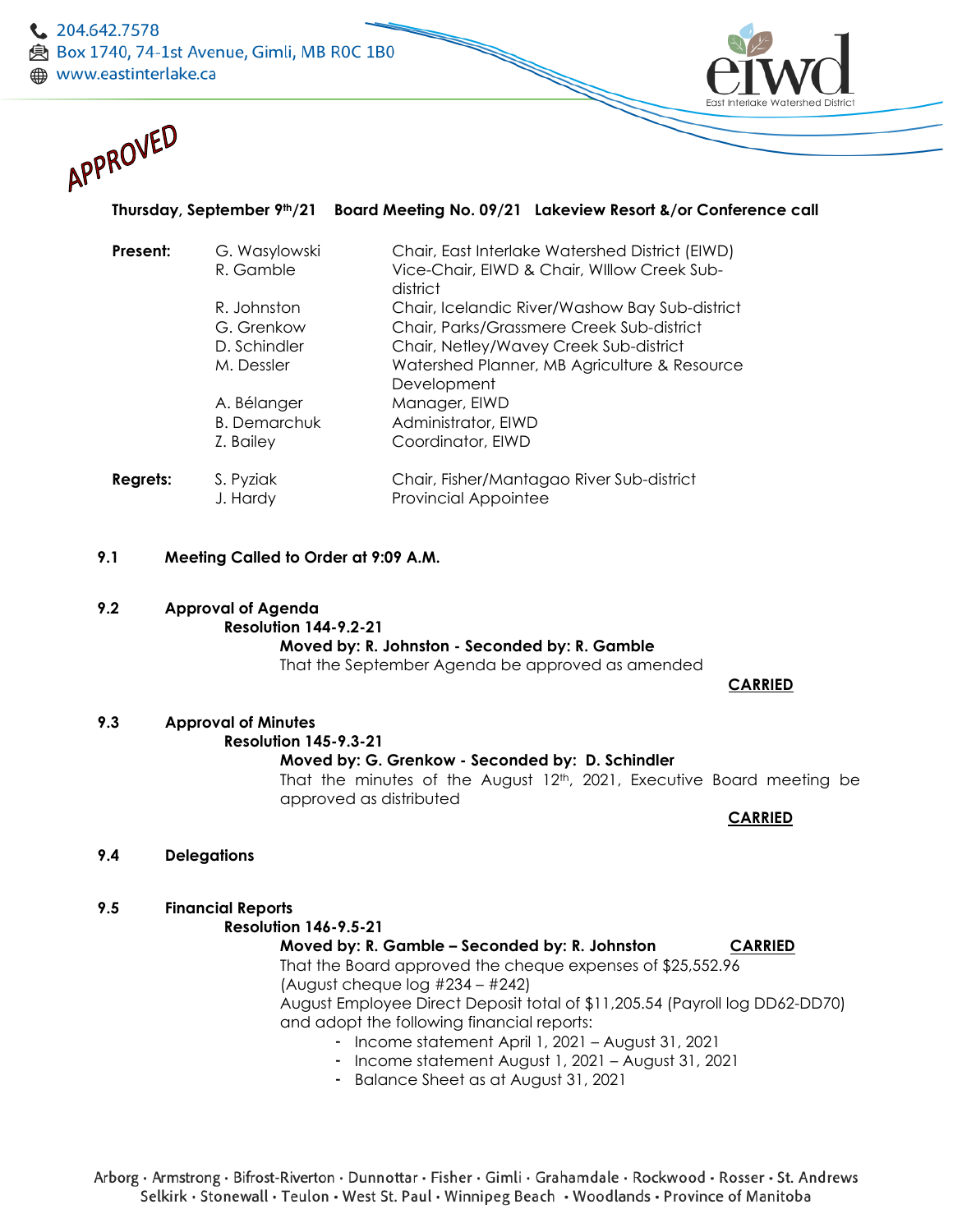

- Pre-Authorized withdrawals for August 2021 and a breakdown of the Visa Card statement for the month of August 2021

#### **9.6 Chair /Manager/Watershed Planner**

G. Wasylowski:

- Thanked the staff for coordinating the projects

A. Bélanger: (as per written report)

M. Dessler: (as per written report)

**MOTION**: to accept the reports of the Chair/Manager/ and the MB Watershed Planner **Resolution 147-9.6-21 Moved by: D. Schindler - Seconded by: R. Johnston CARRIED**

#### **9.7 Topics of Discussion**

- *9.7.1 East Interlake Watershed District Annual General Meeting* - TABLED
- *9.7.2 Nature Conservancy of Canada 10% donation (\$6,000)* **MOTION:** approval of donating \$6,000 for the two local projects

#### **Resolution 148-9.7.2-21 Moved by: R. Gamble - Seconded by: G. Grenkow CARRIED**

- *9.7.3 Red River Planning District is requesting comments RE: Proposed Subdivision Application Pt. NW ¼ Sec. 26-13-3E in the RM of St. Andrews, File #S21-2915*
	- The Board discussed the Proposed Subdivision Application, File #S21-2915 in the RM of St. Andrews and they have no concerns at this time
- *9.7.4 AMM Insurance Program: \$15,000,000 for Course of Construction and \$10,000,000 limit for Wrap-Up Liability*
- *9.7.5* Oak *Hammock Marsh is once again visiting schools that are within 1 hour away from Winnipeg. All other schools will need to book the Virtual Wetland Fieldtrips for \$120 per class*
	- *T*ABLED
- *9.7.6* Red *River Planning District RE: package of Zoning By-Law Amendment No. 2021-09 "P" and Council resolution giving first reading in the RM of West St. Paul, Zoning By-La No. 2/99 "P", as AMENDED*
	- The Board discussed the Zoning By-Law Amendment No. 2021-09 "P" in the RM of West St. Paul, and they have no concerns at this time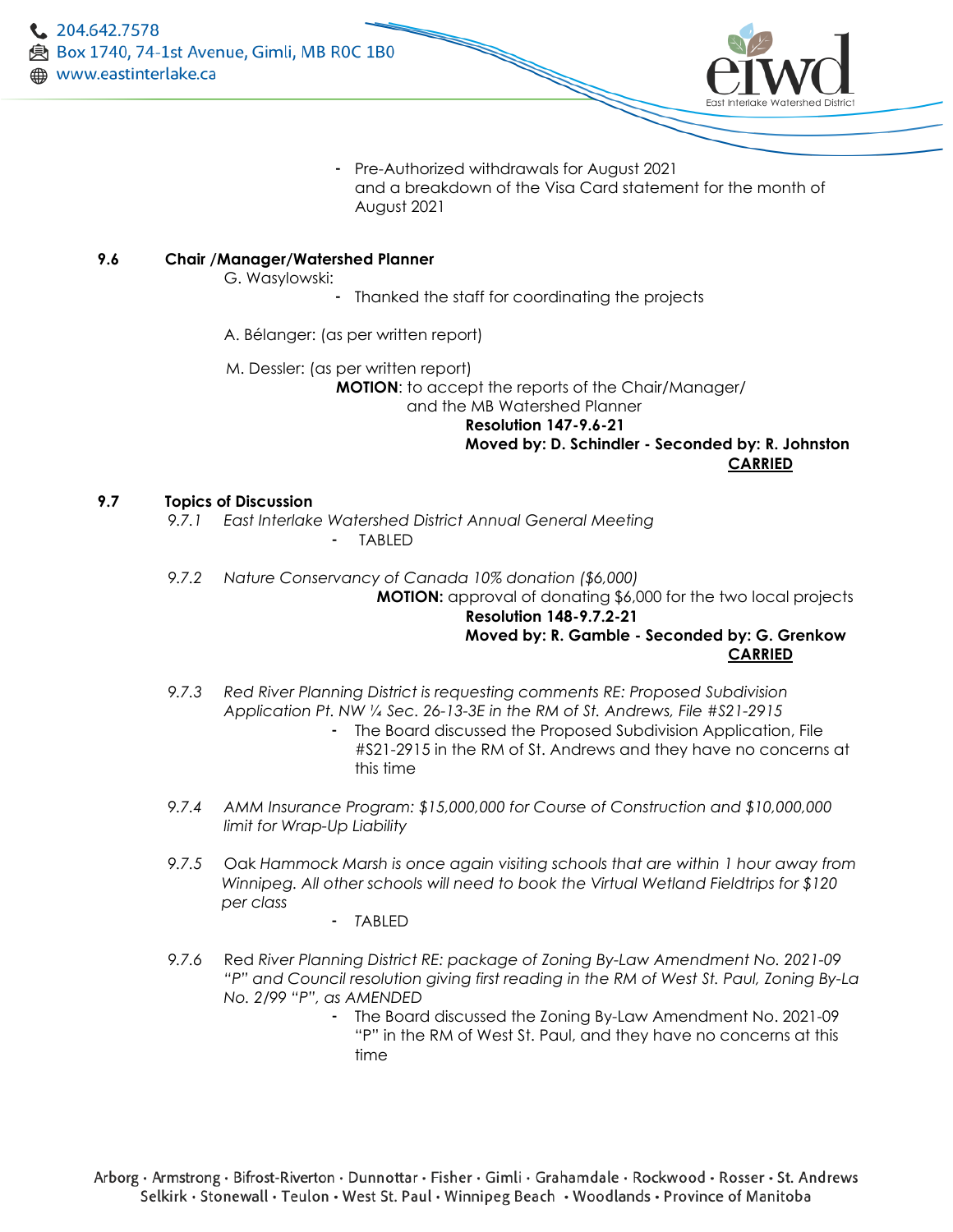

*9.7.7 Project 21-020 bid review*

 *File #GROW 21-020 Project Type*: Water Storage *Goal of Project for Producer*: Increase wildlife habitat. Increase open water zones for waterfowl. Increase water storage on poor agricultural land Requesting: \$55/ac x 26 acres= \$1,430 \$30/ac is suggested by Board \$780.00/year **MOTION:** approval of Project 21-020 at \$30.00 per Acre

> **Resolution 149-9.7.7-21 Moved by: R. Johnston - Seconded by: D. Schindler**

**CARRIED**

- *9.7.8 Project Bid Reviews*
	- Board approval or denial needed for the following projects: A. Belanger stated that there's \$152,000 remaining to allocate

#### **ALTERNATIVE WATERING SYSTEMS**

- 1) Sub-district: Fisher/Mantagao (05SD/05SE) [Project #1] File #Grow 21-031 *Project Type*: Alternative Watering System & Exclusion Fencing *Goal of Project for Producer*: Ensure safe and consistent drinking water source for cattle and reduce surface water contamination in dugouts Requesting: \$6,207 *\*APPROVED*
- 2) Sub-district: Fisher/Mantagao (05SD/05SE) [Project #2] File #GROW 21-033 *Project Type: Alternative Watering System & Exclusion Fencing Goal of Project for Producer: Ensure safe and consistent drinking water source for cattle* Requesting: \$8,250 *\*APPROVED*
- 3) Sub-district: Netley/Wavey (05OJ) [Project #3] File #GROW 21-038 *Project Type*: Alternate Watering System *Goal of Project for Producer*: Improve water quality for cows after calving by fencing off the dugout and supplying clean water, which will alleviate the concentration of manure nearby the drinking water source and reduce disease and sickness in cattle Requesting: \$10,000 *\*APPROVED*
- 4) Sub-district: Icelandic/Washow (05SC) [Project #4] File #GROW 21-039 *Project Type*: Alternative Watering System *Goal of Project for Producer*: Provide a clean, reliable water source to cattle and improve rotational grazing Requesting: \$7,300 *\*APPROVED*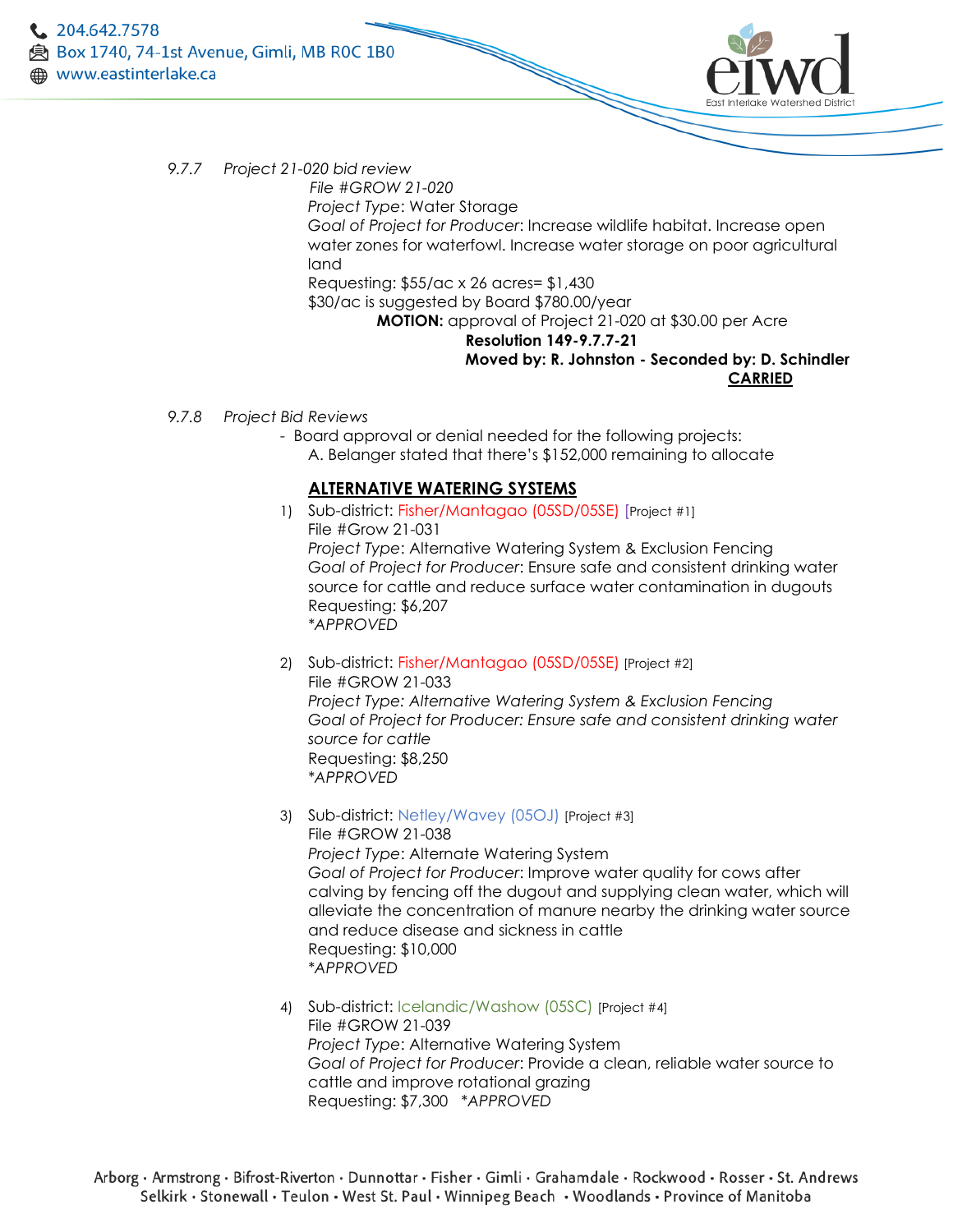$204.642.7578$ **A** Box 1740, 74-1st Avenue, Gimli, MB ROC 1B0 **4 www.eastinterlake.ca** 



- 5) Sub-district: Icelandic/Washow (05SC) [Project #5] File #GROW 21-048 *Project Type*: Exclusion Fencing and Alternate Watering System *Goal of Project for Producer*: Provide a clean, reliable water source to cattle (dugout presently on property is almost dry and filled with algae) Requesting: \$7,500 *\*APPROVED*
- 6) Sub-district: Fisher/Mantagao (05SD/05SE) [Project #6] File #GROW 21-049 *Project Type*: Exclusion Fencing *Goal of Project for Producer*: Fencing 1 dugout with natural spring Requesting: \$9,825 - Board would like a site visit to investigate if landowner fenced off and drilled the well in the location that he indicated that he would

\* APPROVED – Funding subject to fencing

7) Sub-district: Fisher/Mantagao (05SD/05SE) [Project #7] File #GROW 21-055 *Project Type*: Alternative Watering System & Exclusion Fencing *Goal of Project for Producer: Ensure safe and consistent drinking water source for cattle and reduce surface water contamination in lake and dugouts. Fencing out the lake will improve the habitat around the lake and ensure that it will be exclusively utilized by wildlife and waterfowl* Requesting: \$10,000 *\*APPROVED*

# **GRASSLAND PROJECTS**

- 8) Sub-district: Parks/Grassmere (05OJ) [Project #8] File #GROW 20-006 *Project Type: Prairie Establishment Goal of Project for Producer*: *Re-establish endangered tall grass prairie habitat. Prevent his desirable agriculture land from being developed into an annual crop.* Requesting: \$27,400 50% This year / 50% next year / 3rd year Purchase a 6-foot Seed Drill *\*APPROVED?*
- 9) Sub-district: Parks/Grassmere (05OJ) [Project #9] File #GROW 21-053 *Project Type*: Grassland/Grassed waterway *Goal of Project for Producer*: Reduce invasive species present in reforestation site, return land to natural habitat, reduce soil erosion, and slow spring run-off Requesting: \$78 + \$350 in-kind *\*APPROVED*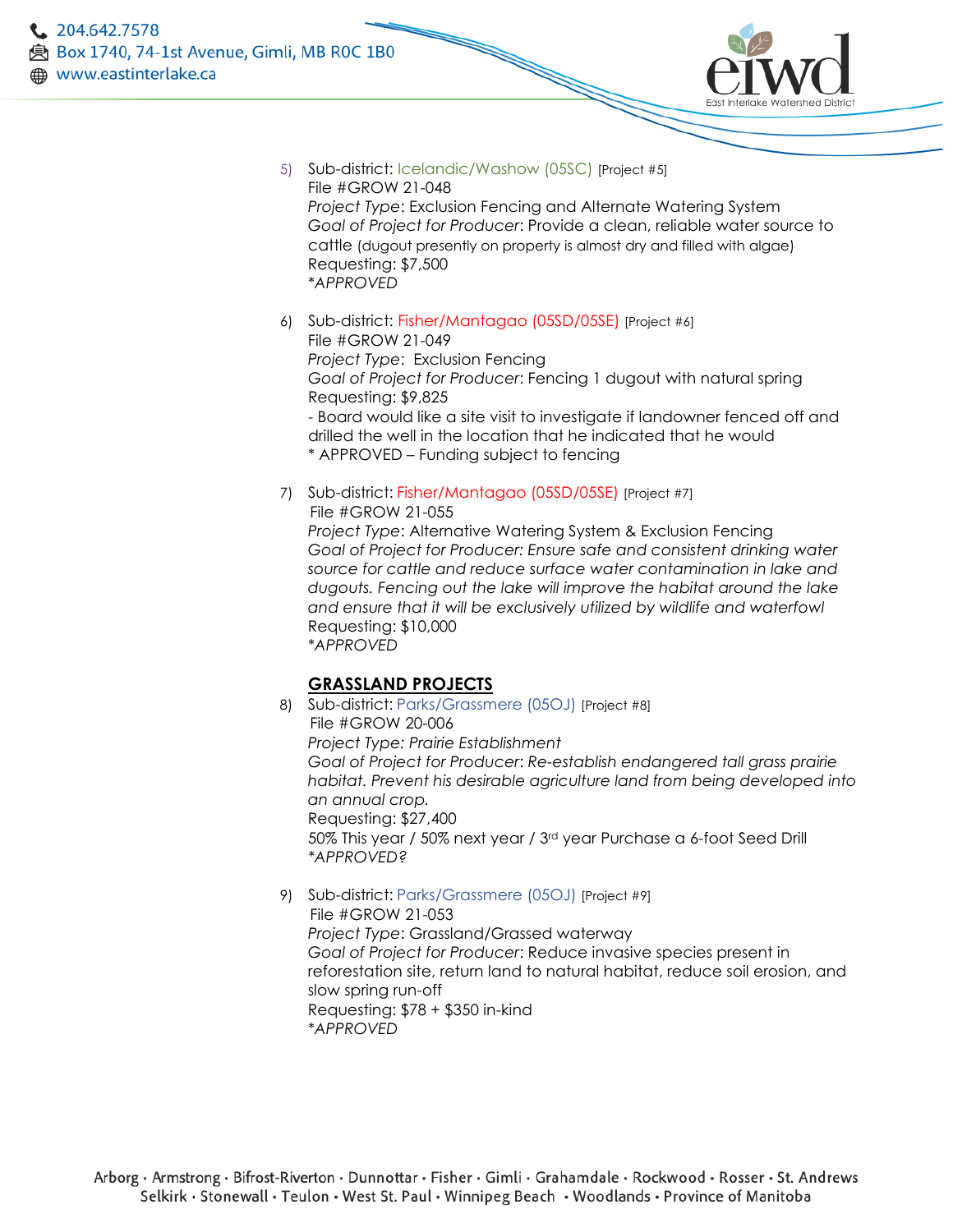$204.642.7578$ **A** Box 1740, 74-1st Avenue, Gimli, MB ROC 1B0 **<sup>49</sup> www.eastinterlake.ca** 



#### **WETLAND ENHANCEMENT & WATER STORAGE PROJECTS**

- 10) Sub-district: Netley/Wavey (05OJ) [Project #10] File #GROW 20-001 *Project Type*: Water Storage/Wetland Enhancement *Goal of Project for Producer*: Requesting: \$3,625 + \$962.50 in-kind *\*APPROVED*
- 11) Sub-district: Parks/Grassmere (05OJ) [Project #11] File #GROW 20-015 *Project Type:* Wetland Enhancement *Goal of Project for Producer:*  Requesting: \$10,312.50 *\*APPROVED*
- 12) Sub-district: Willow (05SB) [Project #12] File #GROW 20-027 *Project Type:* Wetland Enhancement *Goal of Project for Producer:* Requesting: \$3,750 \*APPROVED
- 13) Sub-district: Fisher/Mantagao (05SD) [Project #13] File #GROW 21-019 *Project Type:* Water Storage/Wetland Enhancement *Goal of Project for Producer:* \**To be determined*

#### **REFORESTATION & ECO-BUFFER SHELTERBELT PROJECTS**

- 11b) Sub-district: Parks/Grassmere (05OJ) [Project #11B] File #GROW 20-015 *Project Type:* Eco-Buffer Shelterbelt *Goal of Project for Producer:*  Requesting: \$2,535 *\*APPROVED*
- 14) Sub-district: Fisher/Mantagao (05SD) [Project #14] File #GROW 20-030 *Project Type:* Reforestation in riparian area *Goal of Project for Producer:*  Requesting: \$3,850 in-kind *\*APPROVED*

**MOTION:** approval of the projects as presented  **Resolution 150-9.7.8-21 Moved by: R. Gamble - Seconded by: G. Grenkow CARRIED**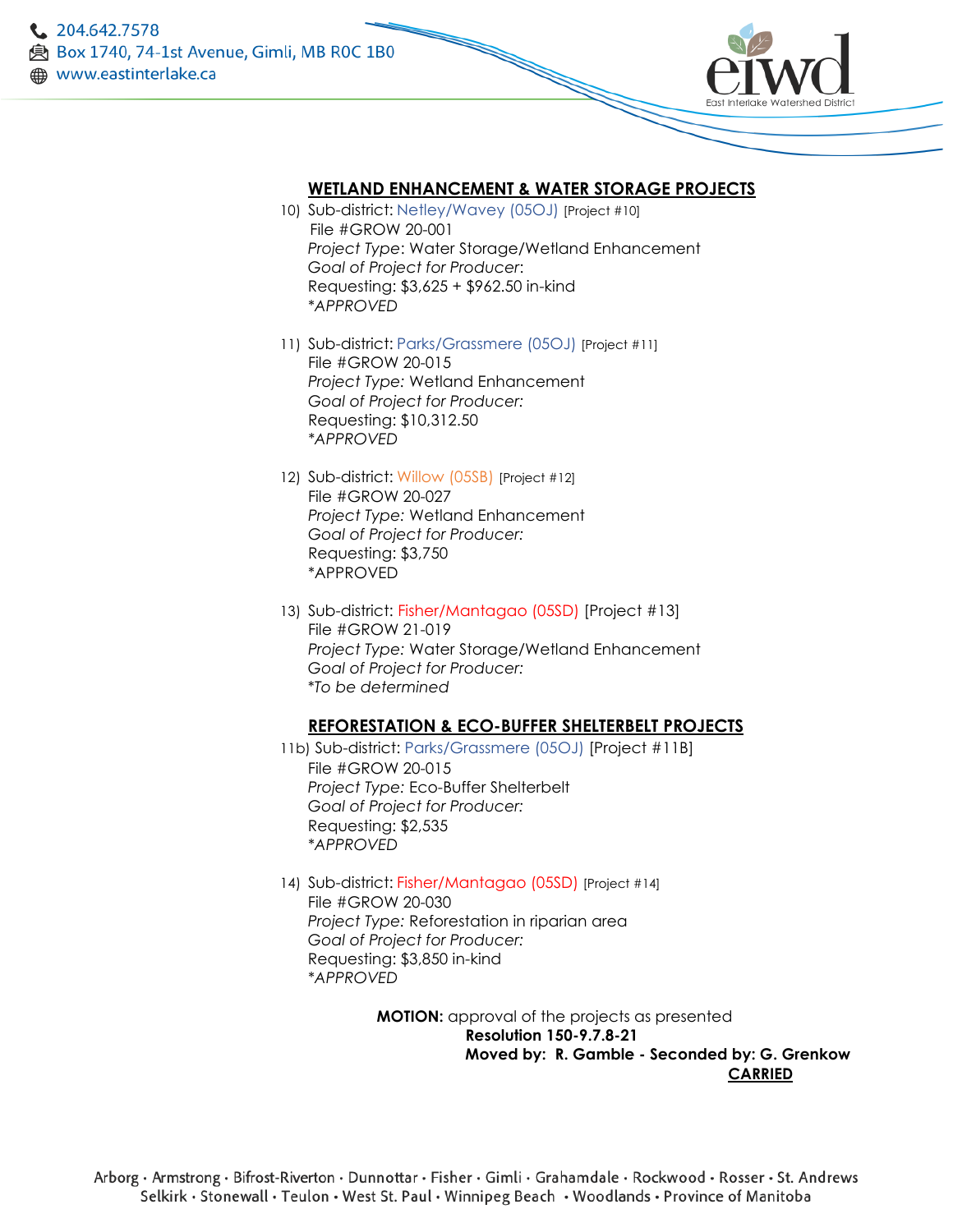

*9.7.9 Tree program partnership with WIWD* **MOTION:** approval of a \$1,500 Cap on the tree program with West Interlake Watershed District **Resolution 151-9.7.9-21 Moved by: R. Johnston - Seconded by: D. Schindler CARRIED**

*9.7.10 Upcoming review for A. Belanger's annual salary*

#### **9.8 Information and Correspondence**

(See agenda for list of correspondence)

#### **9.9 Next Board Meeting**

Next board meeting is scheduled for Thursday, October 14th, 2021, at 9:00 A.M. via Microsoft Teams or at the Lakeview Conference Centre **MOTION:** to go in-camera

 **Resolution 152-9.9-21 Moved by: G. Grenkow – Seconded by R. Johnston CARRIED**

#### **MOTION:** to come out of in-camera **Resolution 153-9.9-21 Moved by: D. Schindler - Seconded by: R. Gamble CARRIED**

#### **9.10 Adjournment**

**Moved by: R. Johnston - Seconded by: R. Gamble** that the meeting be adjourned at 11:30 A.M.

G. Wasylowski, Board-Chair **B. Demarchuk, Administrator** B. Demarchuk, Administrator

\_\_\_\_\_\_\_\_\_\_\_\_\_\_\_\_\_\_\_\_\_\_\_\_\_\_\_\_\_\_\_\_ \_\_\_\_\_\_\_\_\_\_\_\_\_\_\_\_\_\_\_\_\_\_\_\_\_\_\_\_\_\_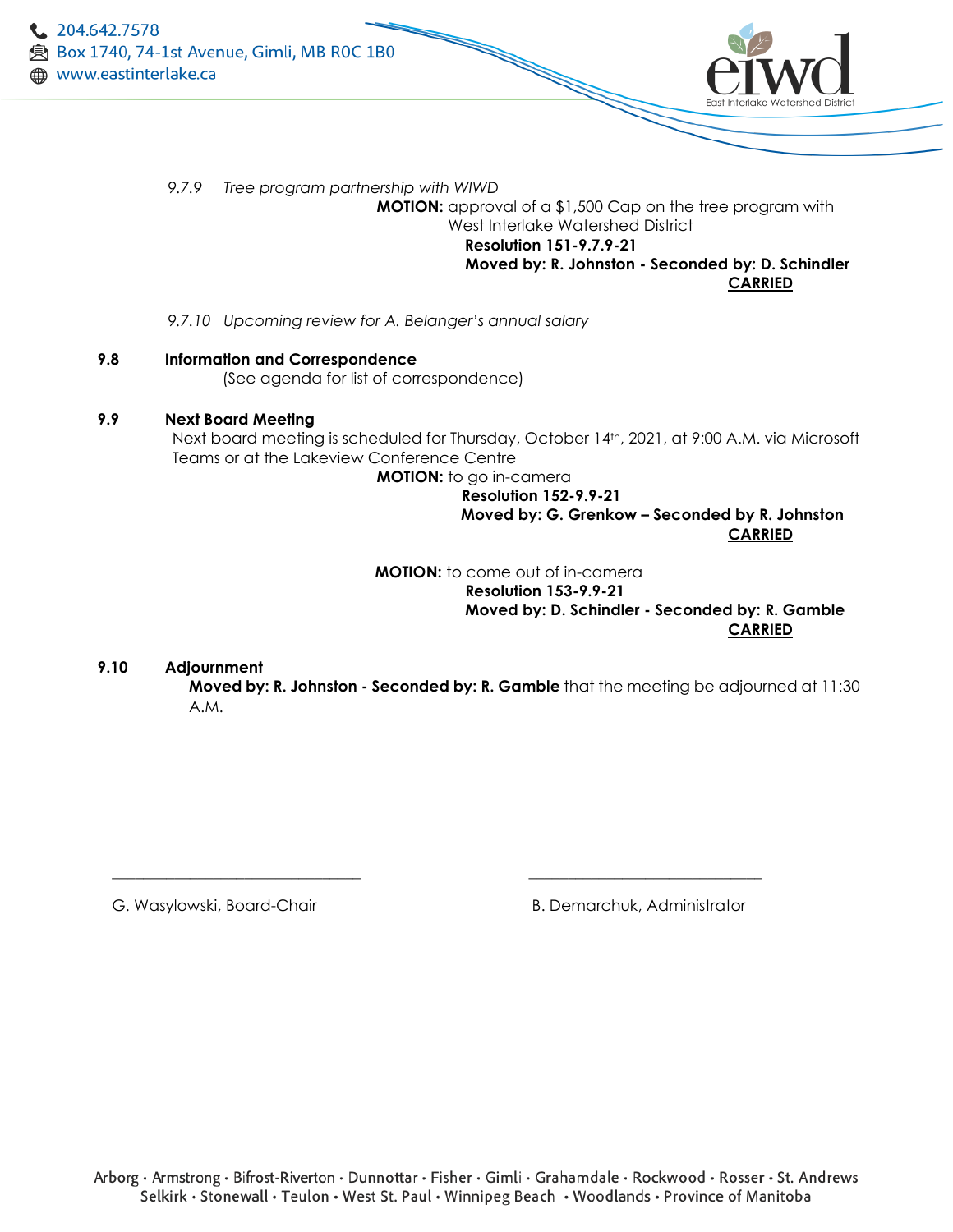

#### **Thursday, November 4th/21 Board Meeting No. 10/21 Lakeview Resort &/or Conference call**

| Present: | G. Wasylowski<br>R. Johnston<br>G. Grenkow<br>D. Schindler | Chair, East Interlake Watershed District (EIWD)<br>Chair, Icelandic River/Washow Bay Sub-district<br>Chair, Parks/Grassmere Creek Sub-district<br>Chair, Netley/Wavey Creek Sub-district |
|----------|------------------------------------------------------------|------------------------------------------------------------------------------------------------------------------------------------------------------------------------------------------|
|          | M. Dessler                                                 | Watershed Planner, MB Agriculture & Resource<br>Development                                                                                                                              |
|          | J. Hardy                                                   | <b>Provincial Appointee</b>                                                                                                                                                              |
|          | L. Schellekens                                             | Council Rep, Netley/Wavey Creek                                                                                                                                                          |
|          | A. Bélanger                                                | Manager, EIWD                                                                                                                                                                            |
|          | <b>B.</b> Demarchuk                                        | Administrator, EIWD                                                                                                                                                                      |
|          | Z. Bailey                                                  | Coordinator, EIWD                                                                                                                                                                        |
| Regrets: | S. Pyziak<br>R. Gamble                                     | Chair, Fisher/Mantagao River Sub-district<br>Vice-Chair, EIWD & Chair, Willow Creek Sub-                                                                                                 |

- **10.1 Meeting Called to Order at 9:01 A.M.**
- **10.2 Approval of Agenda Resolution 154-10.2-21 Moved by: R. Johnston - Seconded by: G. Grenkow** That the November Agenda be approved as amended

district

 **CARRIED**

#### **10.3 Approval of Minutes**

**Resolution 155-10.3-21**

#### **Moved by: D. Schindler - Seconded by: R. Johnston**

That the minutes of the September 9th, 2021, Executive Board meeting be approved as distributed

**CARRIED**

#### **10.4 Delegations**

#### **10.5 Financial Reports**

#### **Resolution 156-10.5-21**

# **Moved by: G. Grenkow – Seconded by: J. Hardy CARRIED**

That the Board approved the cheque expenses of \$15,376.40 (September cheque log #243 – #251) September Employee Direct Deposit total of \$10,502.96 (Payroll log DD71-DD 78) and adopt the following financial reports:

- Income statement April 1, 2021 September 30, 2021
- Income statement September 1, 2021 September 30, 2021
- Balance Sheet as at September 30, 2021
- Pre-Authorized withdrawals for September 2021 and a breakdown of the Visa Card statement for the month of September 2021

Arborg · Armstrong · Bifrost-Riverton · Dunnottar · Fisher · Gimli · Grahamdale · Rockwood · Rosser · St. Andrews Selkirk · Stonewall · Teulon · West St. Paul · Winnipeg Beach · Woodlands · Province of Manitoba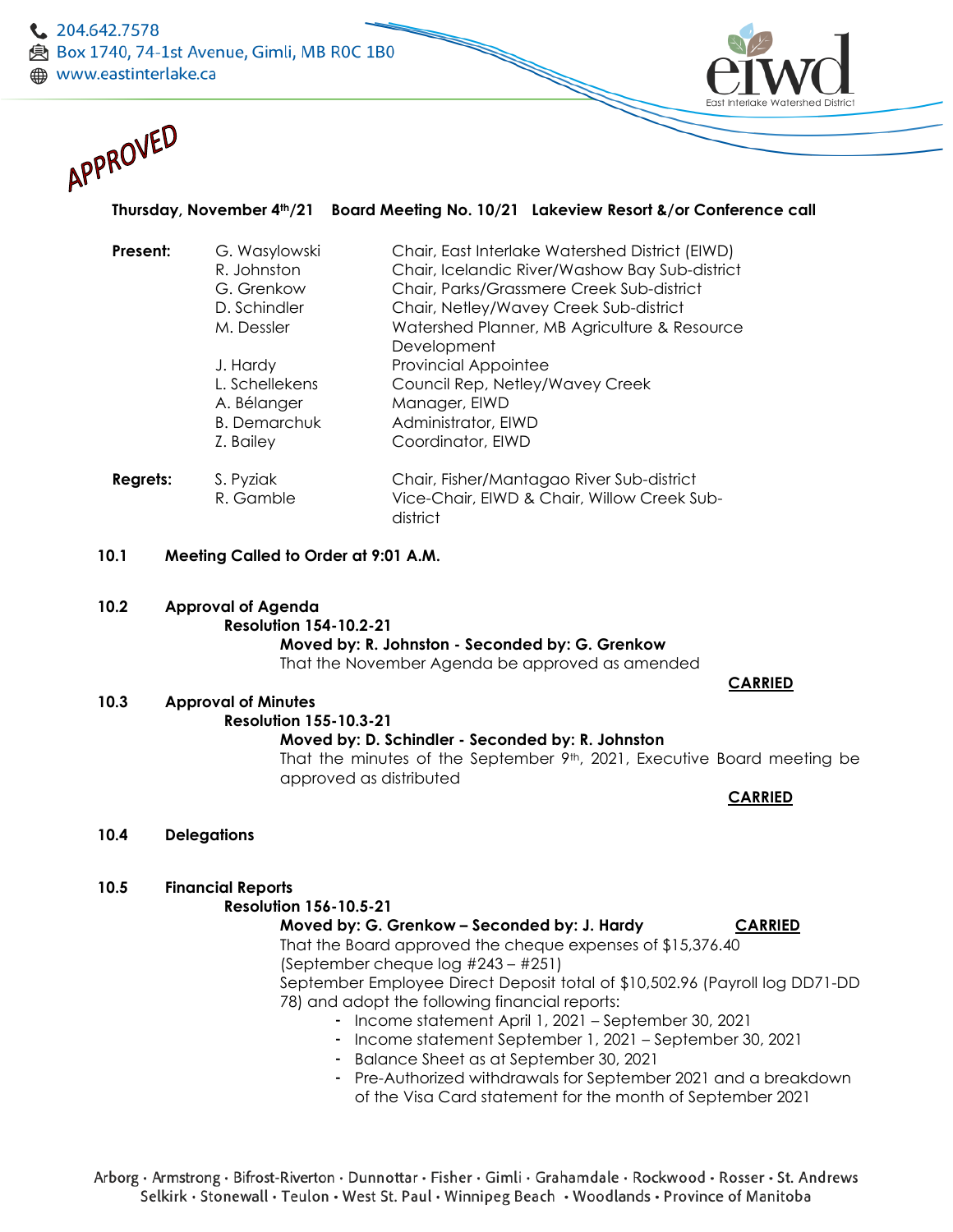

October Employee Direct Deposit total of \$10,563.08 (Payroll log DD79-DD86) and adopt the following financial reports:

- Income statement April 1, 2021 October 31, 2021
- Income statement October 1, 2021 October 31, 2021
- Balance Sheet as at October 31, 2021
- Pre-Authorized withdrawals for October 2021 and a breakdown of the Visa Card statement for the month of October 2021

#### **10.6 Chair /Manager/Watershed Planner**

G. Wasylowski:

- Currently MAW is still called MCDA and they are in the process of changing by-laws in order to proceed with the name change
- MAW is applying for Charitable status
- MAW meeting on November 18, 2021 and open to all members

A. Bélanger: (as per written report)

M. Dessler: (as per written report)

**MOTION**: to accept the reports of the Chair/Manager and the MB Watershed Planner

# **Resolution 157-10.6-21**

# **Moved by: R. Johnston - Seconded by: J. Hardy CARRIED**

#### **10.7 Topics of Discussion**

*10.7.1 East Interlake Watershed District Annual General Meeting*

Coordinate the AGM for December 13th, 2021, at a facility with Wi-Fi such as Clandeyboy Hall, or Arborg Hall for Virtual options

**MOTION**: approval of having the EIWD AGM at a facility with Wi-Fi for virtual options and for personal attendance \*Subject to public health orders **Resolution 158-10.7.1-21 Moved by: D. Schindler – Seconded by: G. Grenkow CARRIED**

*10.7.2 Oak Hammock Marsh is once again visiting schools that are within 1 hour away from Winnipeg. All other schools will need to book the Virtual Wetland Fieldtrips for \$120 per class*

> **MOTION:** approval of spending up to \$1,200 to support the Wetland Ecovan

#### **Resolution 159-10.7.2-21 Moved by: R. Johnston - Seconded by: J. Hardy CARRIED**

*10.7.3 Community Planning Branch, MB Municipal Relations is requesting comments RE: Proposed Subdivision Pt. SE ¼ 32-19-4E in the RM of Gimli, File #4129-15-5469*

Arborg · Armstrong · Bifrost-Riverton · Dunnottar · Fisher · Gimli · Grahamdale · Rockwood · Rosser · St. Andrews Selkirk · Stonewall · Teulon · West St. Paul · Winnipeg Beach · Woodlands · Province of Manitoba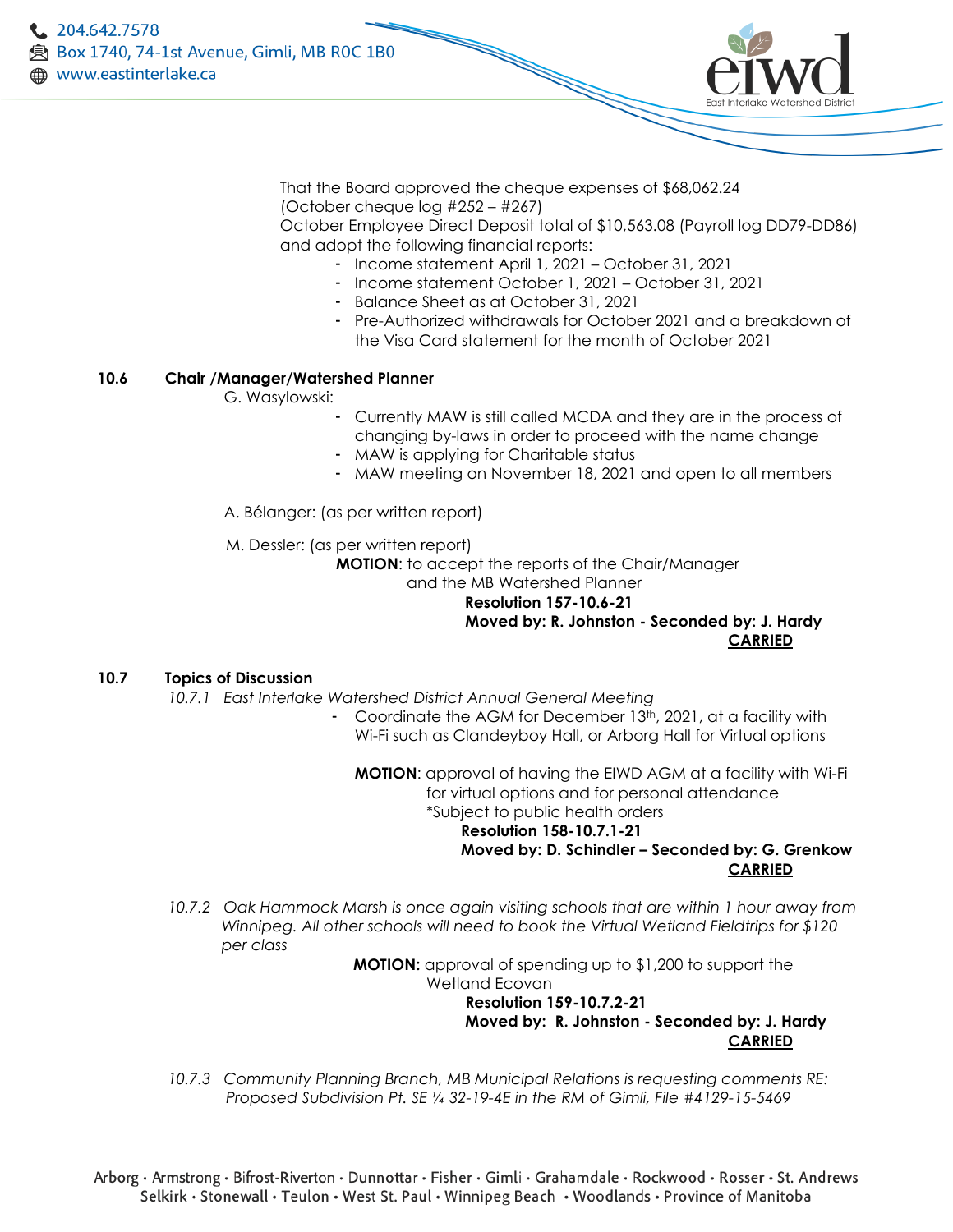- The Board discussed the Proposed Subdivision in the RM of Gimli, File #4129-15-5469 and they have no concerns at this time
- *10.7.4 Red River Planning District is requesting comments RE: Proposed Subdivision Application, Lots 1 & 2, 5-8 Blk. 2, Plan 1509, in the RM of St. Andrews, File #S21-2904* - The Board discussed the Proposed Subdivision Application, File #S21-2904 in the RM of St. Andrews and they have no concerns at
	- this time
- *10.7.5 Community Planning Branch, MB Municipal Relations is requesting comments RE: Proposed Subdivision NE 2-22-2W in the RM of Fisher, File #4605-21-8093*
	- The Board discussed the Proposed Subdivision in the RM of Fisher, File #4605-21-8093 and they have no concerns at this time
- *10.7.6 Community Planning Branch, MB Municipal Relations is requesting comments RE: Proposed Subdivision River Lot 15 23-4E in the RM of Bifrost-Riverton, File #4105-21- 8097*
	- The Board discussed the Proposed Subdivision in the RM of Bifrost-Riverton, File #4105-21-8097 and they have no concerns at this time
- *10.7.7* Community *Planning Branch, Manitoba Municipal Relations is requesting comments RE: Proposed Subdivision Application NW 16-18-4E in the RM of Gimli, File #4129-21- 8098*
	- The Board discussed the Proposed Subdivision in the RM of Gimli, File #4129-21-8098 and they have no concerns at this time
- *10.7.8 Community Planning Branch, Manitoba Municipal Relations is requesting comments RE: Subdivision Application, Part of S 21-22-4E in the RM of Bifrost-Riverton, File #4105- 21-8102* 
	- The Board discussed the Proposed Subdivision in the RM of Bifrost-Riverton, File #4105-21-8102 and they have no concerns at this time
- *10.7.9 Red River Planning District is requesting comments RE: Proposed Subdivision in Lots 15/16 Plan 11691L in the Village of Dunnottar, File #S21-2923*
	- The Board discussed the Proposed Subdivision in the Village of
		- Dunnottar, File #S21-2923 and they have no concerns at this time
- *10.7.10 Community Planning Branch, Manitoba Municipal Relations is requesting comments RE: Proposed Subdivision Application, SE 33-17-4E of Lot 8 Block 1 Plan 2831 WLTO in the Town of Winnipeg Beach, File #4465-21-8103* 
	- The Board discussed Proposed Subdivision in the Town of Winnipeg Beach, File #4465-21-8103 and they have no concerns at this time
- 10.7.11 Red River Planning Development is requesting comments RE: First Reading of *Zoning By-Law Amendment BL 2021-10 "P" in Lots 40 to 46 Plan 2187 in Sections 33 and 34-12-3 EPM in the RM of West St. Paul*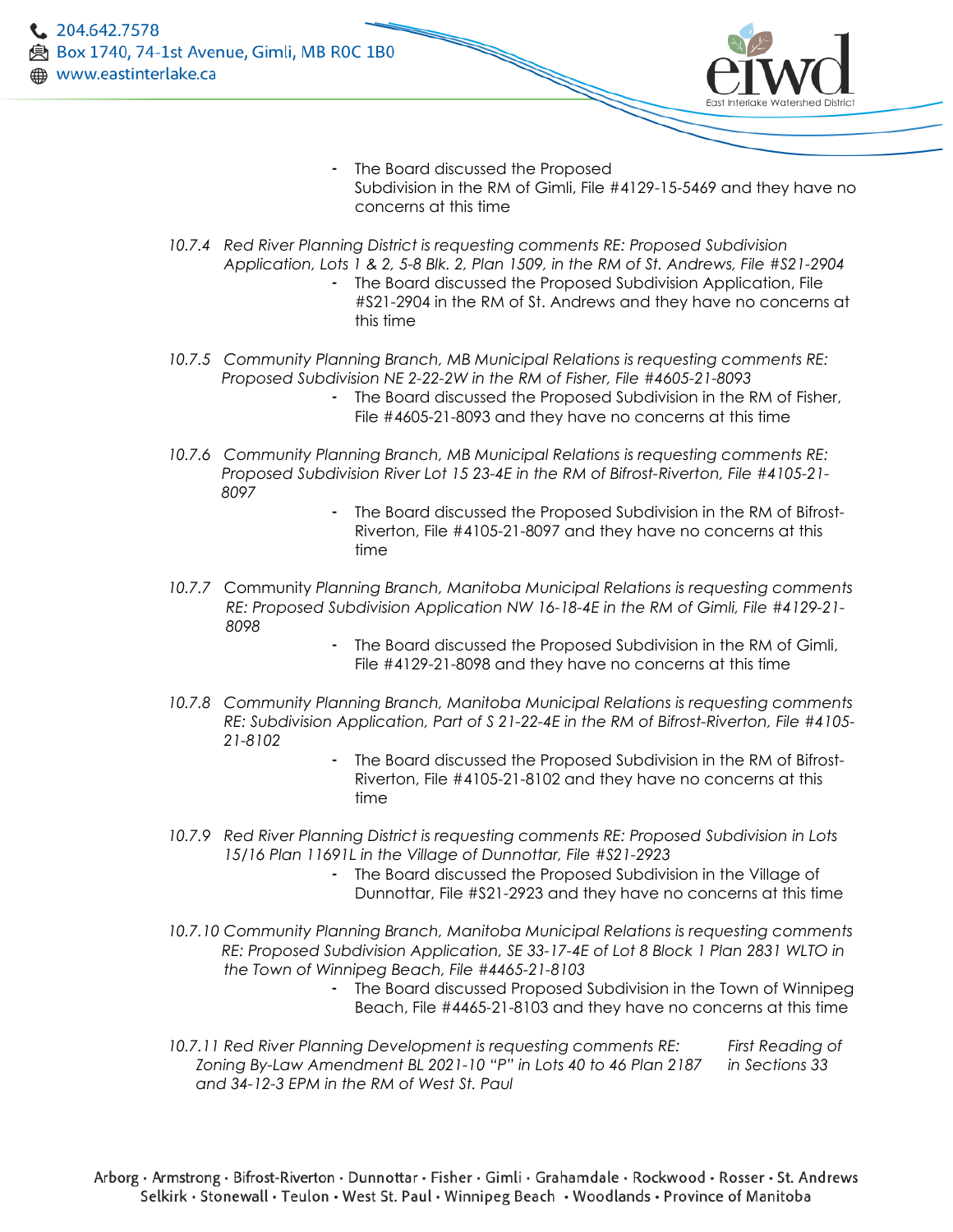- The Board discussed Zoning By-Law Amendment BL 2021-10 "P" in the RM of West St. Paul, and they have no concerns at this time
- *10.7.12 Red River Planning Development is requesting comments RE: Proposed Subdivision Lot 1, Plan 1852 in the RM of St. Andrews, File #S21-2925*
	- The Board discussed the Proposed Subdivision in the RM of St. Andrews, File #S21-2925 and they have no concerns at this time
- *10.7.13 Community Planning Branch, Manitoba Municipal Relations is requesting comments RE: Subdivision Application River Lot 6-22-2E in the RM of Bifrost-Riverton, File #4105- 21-8108*
	- The Board discussed Subdivision Application River Lot in the RM of Bifrost-Riverton File #4105-21-8108 and they have no concerns at this time
- *10.7.14 Community Planning Branch, Manitoba Municipal Relations is requesting comments RE: Subdivision Application SE 30-23-2E in the RM of Bifrost-Riverton, File #4105-21- 8109* 
	- The Board discussed Subdivision Application SE 30-23-2E in the RM of Bifrost-Riverton File #4105-21-8109 and they have no concerns at this time
- *10.7.15 Red River Planning District is requesting comments RE: Proposed Subdivision Lot 2, Plan 39101 in the RM of St. Andrews, File #S21-2927*
	- The Board discussed Subdivision Application Lot 2, Plan 39101 in the RM of St. Andrews, File #S21-2927 and they have no concerns at this time
- *10.7.16 Project Bid Review*

#### **ALTERNATIVE WATERING SYSTEMS**

Sub-district: Icelandic/Washow (05SC) *File #GROW 21-047 Project Type*: Alternative Watering System & Exclusion Fencing *Goal of Project for Producer*: Ensure safe and consistent drinking water source for cattle and reduce surface water contamination. Increase pasture efficiency and holding capacity Requesting: 50% of eligible costs up to \$10,000

Sub-district: Willow (05SB)

*File #GROW 21-060 Project Type:* Alternative Watering System & Exclusion Fencing *Goal of Project for Producer:* Ensure safe and consistent drinking water source for cattle and reduce surface water contamination in dugout Requesting: 50% of eligible costs up to \$10,000

*Sub-district:* Icelandic/Washow (05SC) *File #GROW 21-067*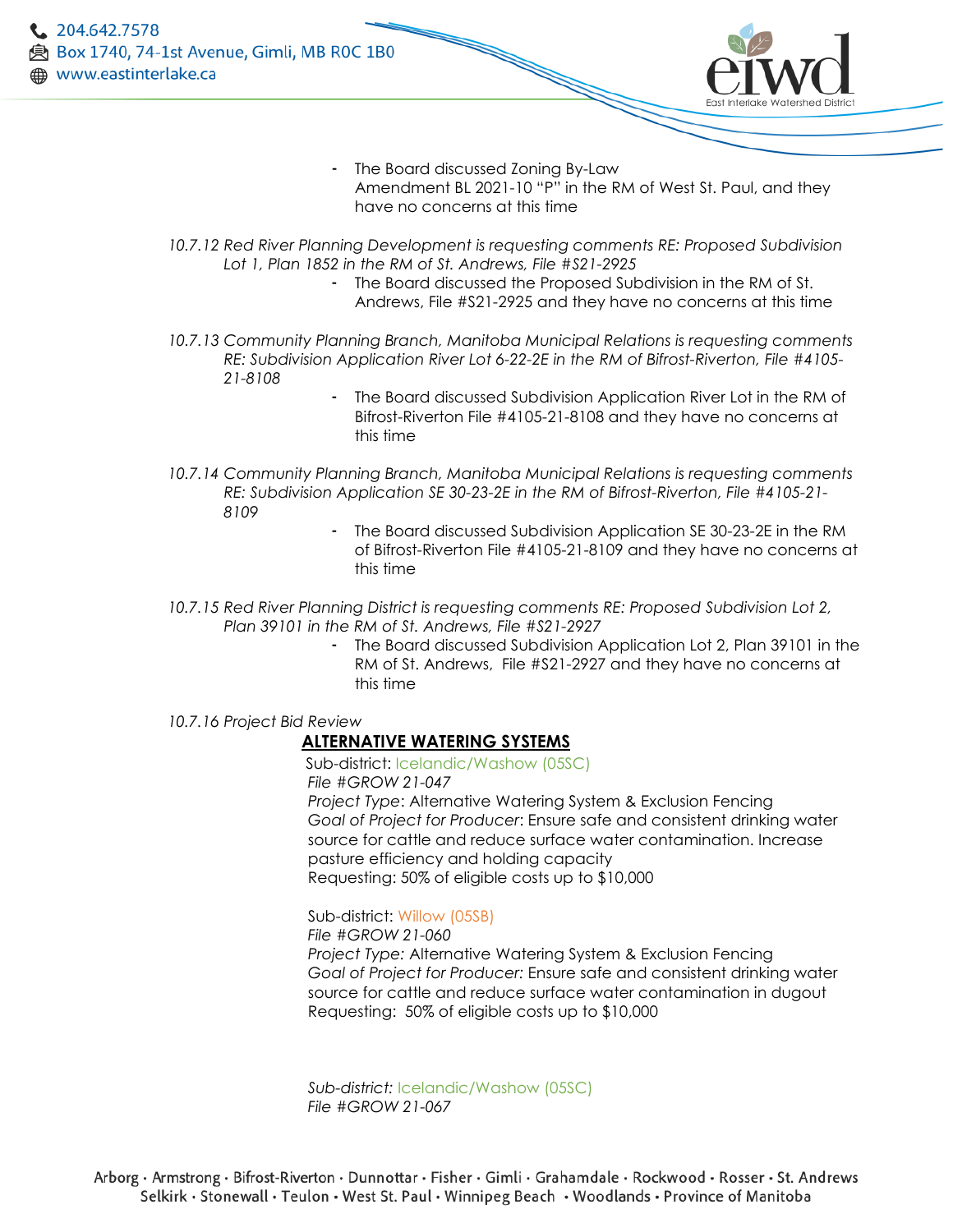$204.642.7578$ **A** Box 1740, 74-1st Avenue, Gimli, MB ROC 1B0 **ED** www.eastinterlake.ca



*Project Type:* Alternative Watering System *Goal of Project for Producer: Provide a clean, reliable water source to cattle Requesting: Total funding: \$6,755.94*

**MOTION:** approval of funding project File #21-047 and File #21-060  **Resolution 160-10.7.16-21**

> **Moved by: D. Schindler - Seconded by: G. Grenkow CARRIED**

*10.7.17 A. Belanger's annual salary*

**MOTION:** to go in-camera

**Resolution 161-10.7.17-21 Moved by: D. Schindler – Seconded by: J. Hardy**

**CARRIED**

**MOTION:** to come out of in-camera

**Resolution 162-10.7.17-21 Moved by: D. Schindler – Seconded by: R. Johnston CARRIED MOTION:** approval of the manager's salary increase to \$75,000/

Year, Retro pay to October 1, 2021

**Resolution 163-10.7.17-21 Moved by: R. Johnston - Seconded by: J. Hardy CARRIED**

# **10.8 Information and Correspondence**

(See agenda for list of correspondence)

#### **10.9 Next Board Meeting**

Next board meeting is scheduled for Monday, December 13<sup>th</sup>, 2021, at 4:00 P.M. at a chosen facility for in person gathering and/or virtual via Microsoft Teams for the EIWD AGM

#### **10.10 Adjournment**

**Moved by: J. Hardy - Seconded by: G. Grenkow** that the meeting be adjourned at 10:45 A.M.

G. Wasylowski, Board-Chair **B. Demarchuk, Administrator** B. Demarchuk, Administrator

\_\_\_\_\_\_\_\_\_\_\_\_\_\_\_\_\_\_\_\_\_\_\_\_\_\_\_\_\_\_\_\_ \_\_\_\_\_\_\_\_\_\_\_\_\_\_\_\_\_\_\_\_\_\_\_\_\_\_\_\_\_\_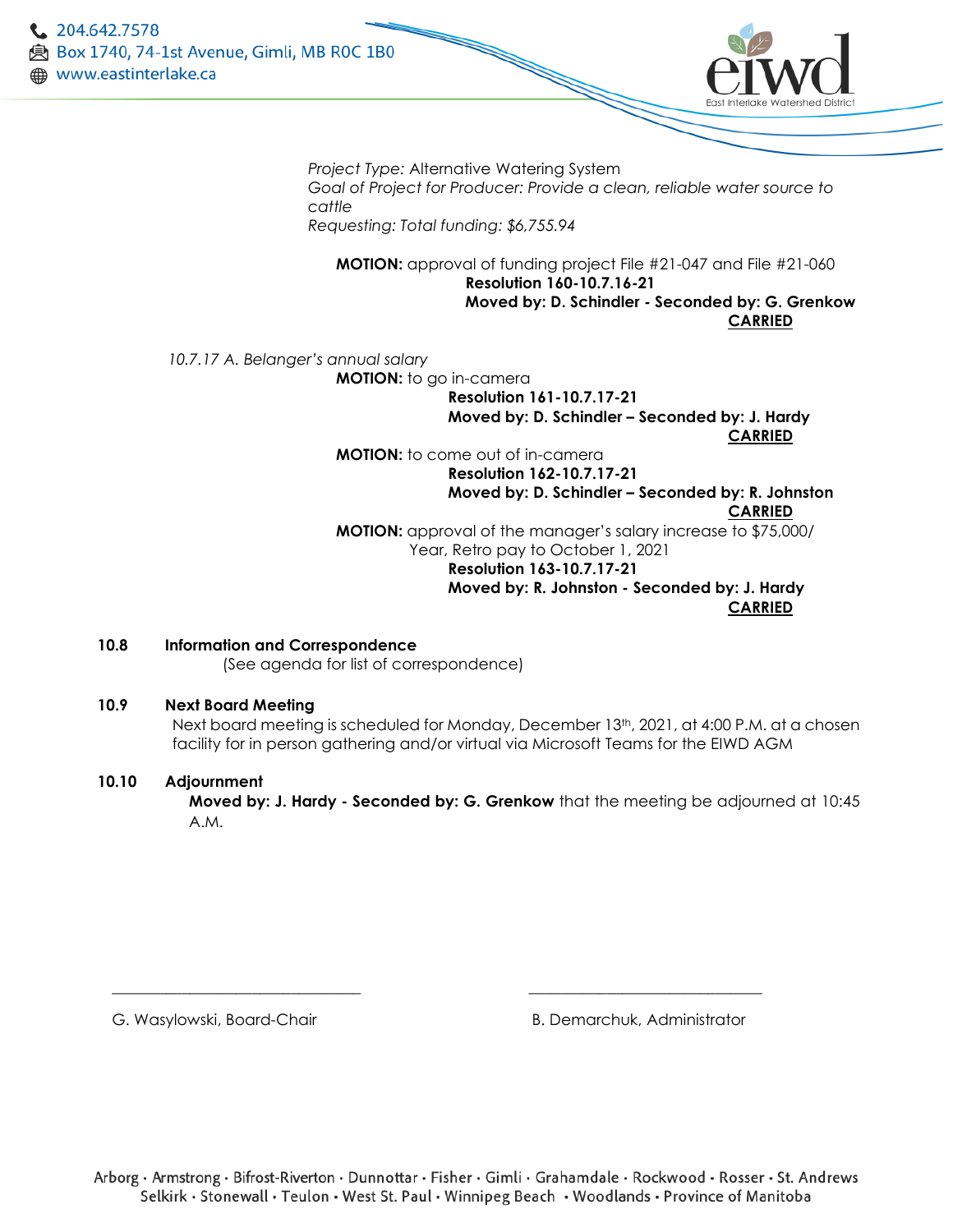

### **Monday, December 13th/21 Board Meeting No. 11/21 Clandeboye Hall &/or Microsoft Teams**

| Present: | G. Wasylowski<br>R. Gamble<br>G. Grenkow<br>S. Pyziak | Chair, East Interlake Watershed District (EIWD)<br>Vice-Chair, EIWD & Chair, Willow Creek Sub-district<br>Chair, Parks/Grassmere Creek Sub-district<br>Chair, Fisher/Mantagao River Sub-district |
|----------|-------------------------------------------------------|--------------------------------------------------------------------------------------------------------------------------------------------------------------------------------------------------|
|          | D. Schindler<br>M. Dessler                            | Chair, Netley/Wavey Creek Sub-district<br>Watershed Planner, MB Agriculture & Resource<br>Development                                                                                            |
|          | J. Hardy<br><b>B.</b> Demarchuk<br>Z. Bailey          | <b>Provincial Appointee</b><br>Administrator, EIWD<br>Coordinator, EIWD                                                                                                                          |
| Regrets: | R. Johnston<br>A. Bélanger                            | Chair, Icelandic River/Washow Bay Sub-district<br>Manager, EIWD                                                                                                                                  |

#### **11.1 Meeting Called to Order at 4:00 P.M.**

**11.2 Approval of Agenda Resolution 164-11.2-21 Moved by: R. Gamble - Seconded by: G. Grenkow** That the December Agenda be approved as amended

 **CARRIED** 

**11.3 Approval of Minutes Resolution 165-11.3-21 Moved by: D. Schindler - Seconded by: J. Hardy** That the minutes of the November 4<sup>th</sup>, 2021, Executive Board meeting be approved as distributed

**CARRIED**

- **11.4 Delegations**
- **11.5 Financial Reports**

**Resolution 166-11.5-21**

**Moved by: G. Grenkow - Seconded by: R. Gamble CARRIED** That the Board approved the cheque log total: \$43,862.56 (November cheque log #268 – #282) November Employee Direct Deposit Log total: \$11,113.20 (Payroll log DD87-DD94) and adopt the following financial reports:

- Income statement April 1, 2021 November 30, 2021
- Income statement November 1, 2021 November 30, 2021
- Balance Sheet as at November 30, 2021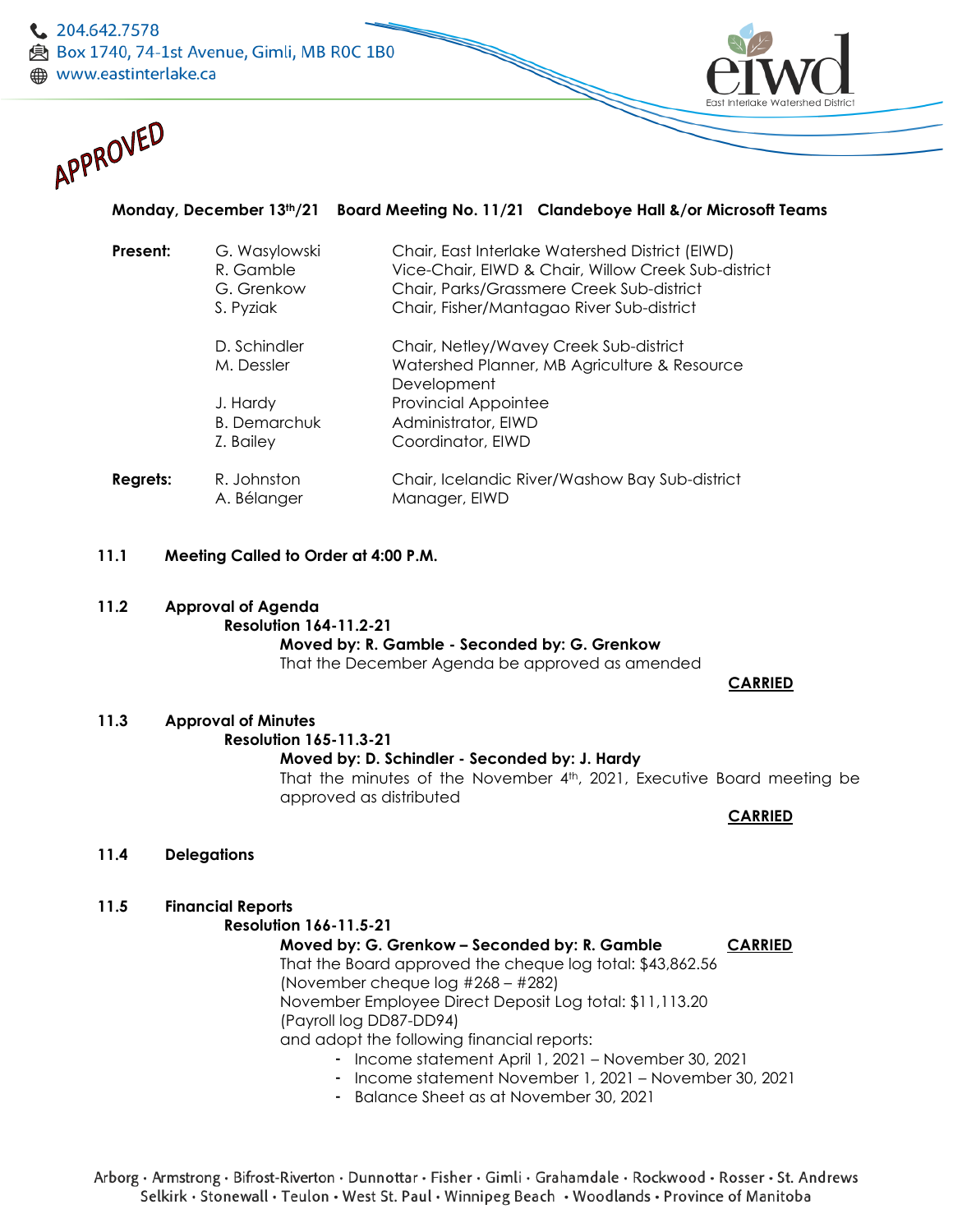

- Pre-Authorized withdrawals for November 2021 and a breakdown of the Visa Card statement for the month of November 2021

#### **11.6 Chair /Manager/Watershed Planner**

G. Wasylowski: Report at the AGM

Z. Bailey: (as per written report)

M. Dessler: (report at the AGM)

**MOTION**: to accept the report of the coordinator

**Resolution 167-11.6-21**

 **Moved by: J. Hardy - Seconded by: R. Gamble CARRIED**

#### **11.7 Topics of Discussion**

*11.7.1* GROW *ads in local papers, two ads for four weeks plus a full-page article for a cost of \$5,272.02*

> **MOTION:** approval of placing two ads for four weeks in the local paper on December 9, 16, 23/2021 & January 6th, 2022, and an article for the cost of \$5,272.02

#### **Resolution 168-11.7.1-21 Moved by: S. Pyziak - Seconded by: D. Schindler CARRIED**

- *11.7.2 Red River Planning District is requesting comments RE: Proposed Subdivision Pt. NE & SE 22-15-4E in the R.M. of St. Andrews, File #S21-2931*
	- The Board discussed the Proposed Subdivision in the RM of St. Andrews, File #S21-2931 and they have no concerns at this time
- *11.7.3 Oak Hammock Marsh School Presentations:*

| School                            | <b>School Division</b> | <b>Presentations total 1200\$</b> |
|-----------------------------------|------------------------|-----------------------------------|
| <b>Charles Sinclair School</b>    | <b>First Nation</b>    | 2 presentations/200\$             |
| Lawrence Sinclair Memorial School | <b>First Nation</b>    | 2 presentations/200\$             |
| Lockport School                   | Lord Selkirk           | 2 presentations/200\$             |
| R.W. Bobby Bend School            | Interlake              | 2 presentations/200\$             |
| <b>Riverton Collegiate</b>        | Evergreen              | 2 presentations/200\$             |
| <b>Stony Mountain Elementary</b>  | Interlake              | 2 presentations/200\$             |

- *11.7.4 Community Planning Branch, MB Municipal Relations is requesting comments RE: Proposed Subdivision Part of SW 16-18-4E in the RM of Gimli, File #4129-21-8069* - The Board discussed the Proposed Subdivision in the RM of Gimli,
	- File #4129-21-8069 and they have no concerns at this time
- *11.7.5 Red River Basin Commission invitation to the Annual RRBC Land & Water International Summit Conference on January 11-13th, 2022 in Grand Forks, ND*